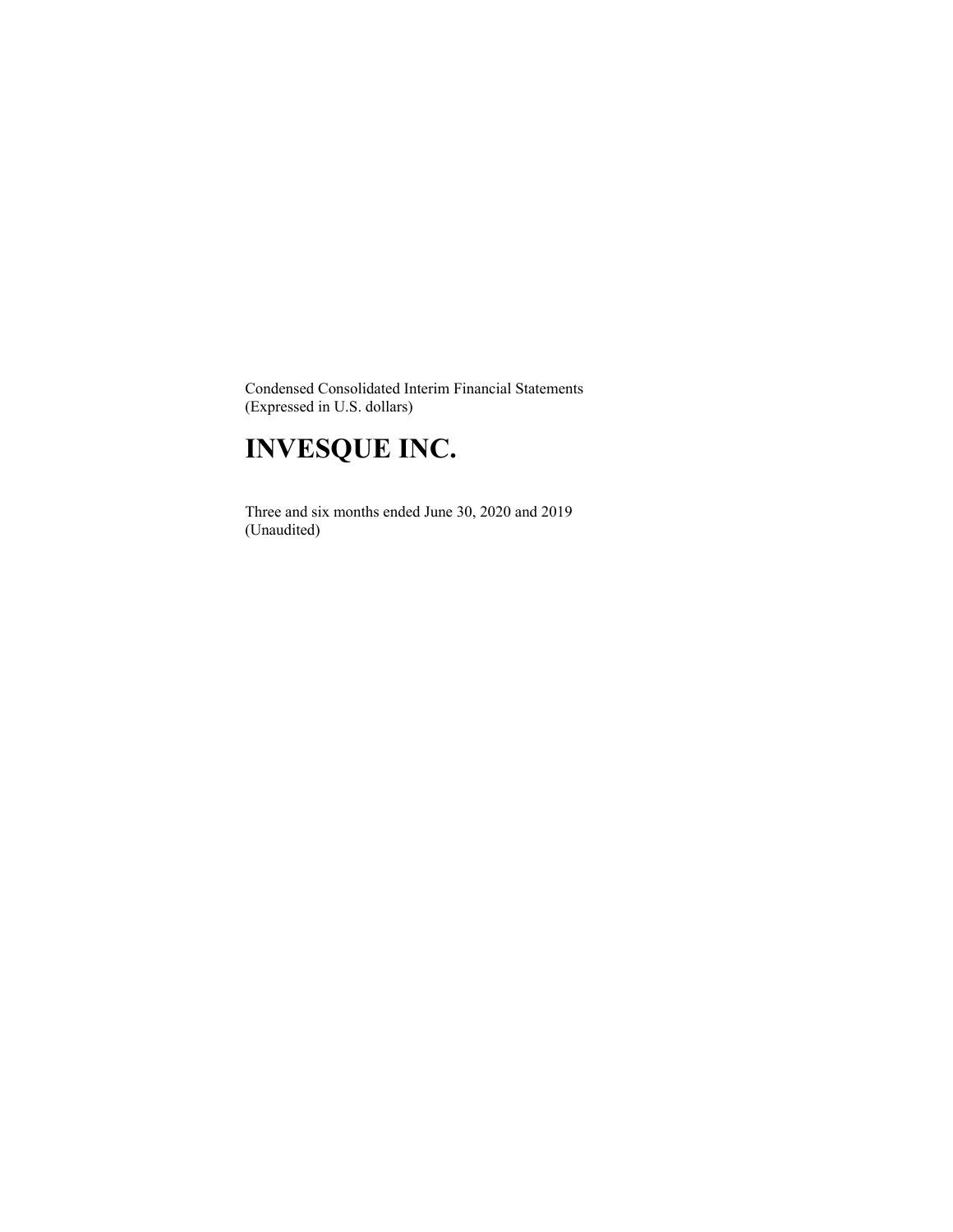Condensed Consolidated Interim Statements of Financial Position (Expressed in thousands of U.S. dollars)

|                                                 |                 | June 30, 2020   | December 31, 2019 |
|-------------------------------------------------|-----------------|-----------------|-------------------|
| <b>Assets</b>                                   |                 |                 |                   |
| Current assets:                                 |                 |                 |                   |
| Cash                                            | \$              | 29,378          | \$<br>11,838      |
| Tenant and other receivables                    |                 | 8,250           | 6,937             |
| Property tax receivables                        |                 | 14,886          | 11,020            |
| Loans receivable (note 2)                       |                 | 4,161           | 4,249             |
| Assets held for sale (note 5)                   |                 | 2,144           | 12,201            |
| Other (note 3)                                  |                 | 8,577<br>67,396 | 6,184<br>52,429   |
| Non-current assets:                             |                 |                 |                   |
| Loans receivable (note 2)                       |                 | 43,560          | 46,078            |
| Derivative instruments (note 9)                 |                 | 5,647           | 64                |
| Investment in joint ventures (note 6)           |                 | 66,611          | 99,321            |
| Investment properties (note 4)                  |                 | 927,738         | 969,634           |
| Property, plant and equipment, net (note 5)     |                 | 469,385         | 459,942           |
| Other non-current assets (note 3)               |                 | 3,059           | 3,270             |
|                                                 |                 | 1,516,000       | 1,578,309         |
| <b>Total assets</b>                             | $\overline{\$}$ | 1,583,396       | \$<br>1,630,738   |
| <b>Liabilities and Shareholders' Equity</b>     |                 |                 |                   |
| Current liabilities:                            |                 |                 |                   |
| Accounts payable and accrued liabilities        | \$              | 17,024          | \$<br>18,885      |
| Accrued real estate taxes                       |                 | 17,376          | 13,066            |
| Dividends payable                               |                 |                 | 3,354             |
| Credit facilities (note 7)                      |                 |                 | 14,569            |
| Mortgages payable (note 8)                      |                 | 34,983          | 43,024            |
| Other current liabilities (note 12)             |                 | 3,729           | 3,015             |
|                                                 |                 | 73,112          | 95,913            |
| Non-current liabilities:                        |                 |                 |                   |
| Credit facilities (note 7)                      |                 | 656,717         | 632,390           |
| Mortgages payable (note 8)                      |                 | 258,909         | 232,443           |
| Convertible debentures (note 10)                |                 | 91,733          | 91,049            |
| Commonwealth preferred unit liability (note 11) |                 | 63,875          | 63,654            |
| Derivative instruments (note 9)                 |                 | 34,433          | 7,966             |
| Deferred tax liability (note 22)                |                 |                 | 6,944             |
| Other non-current liabilities (note 12)         |                 | 14,586          | 16,736            |
| Non-controlling interest liability              |                 | 4,669           | 3,499             |
|                                                 |                 | 1,124,922       | 1,054,681         |
| <b>Total</b> liabilities                        |                 | 1,198,034       | 1,150,594         |
| Shareholders' equity:                           |                 |                 |                   |
| Common share capital (note 14)                  |                 | 509,120         | 504,561           |
| Equity settled deferred shares                  |                 | 1,388           | 733               |
| Preferred share capital (note 14)               |                 | 85,389          | 85,389            |
| Contributed surplus                             |                 | 400             | 400               |
| Equity component of convertible instruments     |                 | 3,764           | 3,764             |
| Cumulative deficit                              |                 | (211,968)       | (114,908)         |
| Accumulated other comprehensive income          |                 | (2, 731)        | 205               |
| Total shareholders' equity                      |                 | 385,362         | 480,144           |
| Commitments and contingencies (note 23)         |                 |                 |                   |
| Total liabilities and shareholders' equity      | \$              | 1,583,396       | \$<br>1,630,738   |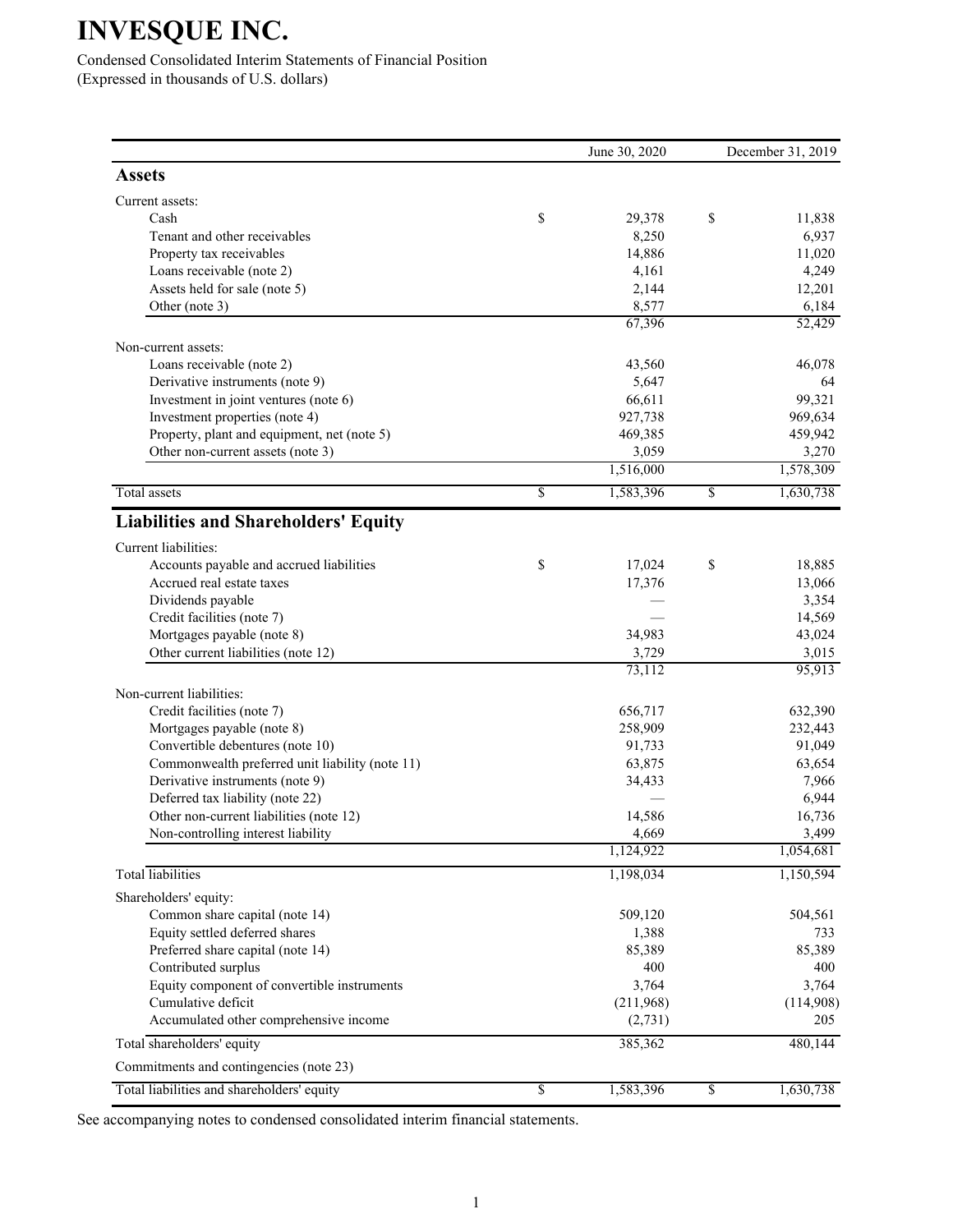Condensed Consolidated Interim Statements of Income (Loss) and Comprehensive Income (Loss) (Expressed in thousands of U.S. dollars, except per share amounts)

|                                                                        |             | Three months ended June 30, |           |             | Six months ended June 30, |           |  |
|------------------------------------------------------------------------|-------------|-----------------------------|-----------|-------------|---------------------------|-----------|--|
|                                                                        |             | 2020                        | 2019      |             | 2020                      | 2019      |  |
| Revenue:                                                               |             |                             |           |             |                           |           |  |
| Rental (note 16)                                                       | \$          | 22,761 \$                   | 27,530    | \$          | 45,799 \$                 | 55,547    |  |
| Resident rental and related revenue (note 16)                          |             | 29,495                      |           |             | 58,398                    |           |  |
| Lease revenue from joint ventures (note 6)                             |             | 749                         | 746       |             | 1,522                     | 1,497     |  |
| Other income                                                           |             | 747                         | 548       |             | 1,924                     | 1,004     |  |
|                                                                        |             | 53,752                      | 28,824    |             | 107,643                   | 58,048    |  |
| Expenses (income):                                                     |             |                             |           |             |                           |           |  |
| Direct property operating expenses (note 17)                           |             | 23,191                      | 1,243     |             | 45,814                    | 2,545     |  |
| Depreciation and amortization expense                                  |             | 11,537                      | 22        |             | 24,025                    | 43        |  |
| Finance costs from operations (note 18)                                |             | 12,226                      | 9,837     |             | 24,154                    | 18,907    |  |
| Real estate tax expense                                                |             | 383                         | 550       |             | 13,707                    | 14,978    |  |
| General and administrative expenses (note 19)                          |             | 6,244                       | 4,102     |             | 10,725                    | 7,562     |  |
| Transaction costs for business combination                             |             |                             | 1,696     |             | 407                       | 1,696     |  |
| Diligence costs for transactions not pursued                           |             |                             | 633       |             |                           | 633       |  |
| Allowance for credit losses on loans and interest receivable (note 18) |             | 5,560                       | 673       |             | 7,095                     | 1,164     |  |
| Change in non-controlling interest liability (note 18)                 |             | 119                         | 99        |             | 168                       | 155       |  |
| Change in fair value of investment properties - IFRIC 21               |             | 3,215                       | 3,617     |             | (6, 484)                  | (6, 807)  |  |
| Change in fair value of investment properties (note 4)                 |             | 13,739                      | 14,578    |             | 32,388                    | 9,721     |  |
| Change in fair value of financial instruments (note 18)                |             | 346                         | 7,524     |             | 23,887                    | 9,335     |  |
| Loss on sale of property, plant and equipment                          |             | 23                          |           |             | 141                       |           |  |
|                                                                        |             | 76,583                      | 44,574    |             | 176,027                   | 59,932    |  |
| Loss from joint ventures (note 6)                                      |             | (7, 178)                    | (7,238)   |             | (25,500)                  | (11, 051) |  |
| Loss before income taxes                                               |             | (30,009)                    | (22,988)  |             | (93, 884)                 | (12, 935) |  |
| Income tax recovery:                                                   |             |                             |           |             |                           |           |  |
| Deferred (note 22)                                                     |             |                             | (6,086)   |             | (6,944)                   | (3,238)   |  |
| Net loss                                                               | \$          | $(30,009)$ \$               | (16,902)  | \$          | $(86,940)$ \$             | (9,697)   |  |
| Other comprehensive income (loss):                                     |             |                             |           |             |                           |           |  |
| Items to be reclassified to net income (loss) in subsequent periods    |             |                             |           |             |                           |           |  |
| Unrealized gain (loss) on translation of foreign operations            |             | 2,029                       | 1,357     |             | (2,936)                   | 2,812     |  |
| Total comprehensive loss                                               | $\mathbb S$ | $(27,980)$ \$               | (15, 545) | $\mathbb S$ | $(89, 876)$ \$            | (6,885)   |  |
| Loss per share (note 15):                                              |             |                             |           |             |                           |           |  |
| Basic and diluted                                                      | $\$$        | $(0.54)$ \$                 | (0.31)    | $\mathbb S$ | $(1.57)$ \$               | (0.18)    |  |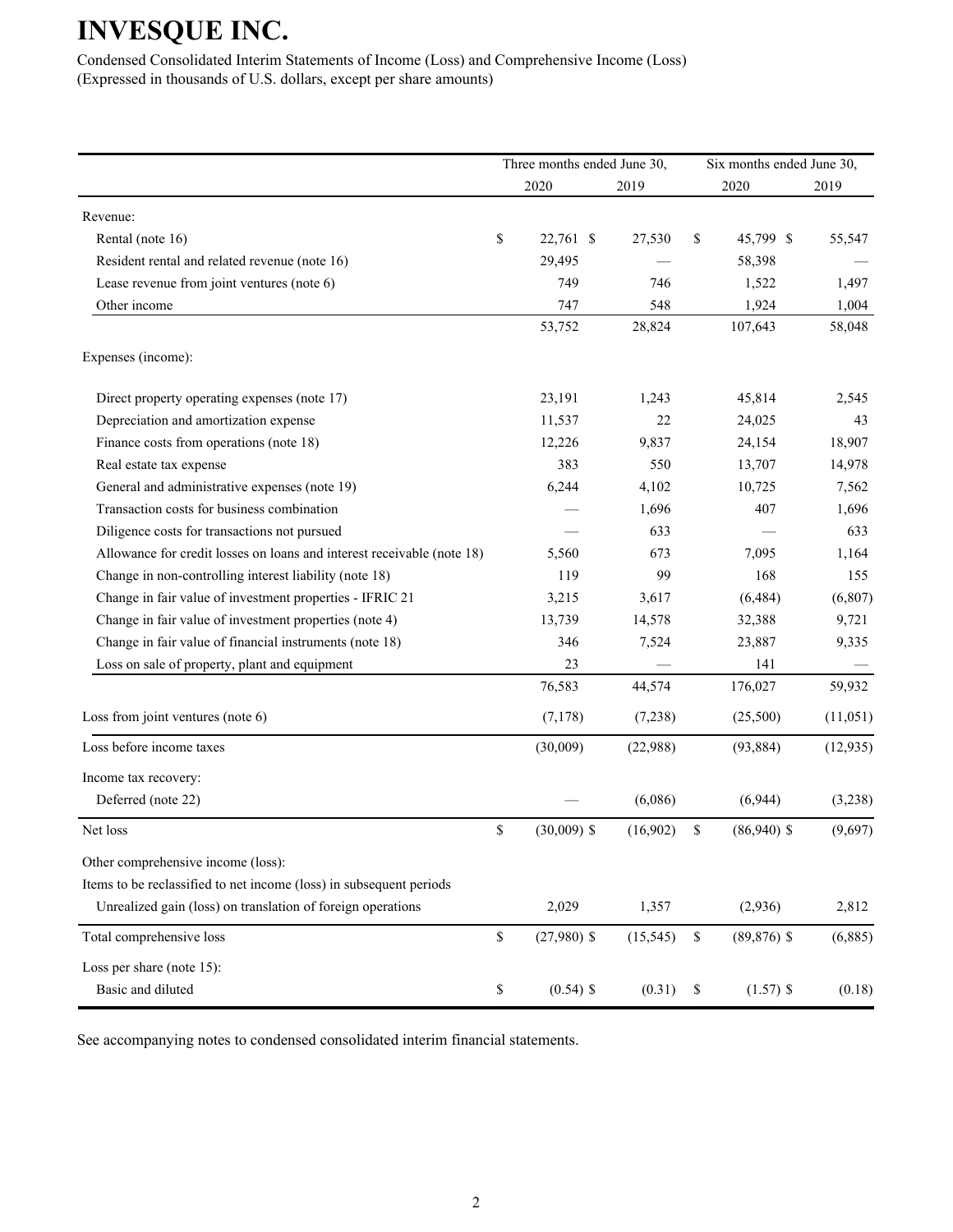Condensed Consolidated Interim Statements of Changes in Shareholders' Equity (Expressed in thousands of U.S. dollars) Three and six months ended June 30, 2020 and 2019

|                                                                                  | Common share<br>capital | deferred shares | Equity settled Preferred share<br>capital | Contributed<br>surplus | Equity<br>component of<br>convertible<br>instruments | deficit        | Accumulated<br>other<br>Cumulative comprehensive<br>income (loss) | Total     |
|----------------------------------------------------------------------------------|-------------------------|-----------------|-------------------------------------------|------------------------|------------------------------------------------------|----------------|-------------------------------------------------------------------|-----------|
| Balance, January 1, 2020                                                         | \$<br>504,561 \$        | 733 S           | 85,389 \$                                 | 400S                   | $3,764$ \$                                           | $(114,908)$ \$ | 205 \$                                                            | 480,144   |
| Net loss                                                                         |                         |                 |                                           |                        | __                                                   | (86,940)       |                                                                   | (86,940)  |
| Other comprehensive income                                                       |                         |                 |                                           |                        |                                                      |                | (2,936)                                                           | (2,936)   |
| Common shares issued, net of issuance costs (note 14)                            | 995                     |                 |                                           |                        |                                                      |                |                                                                   | 995       |
| Common shares issued under the Company's dividend<br>reinvestment plan (note 14) | 3,498                   |                 |                                           |                        |                                                      |                |                                                                   | 3,498     |
| Dividends declared on common shares                                              |                         |                 |                                           |                        |                                                      | (10, 120)      |                                                                   | (10, 120) |
| Common shares purchased under NCIB (note 14)                                     | (148)                   |                 |                                           |                        |                                                      |                |                                                                   | (148)     |
| Amortization of equity settled deferred shares (note 20)                         |                         | 869             |                                           |                        |                                                      |                |                                                                   | 869       |
| Common shares issued for equity settled deferred share<br>(note 14 and 20)       | 214                     | (214)           |                                           |                        |                                                      |                |                                                                   |           |
| Balance, June 30, 2020                                                           | 509,120 \$              | 1,388 \$        | 85,389 \$                                 | 400S                   | $3,764$ \$                                           | $(211,968)$ \$ | $(2,731)$ \$                                                      | 385,362   |

|                                                                        |    | Common share<br>capital | deferred shares                 | Equity settled Preferred share<br>capital | Contributed<br>surplus | Equity<br>component of<br>convertible<br>instruments |          | deficit       | Accumulated<br>other<br>Cumulative comprehensive<br>income (loss) | Total    |
|------------------------------------------------------------------------|----|-------------------------|---------------------------------|-------------------------------------------|------------------------|------------------------------------------------------|----------|---------------|-------------------------------------------------------------------|----------|
| Balance, January 1, 2019                                               | \$ | 493,165 \$              | $\hspace{0.1mm}-\hspace{0.1mm}$ | 71,106 \$<br>-S                           | 400 \$                 | $1,671$ \$                                           |          | $(69,785)$ \$ | $(3,089)$ \$                                                      | 493,468  |
| Net income                                                             |    |                         |                                 |                                           |                        |                                                      |          | (9,697)       |                                                                   | (9,697)  |
| Other comprehensive loss                                               |    |                         |                                 |                                           |                        |                                                      |          |               | 2,812                                                             | 2,812    |
| Common shares issued, net of issuance costs                            |    | 4,878                   |                                 |                                           |                        |                                                      |          |               |                                                                   | 4,878    |
| Common shares issued under the Company's dividend<br>reinvestment plan |    | 3,277                   |                                 |                                           |                        |                                                      |          |               |                                                                   | 3,277    |
| Dividends declared on common shares                                    |    |                         |                                 |                                           |                        |                                                      | (19,720) |               |                                                                   | (19,720) |
| Common Shares purchased under NCIB                                     |    | (2)                     |                                 |                                           |                        |                                                      |          |               |                                                                   | (2)      |
| Amortization of equity settled deferred shares                         |    |                         | 142                             |                                           |                        |                                                      |          |               |                                                                   | 142      |
| Common shares issued through conversion of<br>convertible debentures   |    | 25                      |                                 |                                           |                        |                                                      |          |               |                                                                   | 25       |
| Balance, June 30, 2019                                                 | S  | 501,343 \$              | 142 \$                          | 71,106 \$                                 | 400 \$                 | $1,671$ \$                                           |          | $(99,202)$ \$ | $(277)$ \$                                                        | 475,183  |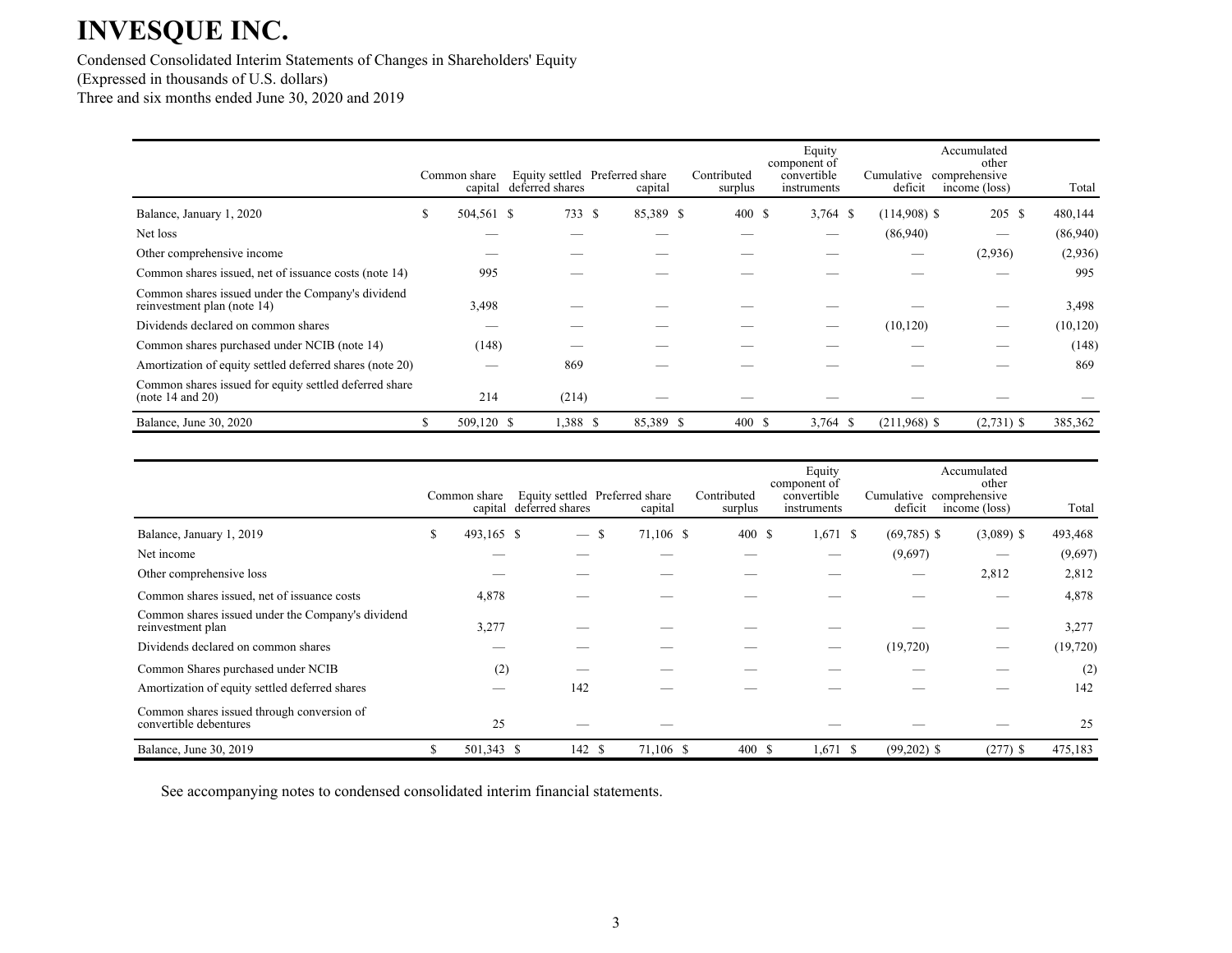Condensed Consolidated Interim Statements of Cash Flows (Expressed in thousands of U.S. dollars) Three and six months ended June 30, 2020 and 2019

|                                                                   |              | Six months ended June 30, 2020 | Six months ended June 30, 2019 |
|-------------------------------------------------------------------|--------------|--------------------------------|--------------------------------|
| Cash flows from operating activities:                             |              |                                |                                |
| Net (loss) income                                                 | \$           | (86,940)                       | \$<br>(9,697)                  |
| Items not involving cash:                                         |              |                                |                                |
| Fair value adjustment of investment properties                    |              | 32,388                         | 9,721                          |
| Fair value adjustment of financial instruments                    |              | 23,887                         | 9,335                          |
| Depreciation and amortization expense                             |              | 24,025                         |                                |
| Allowance for credit losses on loans and interest receivable      |              | 7,095                          | 1,164                          |
| Straight-line rent                                                |              | (3, 474)                       | (4,648)                        |
| Amortization of tenant inducements                                |              | 190                            |                                |
| Finance costs from operations                                     |              | 24,154                         | 18,907                         |
| Change in non-controlling interest liability                      |              | 168                            | 155                            |
| Loss on sale of property, plant and equipment                     |              | 141                            |                                |
| Loss from joint ventures                                          |              | 25,500                         | 11,051                         |
| Deferred income tax                                               |              | (6,944)                        | (3,238)                        |
| Interest paid                                                     |              | (23, 878)                      | (18, 332)                      |
| Interest income received                                          |              | 273                            | 165                            |
| Change in non-cash operating working capital:                     |              |                                |                                |
| Tenant and other receivables                                      |              | (7,920)                        | (9,932)                        |
| Accounts payable and accrued liabilities                          |              | (3,066)                        | (1,718)                        |
| Unearned revenue                                                  |              | 120                            | (339)                          |
| Other assets                                                      |              | (1,180)                        | (4,221)                        |
| Other liabilities                                                 |              | 512                            | 2,748                          |
| Accrued real estate taxes                                         |              | 4,220                          | (180)                          |
| Net cash provided by operating activities                         | \$           | 9,271                          | \$<br>941                      |
| Cash flows from financing activities:                             |              |                                |                                |
| Proceeds from credit facilities (note 13)                         | \$           | 33,000                         | \$<br>84,800                   |
| Payments on credit facilities (note 13)                           |              | (21,250)                       | (20,740)                       |
| Debt issuance costs paid (note 13)                                |              | (382)                          | (382)                          |
| Proceeds from mortgages payable (note 13)                         |              | 6,024                          | 7,777                          |
| Payments of mortgages payable (note 13)                           |              | (10, 457)                      | (27,930)                       |
| Proceeds from settlement of interest rate swap                    |              |                                | 104                            |
| Dividends paid to common shareholders                             |              | (9,976)                        | (16, 374)                      |
| Payment for repurchase of common shares                           |              | (148)                          | (2)                            |
| Cash provided by (used in) financing activities                   | $\mathbb{S}$ | (3,189)                        | \$<br>27,253                   |
| Cash flows from investing activities:                             |              |                                |                                |
| Additions to investment properties                                | \$           | (3,794)                        | \$<br>(58, 154)                |
| Dispositions of investment properties                             |              |                                | 9,887                          |
| Additions to property, plant and equipment                        |              | (4,252)                        |                                |
| Dispositions of property, plant and equipment                     |              | 15,563                         |                                |
| Acquisition of interest in joint venture                          |              | (476)                          |                                |
| Disposition of interest in joint venture                          |              | 1,447                          |                                |
| Cash balance acquired in business combination (note 5)            |              | 2,081                          |                                |
| Distributions from joint ventures                                 |              | 2,020                          | 3,042                          |
| Contributions to joint ventures                                   |              | (260)                          | (2,178)                        |
| Distributions to non-controlling interest partners                |              | (131)                          | (40)                           |
| Proceeds from income support agreement                            |              | 63                             | 190                            |
| Payments to previous owner of Care                                |              |                                | (9,676)                        |
| Issuance of loans receivable                                      |              | (1,428)                        | (3,150)                        |
| Repayment of loans receivable                                     |              | 625                            | 2,458                          |
| Proceeds from sale of interest in assets to joint venture partner |              |                                | 23,000                         |
| Cash provided by (used in) investing activities                   | \$           | 11,458                         | \$<br>(34, 621)                |
| Increase (decrease) in cash and cash equivalents                  |              | 17,540                         | (6, 427)                       |
| Cash and cash equivalents, beginning of period                    |              | 11,838                         | 26,978                         |
| Cash and cash equivalents, end of period                          | \$           | 29,378                         | \$<br>20,551                   |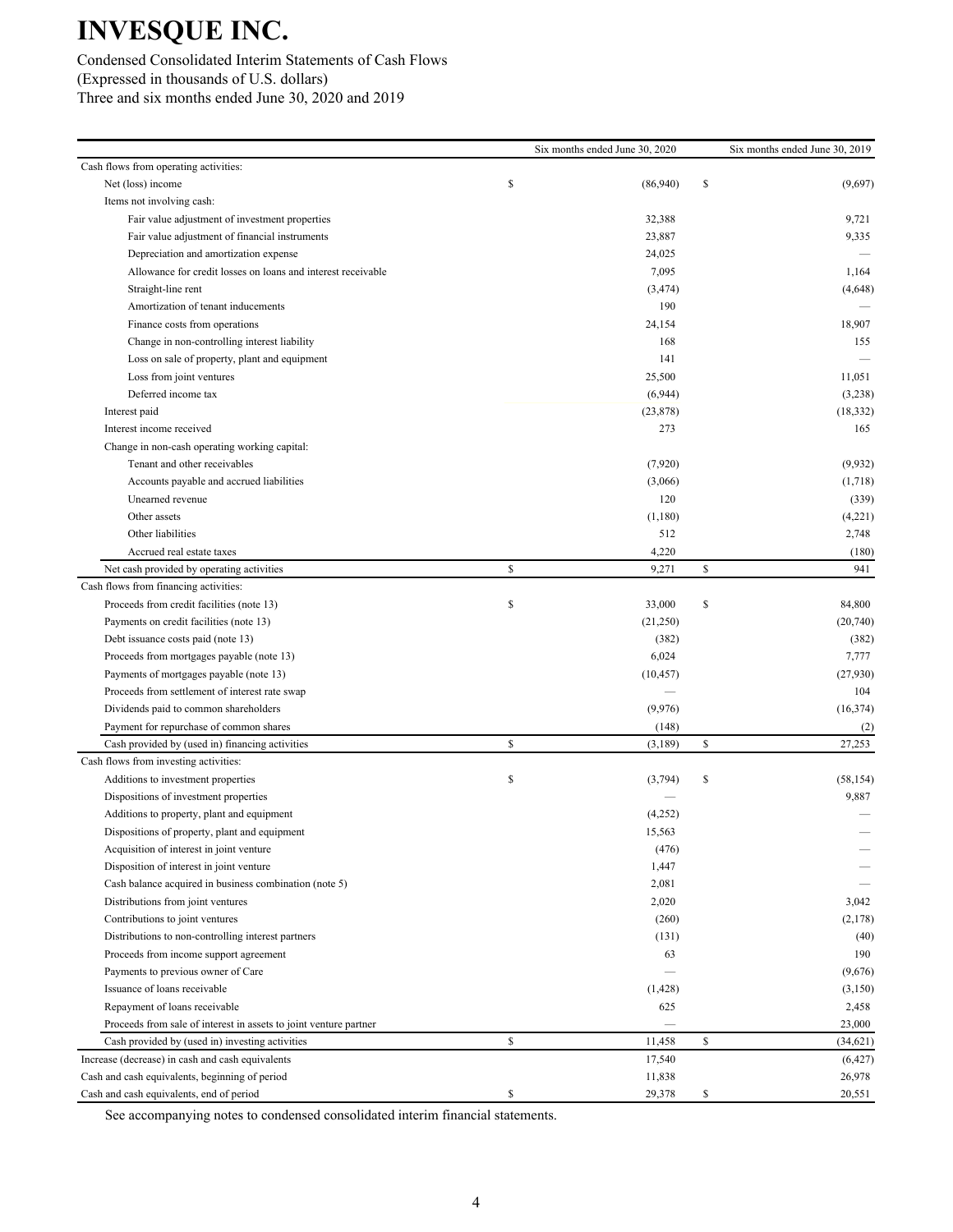Notes to Condensed Consolidated Interim Financial Statements

(Expressed in thousands of U.S. dollars unless otherwise noted, except share and per share amounts) Three and six months ended June 30, 2020 and 2019

Invesque Inc. (the "Company") was incorporated on May 31, 2007 under the Business Corporations Act (Ontario). Effective April 4, 2016, the Company changed its name from "Kingsway Arms Retirement Residences Inc." to "Mainstreet Health Investments Inc." and continued under the laws of the Province of British Columbia. Effective January 3, 2018, the Company changed its name from "Mainstreet Health Investments Inc." to "Invesque Inc.". The Company's registered office is 2500 - 700 W Georgia Street, Vancouver, British Columbia V7Y 1B3.

The Company is a North American health care real estate company with a growing portfolio of high quality properties located in the United States and Canada. The Company partners with industry leaders to invest across the health care spectrum. Specifically, the Company will look to acquire and invest in predominately transitional care, long-term care, memory care, assisted living, independent living and medical office properties. The Company's portfolio also includes investments in owner occupied seniors housing properties, in which the Company owns the real estate and also provides management services through its subsidiary management company.

At June 30, 2020, the Company owns interests in a portfolio of 121 health care and senior living properties comprised of 68 consolidated investment properties, 36 consolidated owner occupied properties, interests in 16 properties held through joint arrangements, and one property held for sale.

### **COVID-19 Risks**

A novel strain of coronavirus causing the disease known as COVID-19 has spread throughout the world, including across the United States and Canada, causing the World Health Organization to declare the COVID-19 outbreak a pandemic in March 2020. In an attempt to contain the spread and impact of the pandemic, authorities throughout the United States and Canada have implemented measures such as travel bans and restrictions, stay-at-home orders, social distancing guidelines and limitations on other business activity. The pandemic has resulted in a significant economic downturn in the United States, Canada and globally, and has also led to disruptions and volatility in capital markets.

The Company is not able to fully quantify the impact that the COVID-19 pandemic will have on the its future financial results, but expect that the pandemic could have a material adverse affect on our results of operations, financial position and cash flows, particularly if negative economic and public health conditions in the United States and Canada persist for a significant period of time. The ultimate impact of the pandemic on the Company's financial results will depend on, among other factors, the duration and severity of the pandemic as well as negative economic conditions arising therefrom, the impact of the pandemic on occupancy rates in our communities, the volume of COVID-19 patients cared for across our portfolio, and the impact of government actions on the seniors housing industry and broader economy, including through existing and future stimulus efforts.

Liquidity risk is managed in part through cash forecasting. The Company monitors forecasts of liquidity requirements to ensure it has the ability to meet operational needs by maintaining sufficient availability of the combination of cash and credit facility capacity, and by ensuring the Company will meet its financial covenants related to debt agreements. Such forecasting involves a significant degree of judgment which takes into consideration current and projected macroeconomic conditions, the Company's cash collection efforts, debt financing and refinancing plans, and covenant compliance required under the terms of debt agreements. There is a risk that such liquidity forecasts may not be achieved and that currently available debt financing may no longer be available to the Company at terms and conditions that are favorable, or at all.

The Company announced on April 10, 2020 that it has suspended the dividend for all common shares beginning from April 1, 2020 until further notice.

#### **1. Basis of preparation:**

#### *Statement of compliance:*

These condensed consolidated interim financial statements have been prepared in accordance with International Accounting Standard ("IAS") 34, Interim Financial Reporting, as issued by the International Accounting Standards Board ("IASB"). The condensed consolidated interim financial statements do not include all of the information required for full annual financial statements and should be read in conjunction with the Company's annual consolidated financial statements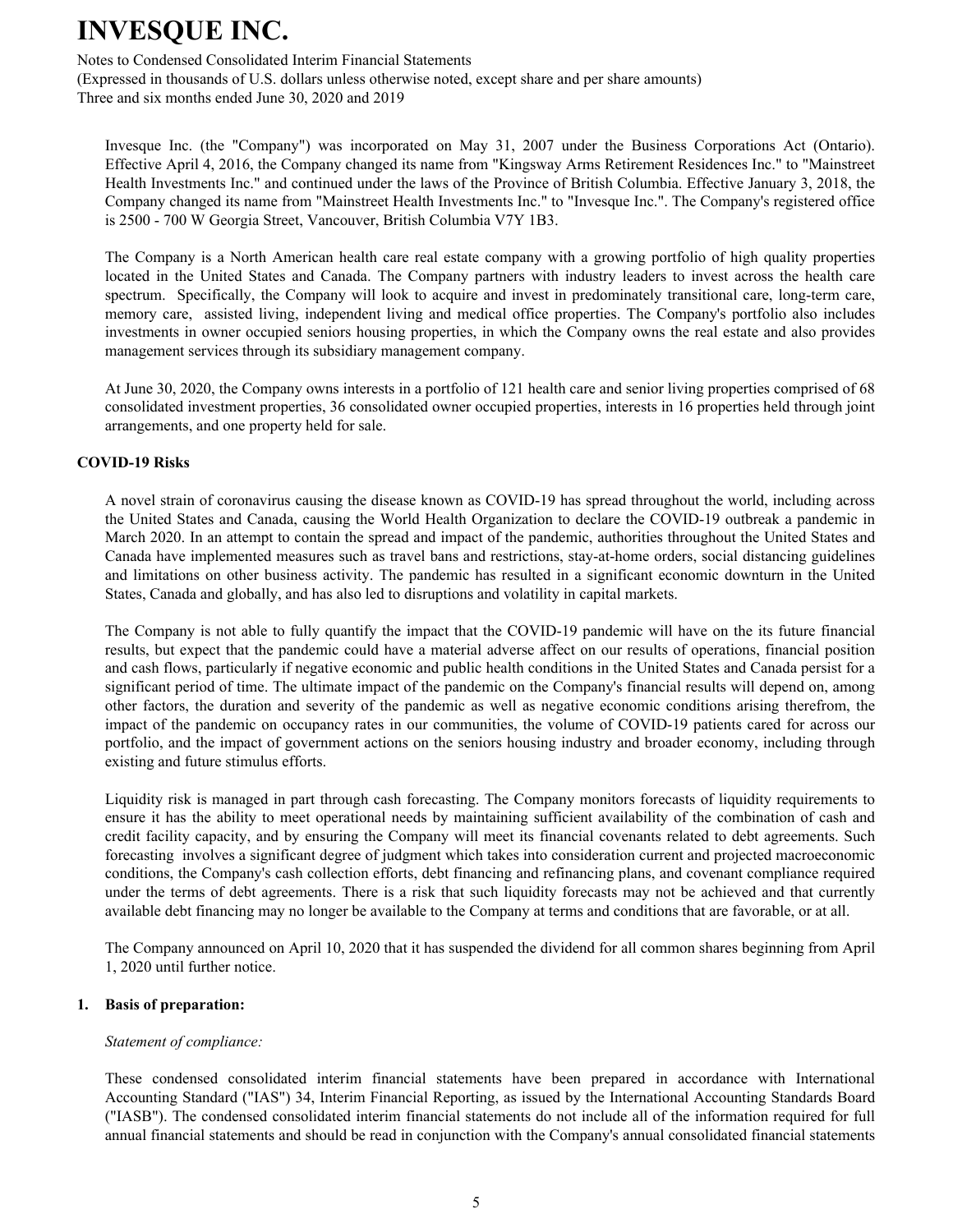Notes to Condensed Consolidated Interim Financial Statements

(Expressed in thousands of U.S. dollars unless otherwise noted, except share and per share amounts) Three and six months ended June 30, 2020 and 2019

for the year ended December 31, 2019 issued on March 11, 2020, and which have been prepared in accordance with International Financial Reporting Standards ("IFRS"), as issued by the IASB.

These condensed consolidated interim financial statements were approved by the Board of Directors of the Company and authorized for issuance on August 12, 2020.

These condensed consolidated interim financial statements follow the same accounting policies and methods of application as the consolidated financial statements as at and for the year ended December 31, 2019. The following IFRS amendments were adopted in 2020:

On October 22, 2018, the IASB issued amendments to IFRS 3, Business Combinations ("IFRS 3") that seek to clarify whether a transaction is to be accounted for as an asset acquisition or a business combination. The amendments apply to businesses acquired in annual reporting periods beginning on or after January 1, 2020. The amendments include an election to use a concentration test. This is a simplified assessment that results in an asset acquisition if substantially all of the fair value of the gross assets is concentrated in a single identifiable asset or a group of similar identifiable assets. If a preparer chooses not to apply the concentration test, or the test is failed, then the assessment focuses on the existence of a substantive process. The adoption of this standard did not have a material impact on the Company's condensed consolidated interim financial statements.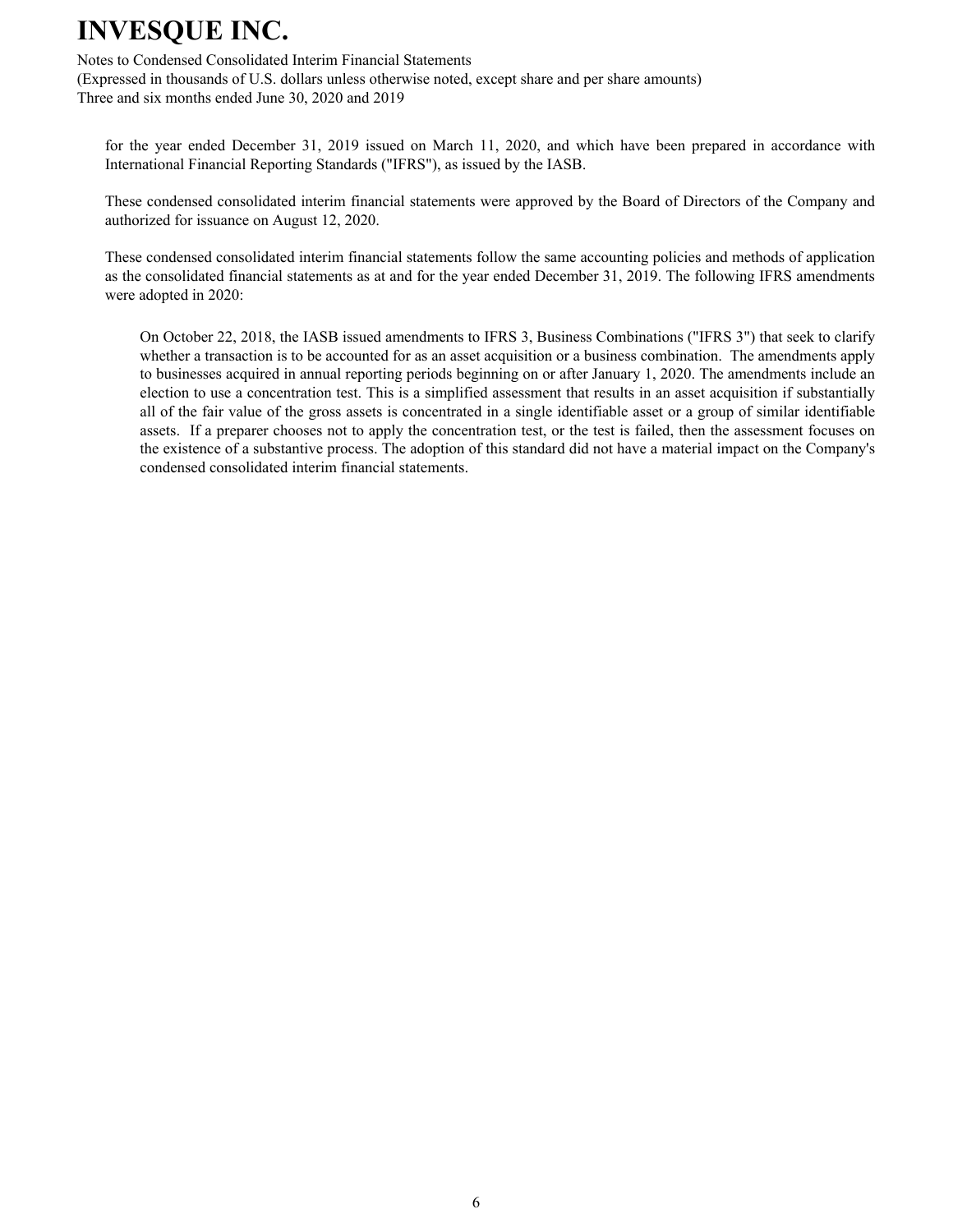Notes to Condensed Consolidated Interim Financial Statements (Expressed in thousands of U.S. dollars unless otherwise noted, except share and per share amounts) Three and six months ended June 30, 2020 and 2019

#### **2. Loans receivable:**

Loans receivable issued as at June 30, 2020 and December 31, 2019 are detailed in the table below:

| Debtor                                                                | Loan Type                          | June 30,<br>2020 | December<br>31, 2019 | <b>Issued Date</b>             | Maturity<br>Date $(1)$          | Current<br>Interest<br>Rate | <b>PIK</b><br>Interest<br>Rate |
|-----------------------------------------------------------------------|------------------------------------|------------------|----------------------|--------------------------------|---------------------------------|-----------------------------|--------------------------------|
| MS-SW Mezzanine Fund, LLC                                             | Mezzanine loan \$                  | $1,264$ \$       | 1,267                | September 1, 2016              | September 1, 2020               | $10.5 \%$                   | 4.0 %                          |
| Mainstreet Investment Company, LLC                                    | Interest-only loan                 | 3,932            | 3,932                | December 22, 2016              | December 22, 2018               | 8.5 %                       | $1.5\%$                        |
| Autumnwood Lifestyles Inc.                                            | Revolving credit<br>facility       | 1,105            | 1,155                | November 1, 2016               | October 31, 2018 <sup>(3)</sup> | 8.0%                        | $-$ %                          |
| Symcare ML, LLC                                                       | Loan receivable                    | 7,295            | 7,295                | October 20, 2017               | December 31, 2033               | 5.0 %                       | $-$ %                          |
| Premier Senior Living, LLC <sup>(6)</sup>                             | Loan receivable                    | 700              | 700                  | August 16, 2013 <sup>(2)</sup> | August 16, 2025                 | $9.2\%$                     | $-$ %                          |
| Ellipsis Real Estate Partners                                         | Loan receivable                    | 951              | 951                  | May 4, 2018                    | May 4, 2028                     | $-$ %                       | 10.0%                          |
| <b>Ellipsis Real Estate Partners</b>                                  | Loan receivable                    | 1,338            | 1,341                | September 14, 2018             | September 14, 2028              | $-$ %                       | $10.0~\%$                      |
| Symcare ML, LLC                                                       | Loan receivable                    | 15,000           | 13,530               | December 26, 2018              | December 31, 2033               | 5.0 %                       | 5.0 %                          |
| YAL Borrower LLC                                                      | Interest-only loan                 | 500              | 1,000                | December 31, 2018              | December 30, 2020               | 5.0 %                       | $-$ %                          |
| YAL Borrower LLC                                                      | Loan receivable                    | 2,000            | 2,000                | December 31, 2018              | December 30, 2020               | 5.0 %                       | $-$ %                          |
| Hillcrest Millard, LLC                                                | Loan receivable                    | 492              | 480                  | January 1, 2019                | January 1, 2028                 | $-$ %                       | 5.0 %                          |
| Hillcrest Firethorn, LLC                                              | Loan receivable                    | 460              | 449                  | January 1, 2019                | November 1, 2027                | $-$ %                       | 5.0 %                          |
| <b>Bridgemoor Transitional Care</b><br>Operations, LLC <sup>(5)</sup> | Loan receivable                    | 1,826            | 1,738                | June 5, 2019                   | June 5, 2035                    | $-\frac{9}{6}$              | $-$ %                          |
| MOC Webster, LLC                                                      | Loan receivable                    | 373              | 189                  | June 5, 2019                   | June 5, 2035                    | $-$ %                       | $-$ %                          |
| RHS Propco Mooresville, LLC                                           | Loan receivable                    | 5,000            | 5,000                | June 28, 2019                  | July 1, 2024                    | $8.5\%$                     | $-$ %                          |
| Jaguarundi Ventures, LP <sup>(7)</sup>                                | Loan receivable                    | 9,968            | 8,673                | June 5, 2019                   | June 5, 2029                    | $-$ %                       | $-$ %                          |
| Memory Care America LLC                                               | Loan receivable                    | 1,427            | 1,526                | July 31, 2019                  | January 1, 2024                 | 8.5 %                       | $-$ %                          |
| Ellipsis Real Estate Partners LLC <sup>(10)</sup>                     | Mezzanine loan                     | 1,228            | 1,223                | October 25, 2019               | October 1, 2022                 | $7.5 \%$                    | 7.5 %                          |
| Blue Bell Senior Holdings, LLC <sup>(8)</sup>                         | Loan receivable                    | 490              |                      | February 21, 2020              | March 1, 2024                   | 5.9%                        | $-$ %                          |
| PSL Care GP LLC                                                       | Loan receivable                    | 450              |                      | May 6, 2020                    | (9)                             | $3.5 \%$                    | $-$ %                          |
| Accrued current and long term interest                                |                                    | 2,571            | 1,425                |                                |                                 |                             |                                |
| Allowance for losses on loans receivable                              |                                    | (13,017)         | (5,915)              |                                |                                 |                             |                                |
| Carrying value of loans recorded at amortized cost \$                 |                                    | 45,353 \$        | 47,959               |                                |                                 |                             |                                |
| Javelina Ventures, LLC                                                | Loan receivable -<br><b>FVTPL</b>  | 2,368            | 2,368                | December 31, 2018              | (4)                             | $-$ %                       | 5.0 %                          |
|                                                                       | Carrying value of loans receivable | 47,721           | 50,327               |                                |                                 |                             |                                |
|                                                                       | Less current portion               | 4,161            | 4,249                |                                |                                 |                             |                                |
|                                                                       | Long-term portion \$               | 43,560 \$        | 46,078               |                                |                                 |                             |                                |

(1) Mezzanine loans are due at the time of sale of the property if sale occurs earlier than the stated maturity date.

(2) Loan assumed through acquisition on February 1, 2018. Loan was originally issued by Care PSL Holdings LLC on August 16, 2013.

(3) Maturity date is the later of October 31, 2018 and the completion of the expansion projects at the Marina Point and Red Oak Facilities. The projects are not yet complete.

(4) The repayment of this loan is pursuant to Javelina Ventures Operating Agreement in which net available cash from operations will be used to repay the principal and accrued interest on this loan.

(5) This loan was issued to MOC Fort Worth, LLC; MOC Round Rock, LLC; MOC San Antonio II, LLC; MOC Webster, LLC; and Bridgemoor Transitional Care Operations, LLC.

(6) This loan was issued to Park Terrace Operating, LLC; Seneca Lake Terrace Operating, LLC; and Premier Senior Living, LLC.

(7) Jaguarundi Ventures, LP is a joint venture in which the Company owns a 60.51% interest.

(8) Maturity date is the earlier of March 1, 2024, the date that the existing debt secured by the property is refinanced, or upon termination of the management agreement.

(9) No stated maturity date for loan receivable. Principal of loan is repaid when distributions are made from the Phoenix JV(note 6).

(10) This loan was funded for the development of a memory care facility in Wyoming, MI.

\$27,573 of the loans outstanding as at June 30, 2020 in the table above are made to current tenant operators.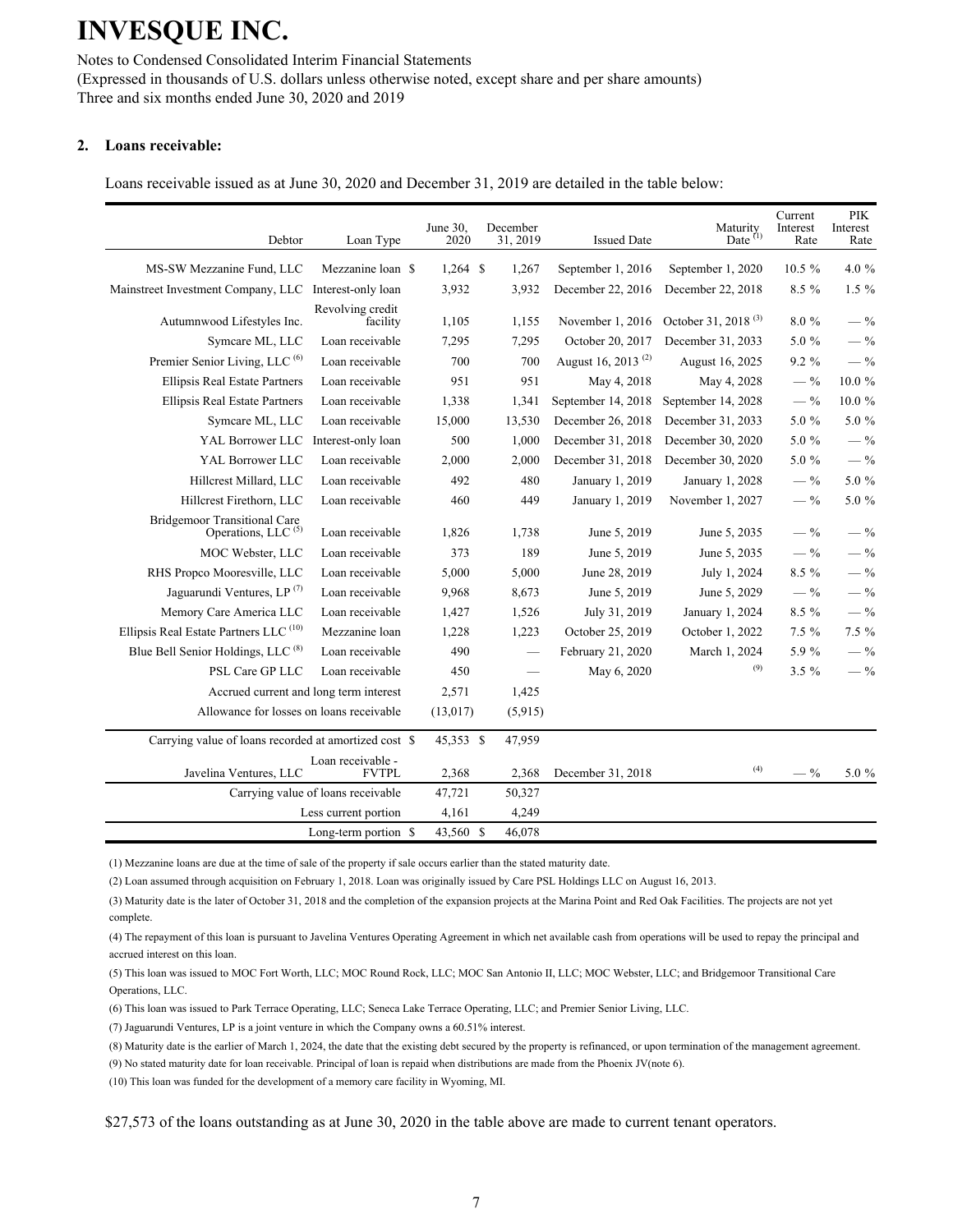Notes to Condensed Consolidated Interim Financial Statements

(Expressed in thousands of U.S. dollars unless otherwise noted, except share and per share amounts) Three and six months ended June 30, 2020 and 2019

On July 17, 2020, the Company received \$750 as repayment of a portion of the principal of the mezzanine loan to Ellipsis Real Estate Partners LLC. On the same date, the loan was amended and the annual interest rate was reduced to 10%.

On December 26, 2018, a subsidiary of the Company entered into a loan agreement with Symcare with a total capacity of \$15,000 and a maturity date of January 1, 2033. As at June 30, 2020, Symcare had drawn \$15,000 on this loan (December 31, 2019 - \$13,530). The loan earned 10% interest accruing to the balance of the loan through December 1, 2019. Through and including December 1, 2022, half of the interest will accrue to the loan balance with the remaining portion payable at a current pay rate on a monthly basis. Commencing January 1, 2023 the full amount of monthly interest payments shall be paid each month.

Loans receivable and associated allowance for losses on loans receivable accounted for at amortized cost as at June 30, 2020 are as follows:

|                                          | Stage 1   | Stage 2   | Stage 3   | Total     |
|------------------------------------------|-----------|-----------|-----------|-----------|
| Loans receivable, net of loan fees       | 14.107 \$ | 25.473 \$ | 18.790 \$ | 58,370    |
| Allowance for losses on loans receivable | (159)     | (5,151)   | (7.707)   | (13, 017) |
| Loans receivable, net of allowances      | 13.948    | 20.322    | 1.083     | 45,353    |

The changes in the gross loans receivable balance during the year ended June 30, 2020 are shown in the following table:

|                                                   | Stage 1         | Stage 2               | Stage 3    | Total  |
|---------------------------------------------------|-----------------|-----------------------|------------|--------|
| Total loans receivable as at December<br>31, 2019 | \$<br>47,149 \$ | \$<br>$\qquad \qquad$ | $6,725$ \$ | 53,874 |
| Loans receivable                                  |                 |                       |            |        |
| Transfer to/(from)                                |                 |                       |            |        |
| Stage 1                                           | (33, 725)       | 33,725                |            |        |
| Stage 2                                           |                 | (12,167)              | 12,167     |        |
| Stage 3                                           |                 |                       |            |        |
|                                                   | \$<br>13,424 \$ | 21,558 \$             | 18,892 \$  | 53,874 |
| Issuances                                         | 1,208           | 3,915                 |            | 5,123  |
| Repayments                                        | (525)           |                       | (102)      | (627)  |
| Total loans receivable as at June 30, 2020 \$     | 14,107 \$       | 25,473 \$             | 18,790 \$  | 58,370 |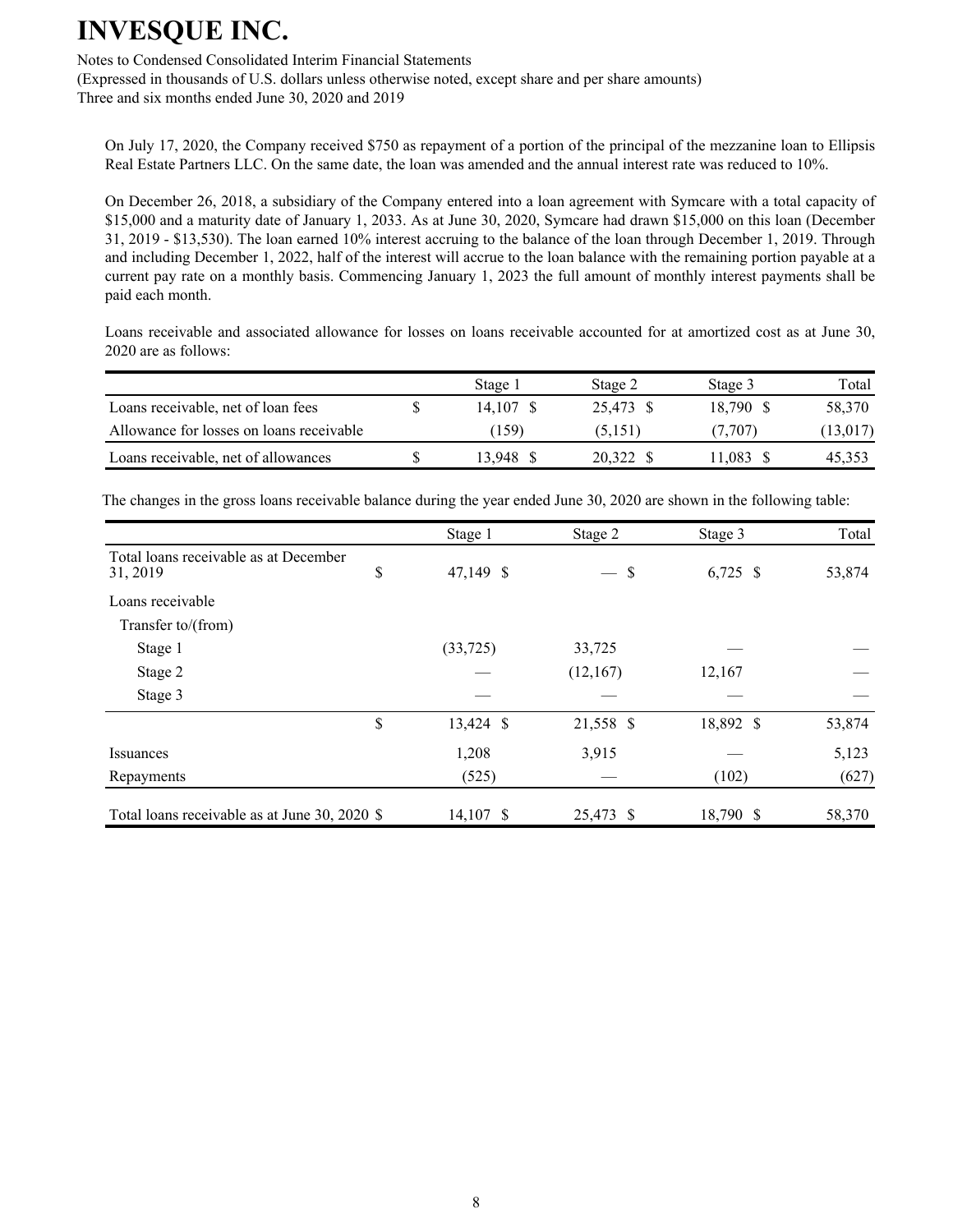### Notes to Condensed Consolidated Interim Financial Statements

(Expressed in thousands of U.S. dollars unless otherwise noted, except share and per share amounts) Three and six months ended June 30, 2020 and 2019

The changes in the allowance for credit losses during the year ended June 30, 2020 are shown in the following table:

|                                                              | Stage 1      | Stage 2            | Stage 3  | Total  |
|--------------------------------------------------------------|--------------|--------------------|----------|--------|
| Total allowance for credit losses as at<br>December 31, 2019 | \$<br>421S   | S<br>$\frac{1}{1}$ | 5,494 \$ | 5,915  |
| Allowance for credit losses                                  |              |                    |          |        |
| Remeasurement                                                |              | 5,955              | 1,140    | 7,095  |
| Transfer to/(from)                                           |              |                    |          |        |
| Stage 1                                                      | (269)        | 269                |          |        |
| Stage 2                                                      |              | (1,073)            | 1,073    |        |
| Stage 3                                                      |              |                    |          |        |
|                                                              | \$<br>152 \$ | 5,151 \$           | 7,707 \$ | 13,010 |
| <b>Issuances</b>                                             | 12           |                    |          | 12     |
| Repayments                                                   | (5)          |                    |          | (5)    |
| Total allowance for credit losses as at<br>June 30, 2020     | \$<br>159 \$ | 5,151 \$           | 7,707 \$ | 13,017 |

For the three and six months ended June 30, 2020, a loss of \$5,560 and \$7,095, respectively (three and six months ended June 30, 2019 - \$673 and \$1,164, respectively) was recorded in the condensed consolidated interim statements of income (loss) and comprehensive income (loss).

#### **3. Other assets:**

Other assets are as follows:

|                                                            | June 30, 2020 | December 31, 2019 |
|------------------------------------------------------------|---------------|-------------------|
| Prepaid expense                                            | \$<br>3,549   | \$<br>1,906       |
| Prepaid management fees                                    |               | 160               |
| Security deposits and costs related to future acquisitions | 715           | 159               |
| Income support receivable                                  |               | 63                |
| Escrow deposits held by lenders                            | 3,248         | 3,038             |
| Right-of-use assets                                        | 2,040         | 2,199             |
| Bond assets                                                | 1,015         | 1,071             |
| Other                                                      | 1,069         | 858               |
|                                                            | \$<br>11,636  | \$<br>9,454       |
| Current                                                    | \$<br>8,577   | \$<br>6,184       |
| Non-current                                                | 3,059         | 3,270             |
|                                                            | \$<br>11,636  | \$<br>9,454       |

Escrow deposits held by lenders includes amounts held for use in payment of real estate taxes, property insurance and replacement reserves.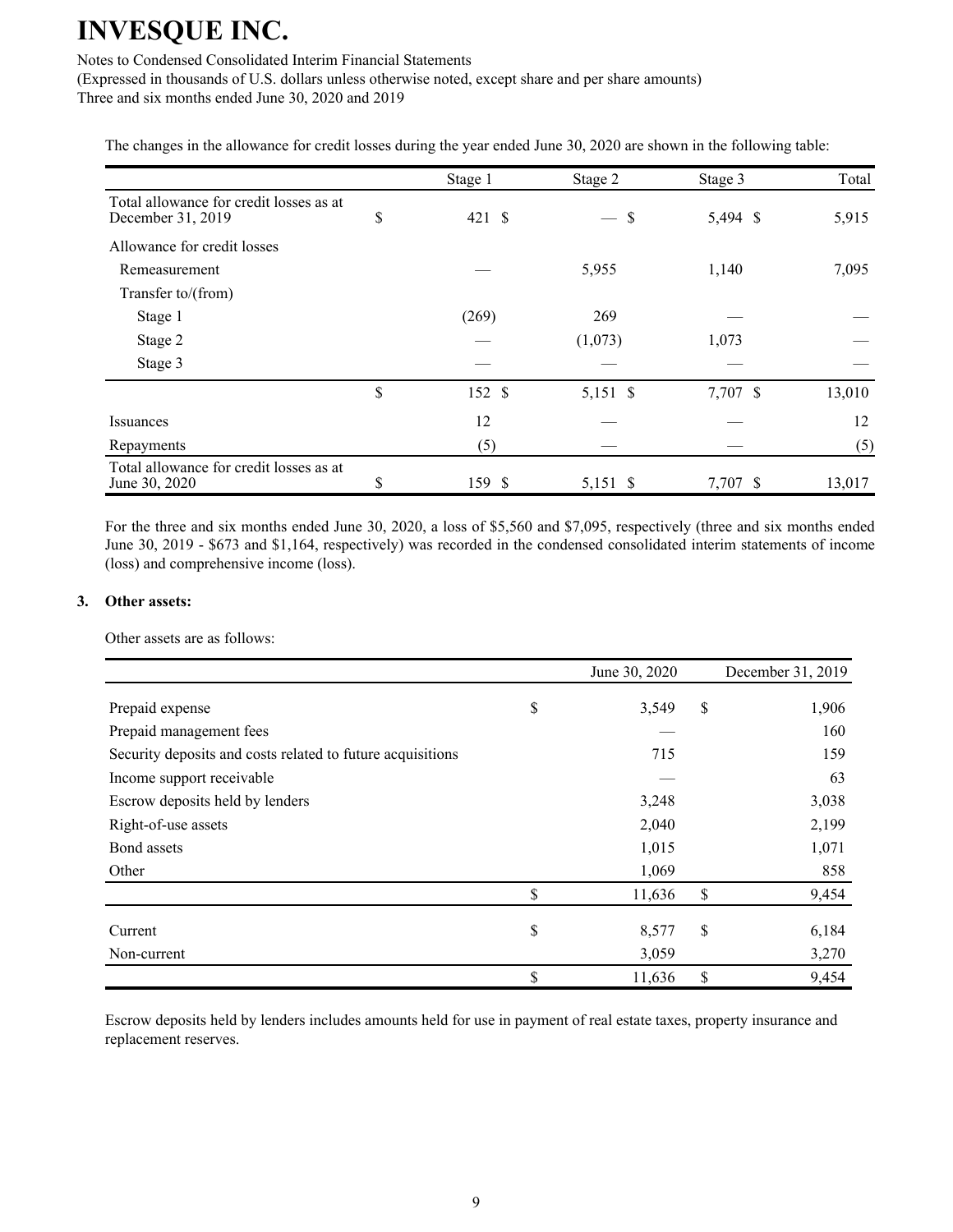Notes to Condensed Consolidated Interim Financial Statements

(Expressed in thousands of U.S. dollars unless otherwise noted, except share and per share amounts) Three and six months ended June 30, 2020 and 2019

### **4. Investment properties:**

|                                                               | Number of<br>Properties |    | Amount    |
|---------------------------------------------------------------|-------------------------|----|-----------|
| Balance, December 31, 2019                                    | 69                      | S  | 969,634   |
| Contribution of investment property to joint venture (note 6) | (1)                     |    | (9,869)   |
| Capital expenditures                                          |                         |    | 3,794     |
| Increase in straight-line rents                               |                         |    | 3,474     |
| Fair value adjustment                                         |                         |    | (32, 388) |
| Amortization of tenant inducements                            |                         |    | (190)     |
| Translation of foreign operations                             |                         |    | (6,717)   |
| Balance, June 30, 2020                                        | 68                      | \$ | 927,738   |
| Property tax liability under IFRIC 21                         |                         |    | (6, 418)  |
| Fair value adjustment to investment properties - IFRIC 21     |                         |    | 6,418     |
|                                                               |                         | \$ | 927,738   |

At June 30, 2020, the Company used an internal valuation process to value its investment properties. Third party appraisers are engaged to prepare valuations on a portion of the portfolio annually such that one third of the portfolio is valued externally each year, and every property in the portfolio is valued externally at least once every five years.

Acquired investment properties are initially measured at cost, including directly attributable acquisition costs, when the transactions are deemed to be asset acquisitions. Acquisition costs related to business combinations are expensed in the period incurred. Subsequent to initial recognition, investment properties are measured at fair value, determined based on available market evidence. The Company uses alternative valuation methods such as the direct capitalized income approach or discounted cash flow projections (Level 3 inputs). The fair value of investment properties reflects rental income from current leases and assumptions about rental income from future leases in light of current market conditions. When a loan is arranged with a tenant at a below market rate, the estimated fair value of the discount is recognized as a tenant inducement at the time the loan commitment is made.

The Company is also continuing to review market capitalization, discount and terminal capitalization rates as well as its future cash flow projections and the valuation of its properties in light of the COVID-19 pandemic. The carrying value for the Company's investment properties reflects its best estimate for the highest and best use as at June 30, 2020. It is not possible to forecast with certainty the duration and full scope of the economic impact of COVID-19 and other consequential changes it will have on the Company's business and operations, both in the short term and in the long term. In a long term scenario, certain aspects of the Company's business and operations that could potentially be impacted include rental income, occupancy, turnover, future demand, and market rents, which all ultimately impact the underlying valuation of investment properties.

On May 6, 2020, the Company contributed a previously triple-net leased property to a subsidiary partially owned by Phoenix Senior Living (note 5).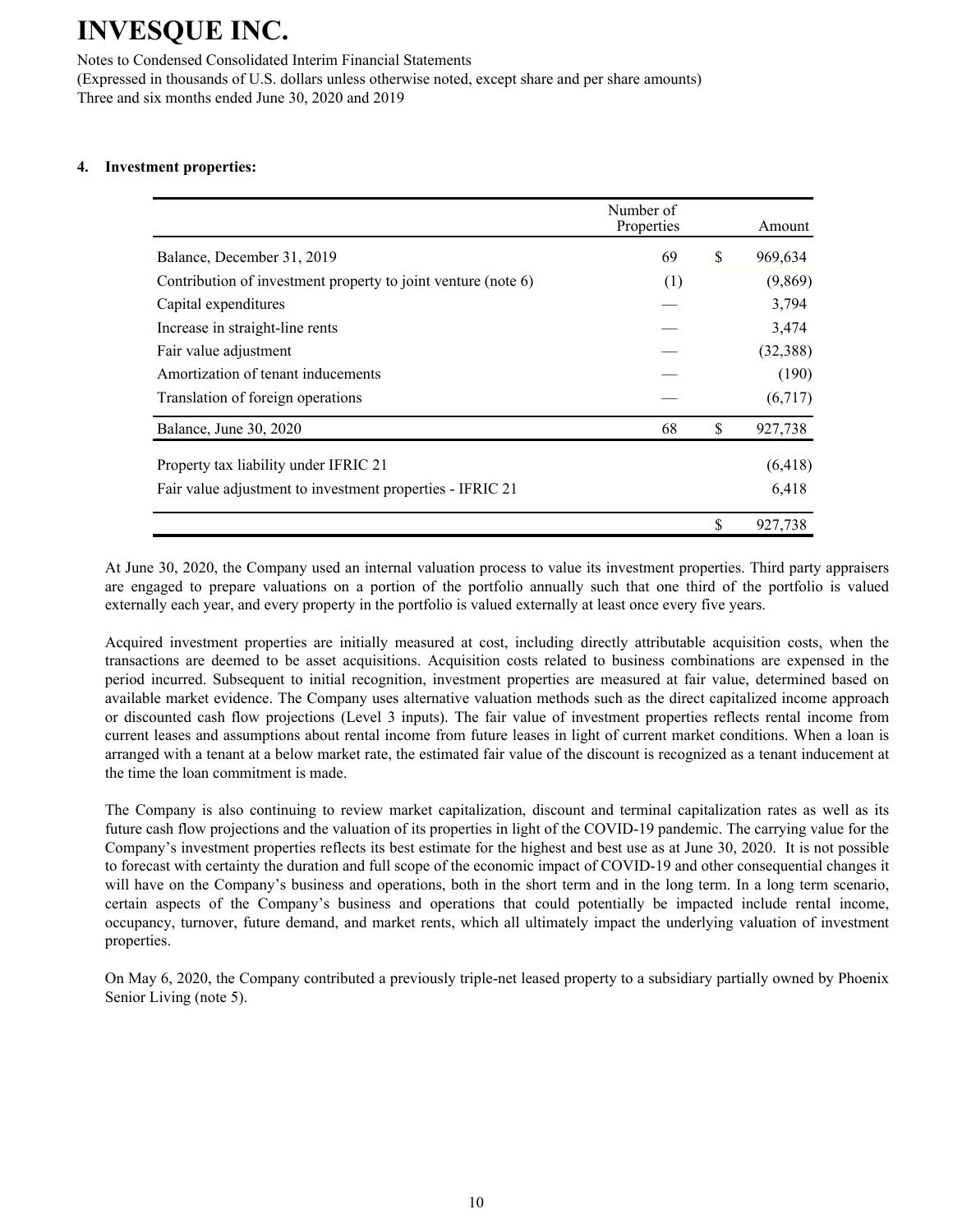Notes to Condensed Consolidated Interim Financial Statements

(Expressed in thousands of U.S. dollars unless otherwise noted, except share and per share amounts) Three and six months ended June 30, 2020 and 2019

The significant unobservable assumptions used in determining fair value of investment properties measured as at June 30, 2020 and December 31, 2019 are set out in the following table:

|                                                 | June 30, 2020     | December 31, 2019 |
|-------------------------------------------------|-------------------|-------------------|
|                                                 |                   |                   |
| Capitalization rate - range                     | $6.75\% - 9.00\%$ | $6.50\% - 8.75\%$ |
| Capitalization rate - weighted average          | 8.27%             | 7.89%             |
| Terminal capitalization rate - range            | $5.70\% - 8.40\%$ | $5.70\% - 9.25\%$ |
| Terminal capitalization rate - weighted average | 6.63%             | $6.72\%$          |
| Discount rate - range                           | $6.70\% - 9.50\%$ | $6.70\% - 9.00\%$ |
| Discount rate - weighted average                | $7.64\%$          | 7.56%             |

The fair value of investment properties is most sensitive to changes in capitalization rates, terminal capitalization rates and discount rates. Changes in the capitalization rates, terminal capitalization rates and discount rates would result in the following changes in the fair value of the Company's investment properties:

|                                                                           | June 30, 2020   | December 31, 2019 |
|---------------------------------------------------------------------------|-----------------|-------------------|
| Investment property valued using direct capitalization income approach \$ | 753,113         | \$<br>793,724     |
| Investment property valued using discounted cash flow projection          | \$<br>158,250   | \$<br>162,501     |
| Investment property valued using other methods                            | \$<br>16,375    | \$<br>13,409      |
| Capitalization rate:                                                      |                 |                   |
| 25-basis point increase                                                   | \$<br>(22, 251) | \$<br>(24, 519)   |
| 25-basis point decrease                                                   | \$<br>23,662    | \$<br>26,146      |
| Terminal capitalization rate:                                             |                 |                   |
| 25-basis point increase                                                   | \$<br>(4,148)   | \$<br>(4,252)     |
| 25-basis point decrease                                                   | \$<br>4,488     | \$<br>4,601       |
| Discount rate:                                                            |                 |                   |
| 25-basis point increase                                                   | \$<br>(1,920)   | \$<br>(1,968)     |
| 25-basis point decrease                                                   | \$<br>1,955     | \$<br>2,005       |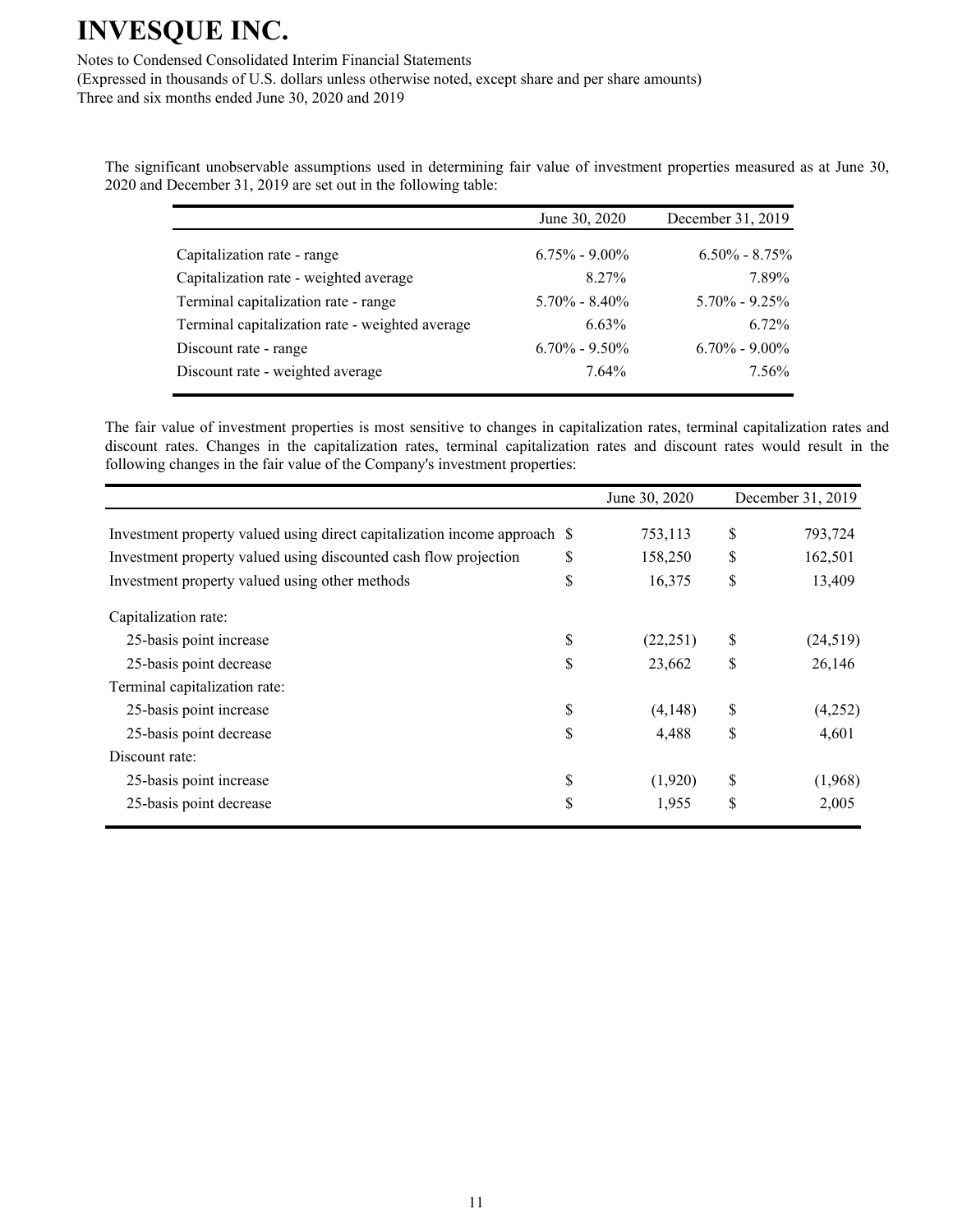Notes to Condensed Consolidated Interim Financial Statements (Expressed in thousands of U.S. dollars unless otherwise noted, except share and per share amounts) Three and six months ended June 30, 2020 and 2019

### **5. Property, plant and equipment, net:**

*(a) Property, plant and equipment, net:*

Property, plant and equipment consists of the following as at June 30, 2020:

|                                                                  | Land            | <b>Buildings</b> | Furniture,<br>fixtures and<br>equipment | Properties<br>under<br>development | Total                   |
|------------------------------------------------------------------|-----------------|------------------|-----------------------------------------|------------------------------------|-------------------------|
| Cost                                                             |                 |                  |                                         |                                    |                         |
| Balance, December 31, 2019                                       | \$<br>28,002 \$ | 435,958 \$       | 9,563 \$                                | 937 \$                             | 474,460                 |
| <b>Additions</b>                                                 |                 | 591              | 1,446                                   | 2,215                              | 4,252                   |
| Disposals                                                        |                 |                  | (30)                                    |                                    | (30)                    |
| Transfers to joint venture                                       | (316)           | (11, 336)        | (226)                                   |                                    | (11, 878)               |
| Transfer from investment property                                | 488             | 9,182            | 199                                     |                                    | 9,869                   |
| Acquisition of Albany operations                                 |                 |                  | 259                                     |                                    | 259                     |
| Acquisition of Royal JV                                          | 1,232           | 23,184           | 607                                     |                                    | 25,023                  |
| Acquisition of Fayetteville                                      | 524             | 9,843            | 505                                     |                                    | 10,872                  |
| Sale of Tampa                                                    | (143)           | (2,707)          | (29)                                    |                                    | (2,879)                 |
| Asset transferred to held for sale                               | (960)           | (1,420)          | (188)                                   |                                    | (2, 568)                |
| Balance, June 30, 2020                                           | \$<br>28,827 \$ | 463,295 \$       | $12,106$ \$                             | 3,152 \$                           | 507,380                 |
| <b>Accumulated depreciation</b>                                  |                 |                  |                                         |                                    |                         |
| Balance, December 31, 2019                                       |                 | 13,930           | 588                                     |                                    | 14,518                  |
| Depreciation and amortization                                    |                 | 22,910           | 1,115                                   |                                    | 24,025                  |
| Disposals                                                        |                 |                  | (3)                                     |                                    | (3)                     |
| Transfers to joint venture                                       |                 | (111)            | (10)                                    |                                    | (121)                   |
| Asset transferred to held for sale                               |                 | (397)            | (27)                                    |                                    | (424)                   |
| Balance, June 30, 2020                                           | \$<br>$\$$      | 36,332 \$        | $1,663$ \$                              |                                    | $\mathcal{S}$<br>37,995 |
| Property, plant and equipment, net<br>balance, December 31, 2019 | \$<br>28,002 \$ | 422,028 \$       | 8,975 \$                                | 937 \$                             | 459,942                 |
| Property, plant and equipment, net<br>balance, June 30, 2020     | \$<br>28,827 \$ | 426,963 \$       | $10,443$ \$                             | 3,152 \$                           | 469,385                 |

In June 2020 the Company ceased operations in and listed for sale a property located in Richmond, VA. The Company has successfully transitioned all residents from this property into new locations in order to prepare the building for sale. The assets are classified as held for sale on the condensed consolidated interim statement of financial position at June 30, 2020.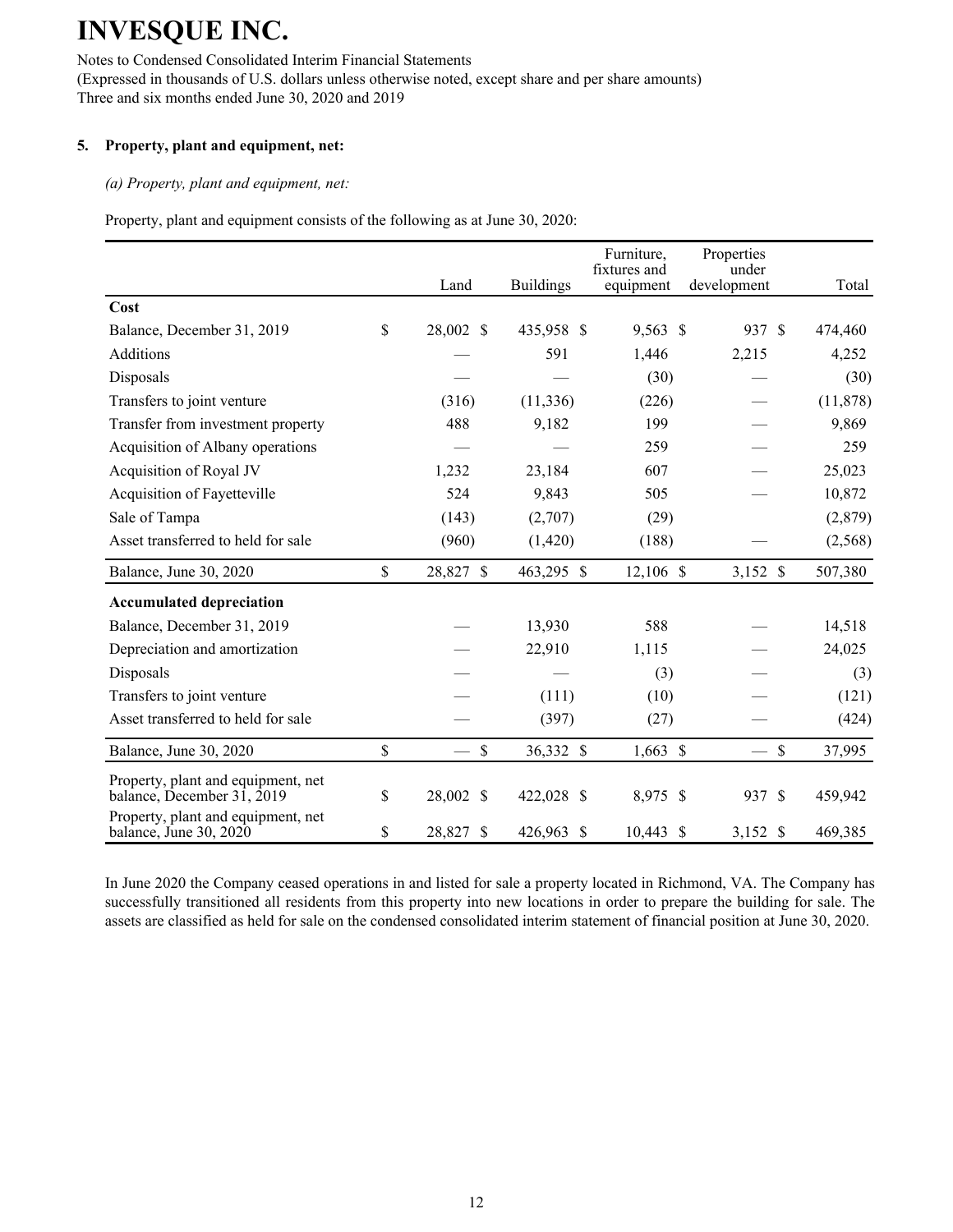Notes to Condensed Consolidated Interim Financial Statements

(Expressed in thousands of U.S. dollars unless otherwise noted, except share and per share amounts) Three and six months ended June 30, 2020 and 2019

|                                        | Royal            | Fayetteville | Albany<br>operations | Total     |
|----------------------------------------|------------------|--------------|----------------------|-----------|
| Properties                             | 5                |              |                      | 6         |
| Property, plant and equipment          | \$<br>25,023 \$  | 10,872 \$    | 259 \$               | 36,154    |
| Cash balance acquired                  | 1,388            | 625          | 68                   | 2,081     |
| Working capital balances               | (261)            | (101)        | (327)                | (689)     |
| Mortgages assumed                      | (22,708)         | (6, 848)     |                      | (29, 556) |
|                                        | \$<br>3,442 \$   | 4,548 \$     | \$                   | 7,990     |
| Consideration paid:                    |                  |              |                      |           |
| Fair value of previously held interest | 3,442            | 4,072        |                      | 7,514     |
| Cash paid                              |                  | 476          |                      | 476       |
|                                        | \$<br>$3,442$ \$ | 4,548 \$     | \$                   | 7,990     |

*(b) Acquisitions - three and six months ended June 30, 2020*

On May 6, 2020 the Company acquired 100% of Royal Senior Living's ("Royal") interest in five joint venture properties in which the Company already had a majority ownership interest ("Royal JV"). Simultaneous with this transaction, management of four of these properties were transitioned to Phoenix Senior Living ("Phoenix") and combined with two assets in the Company's portfolio already managed by Phoenix. On May 6, 2020 the Company acquired the minority partner's interest in one of these properties, Fayetteville, for \$476.

The Company owns a controlling 90% interest in the entity that owns and operates the six assets, and as a result they have been consolidated following this transaction. The Company received total consideration of \$1,126 from Phoenix for their buy-in to the entity, of which \$650 was received in cash and \$476 in a note to an affiliate of Phoenix for the remaining portion of their 10% ownership in the entity. \$26 of the note has been repaid as of June 30, 2020.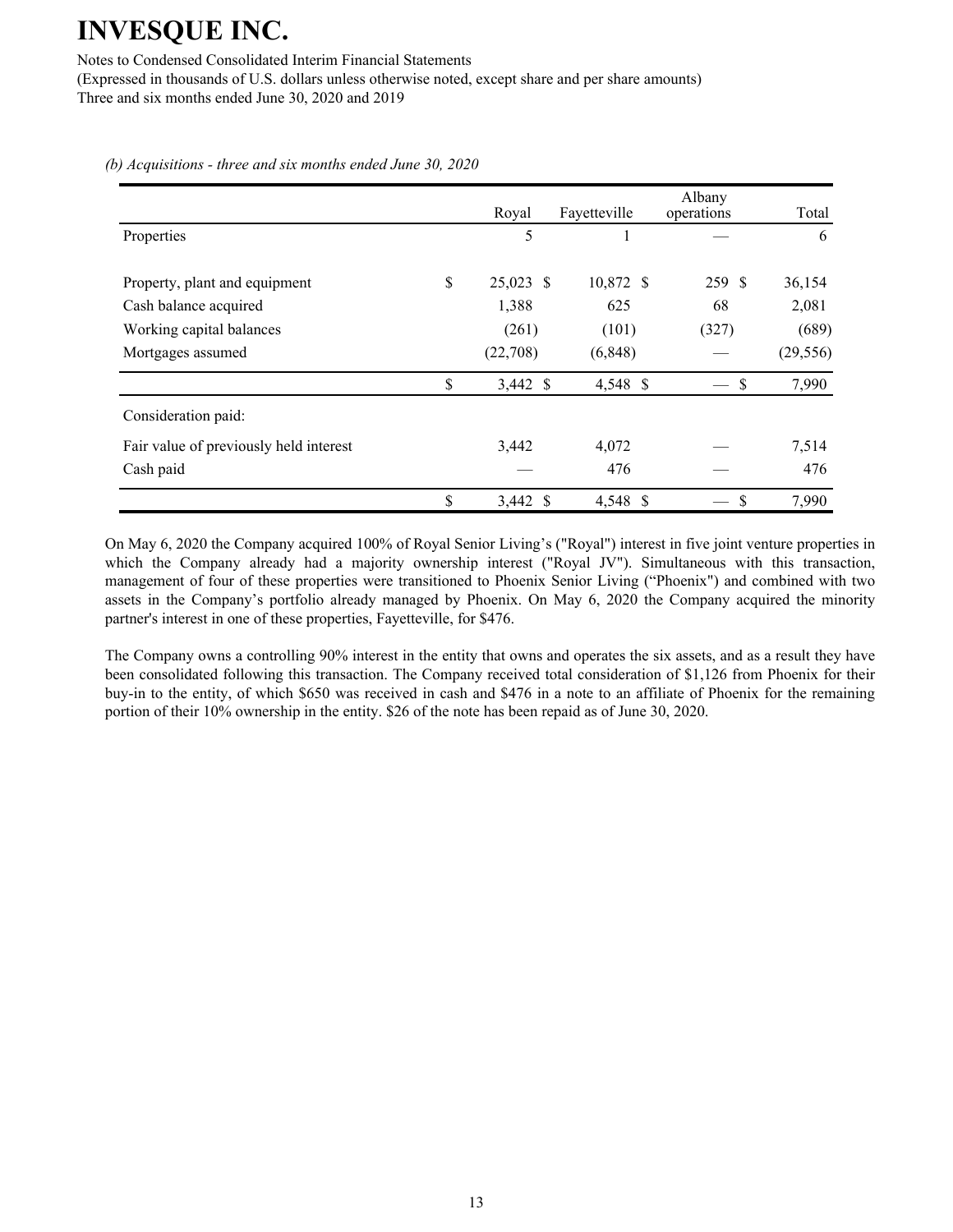Notes to Condensed Consolidated Interim Financial Statements

(Expressed in thousands of U.S. dollars unless otherwise noted, except share and per share amounts) Three and six months ended June 30, 2020 and 2019

|                                             | Arlington<br>Sale    | Glassboro to<br>Joint Venture | Tampa Sale   | Total     |
|---------------------------------------------|----------------------|-------------------------------|--------------|-----------|
| Properties                                  | (1)                  | (1)                           | (1)          | (3)       |
| Property, plant and equipment               | \$<br>$(12,201)$ \$  | $(11,757)$ \$                 | $(2,879)$ \$ | (26, 837) |
| Working capital balances                    | 80                   | (57)                          | (121)        | (98)      |
|                                             | \$<br>$(12, 121)$ \$ | $(11, 814)$ \$                | $(3,000)$ \$ | (26, 935) |
| Consideration paid (received):              |                      |                               |              |           |
| Equity contributed to joint venture         |                      | (3,016)                       |              | (3,016)   |
| Gain (loss) on sale of property             | (221)                | 103                           |              | (118)     |
| Note issued to joint venture partner        |                      | (490)                         |              | (490)     |
| Repayment/contribution of mortgages payable | (8,000)              | (8, 411)                      |              | (16, 411) |
| Cash proceeds received, net                 | (3,900)              |                               | (3,000)      | (6,900)   |
|                                             | \$<br>$(12, 121)$ \$ | $(11, 814)$ \$                | $(3,000)$ \$ | (26,935)  |

*(c) Dispositions and transfers - three and six months ended June 30, 2020*

On February 28, 2020, the Company sold a seniors housing property located in Arlington, TX for a sale price of \$12,450 before closing costs. This property was previously recorded as held for sale. The consideration was paid in the form of an \$8,000 repayment of the mortgage secured by the property and \$3,900 of cash.

On February 21, 2020, the Company entered into a joint venture agreement with the operator Heritage Senior Living ("Heritage") for a property in Glassboro, NJ. Heritage operates the property pursuant to a management agreement. The Company sold 10% of its interest in the property and operations for \$490, satisfied through a promissory note earning 5.91% annual interest. The promissory note matures at the earlier of March 1, 2024, the date that the existing debt secured by the property is refinanced, or upon termination of the management agreement.

The remaining asset in the former five property Royal JV, a seniors housing community in Tampa, FL, was non-strategic for the Company, and was sold to a third party on May 11, 2020 for \$3,290 less transaction costs.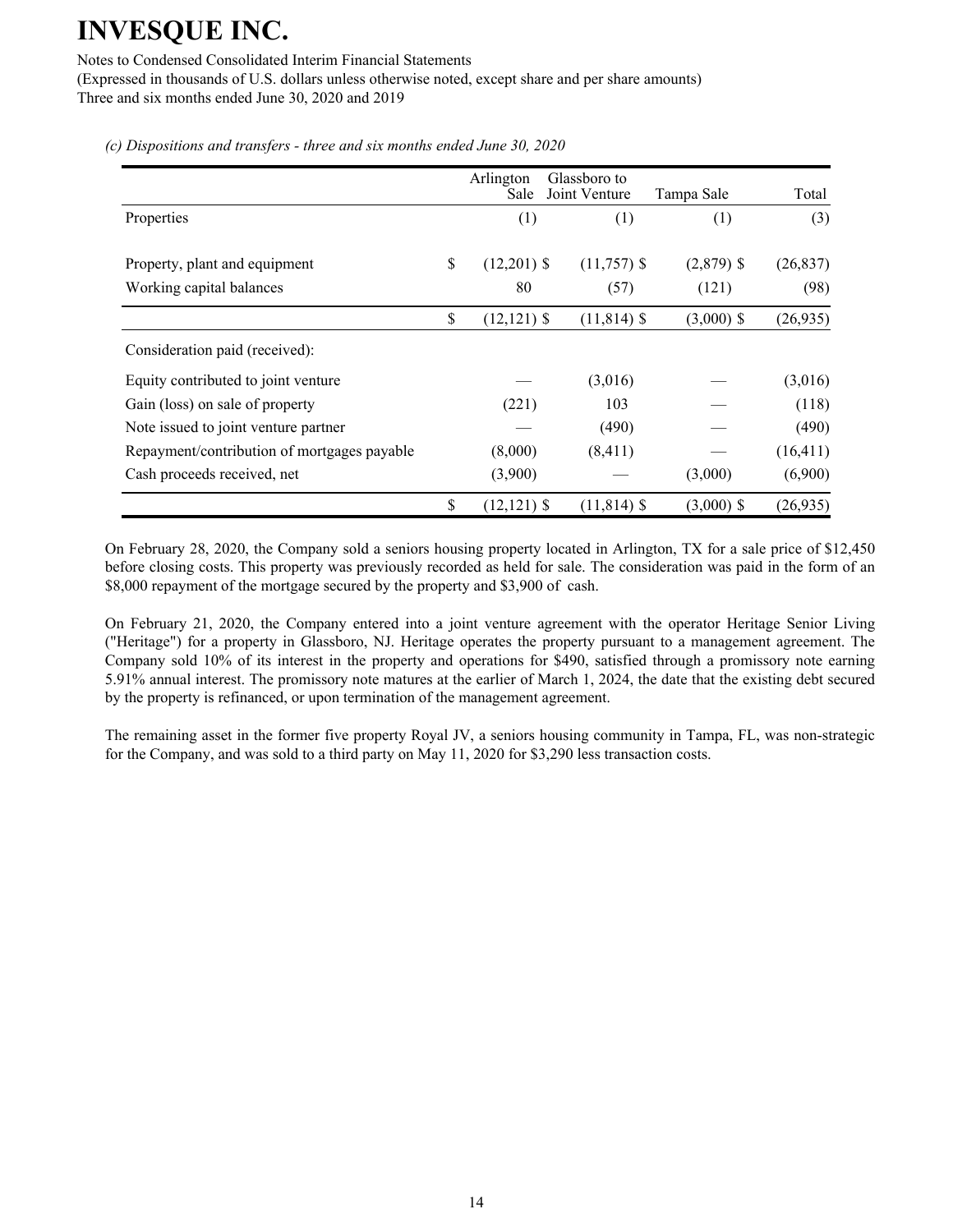Notes to Condensed Consolidated Interim Financial Statements

(Expressed in thousands of U.S. dollars unless otherwise noted, except share and per share amounts) Three and six months ended June 30, 2020 and 2019

### *(d) Acquisitions - the year ending December 31, 2019*

The following table summarizes the allocation of the purchase price to each major category of assets acquired and liabilities assumed at the date of acquisition and the major categories of consideration transferred for acquisitions which were accounted for as business combinations under IFRS 3. The Company finalized the purchase price during the three months ended March 31, 2020.

|                                     | Commonwealth<br>Tranche I | Commonwealth<br>Tranche II | Greenfield<br>Transition | Total     |
|-------------------------------------|---------------------------|----------------------------|--------------------------|-----------|
| Properties Acquired                 | 17                        | 3                          | 13                       | 33        |
| Property, plant and equipment       | \$<br>286,695 \$          | 58,051 \$                  | 36,430 \$                | 381,176   |
| Construction in progress            | 893                       |                            |                          | 893       |
| Assumption of mortgages payable     | (9,523)                   | (34, 475)                  | (22, 522)                | (66, 520) |
| Prepayment embedded derivatives     |                           | 2,991                      |                          | 2,991     |
| Mark to market debt adjustments     | (278)                     | (5,867)                    |                          | (6,145)   |
| Working capital balances            | (2,964)                   | 1,010                      | 559                      | (1,395)   |
| Previous interest in joint venture  |                           |                            | (9,863)                  | (9, 863)  |
|                                     | \$<br>274,823 \$          | 21,710 \$                  | $4,604$ \$               | 301,137   |
| Consideration paid:                 |                           |                            |                          |           |
| Issuance of preferred units         | 53,587                    | 12,093                     |                          | 65,680    |
| Proceeds from Commonwealth Facility | 174,069                   |                            |                          | 174,069   |
| Satisfaction of rent receivable     |                           |                            | 1,522                    | 1,522     |
| Cash on hand                        | 47,167                    | 9,617                      | 3,082                    | 59,866    |
|                                     | \$<br>274,823             | 21,710 \$<br><sup>S</sup>  | $4,604$ \$               | 301,137   |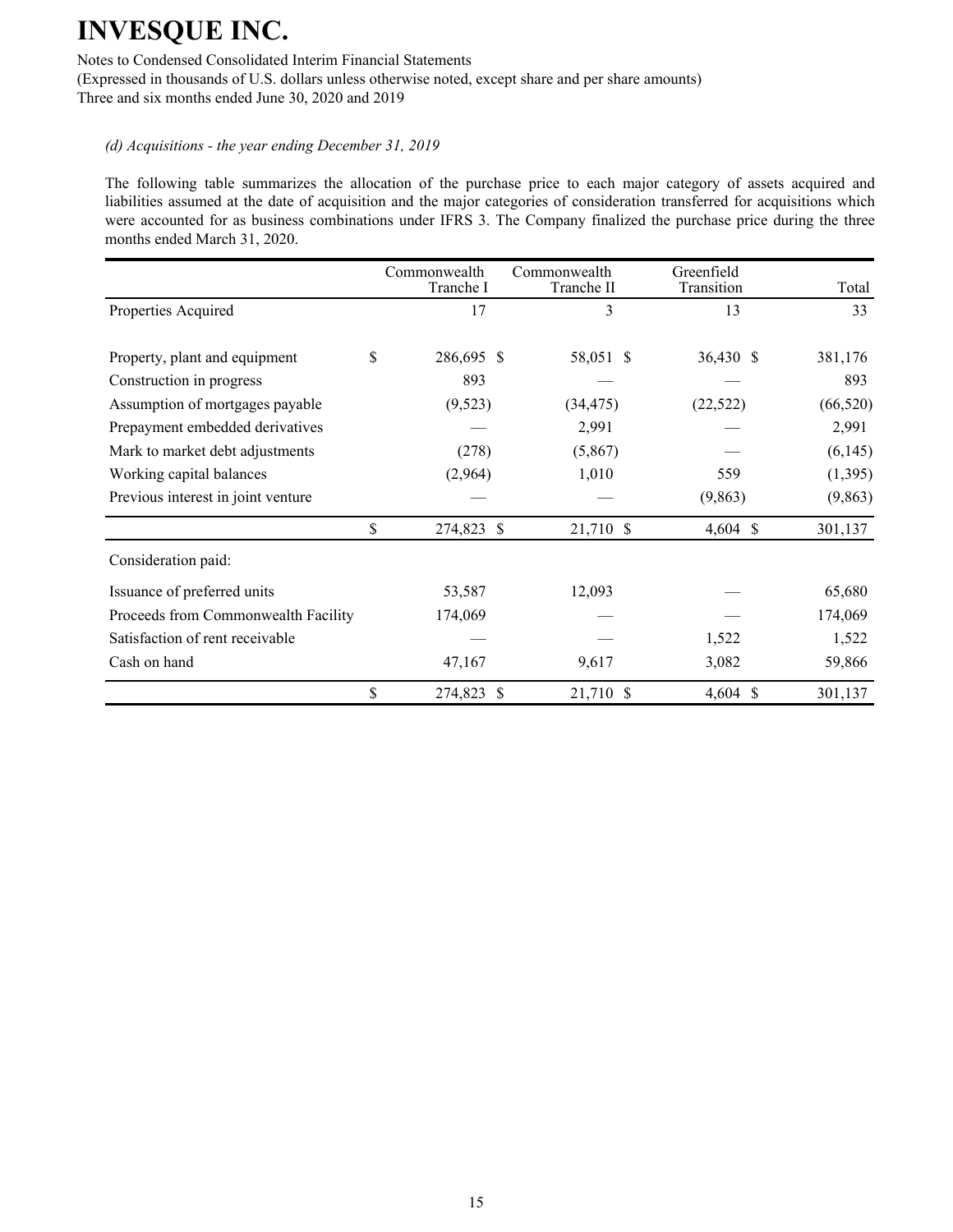#### Notes to Condensed Consolidated Interim Financial Statements

(Expressed in thousands of U.S. dollars unless otherwise noted, except share and per share amounts) Three and six months ended June 30, 2020 and 2019

### **6. Joint arrangements:**

As at June 30, 2020, the following are the Company's joint arrangements:

| Joint arrangement            | Number of<br>properties | Location             | Company<br>ownership | Consolidation type    |
|------------------------------|-------------------------|----------------------|----------------------|-----------------------|
| Invesque-Autumnwood Landlord | 4                       | Canada               | 50 $%$               | Joint operation $(1)$ |
| Invesque-Autumnwood Operator |                         | Canada               | 50 %                 | Joint venture $(2)$   |
| Calamar                      | 2                       | <b>United States</b> | $75\%$               | Joint venture $(3)$   |
| Heritage JV                  | 3                       | <b>United States</b> | $80\%$               | Joint venture $(3)$   |
| Heritage Newtown             |                         | <b>United States</b> | $80\%$               | Joint venture $(3)$   |
| Heritage Harleysville        |                         | <b>United States</b> | $90\%$               | Joint venture $(3)$   |
| Heritage Glassboro           |                         | <b>United States</b> | $90\%$               | Joint venture $(3)$   |
| Jaguarundi                   | 8                       | <b>United States</b> | 61 $%$               | Joint venture $(4)$   |

(1) The Company directly holds its interest in the real estate joint operation.

(2) These joint venture arrangements have been structured through separate legal entities and lease the properties from the joint operation landlord.

(3) These joint venture arrangements have been structured through separate legal entities. The joint venture owns an interest in separate legal entities which own the real estate and operations.

(4) The joint venture owns an interest in separate legal entities which own the real estate and leases the properties to third party operators.

The Company has entered into a number of joint arrangements for the purpose of jointly owning and operating certain of its seniors housing investments as detailed in the table above.

The Company and Autumnwood each owns a 50% direct beneficial interest in the real estate assets of the Invesque-Autumnwood Landlord entity and are jointly obligated for the related mortgages for a portfolio of four properties which are accounted for as joint operations and are accounted for under the proportionate consolidation method. The Company's 50% interest in the operations of these properties is held through separate legal entities (collectively referred to as "Invesque-Autumnwood Operators"), which under IFRS 11, Joint arrangements, are accounted for as joint ventures using the equity method. Invesque-Autumnwood Operators have leased the real estate from the landlords under their respective lease agreements. These leases are for three-year periods, with six automatic renewals every third anniversary for a total of 21 years. The Company's share of the landlords' lease receipts, \$749 and \$1,522 for the three and six months ended June 30, 2020, respectively (three and six months ended June 30, 2019 - \$746 and \$1,497, respectively), is reported as lease revenue from joint ventures. Invesque-Autumnwood Operators lease expense is included in the share of income from joint ventures in the condensed consolidated interim statements of income (loss) and comprehensive income (loss).

The Company has an interest in eight seniors housing and care properties in the United States in which it also owns an interest in the operations at those properties through joint arrangements. In these joint arrangements, the Company owns an interest in the real estate and operations through separate legal entities at each of the properties and has management agreements in place to provide for the day to day operations resulting in joint control of the interests. Each of these joint arrangements are accounted for as joint ventures using the equity method and the Company's share of net income is included in income from joint ventures in the condensed consolidated interim statements of income (loss) and comprehensive income (loss).

On June 5, 2019, the Company contributed eight investment properties to a newly formed joint venture, Jaguarundi Ventures, LP. The Company received \$23,000 from its joint venture partner in the arrangement in exchange for a 39.49% interest in the joint venture. The properties contributed had an investment property value of \$161,047 and total mortgage indebtedness of \$102,692. The Company provides a guarantee on the outstanding mortgage balances of the joint venture in exchange for a fee equal to 15 basis points on the amount guaranteed. The Company earns an asset management fee of 25 basis points based on gross asset value. For the three and six months ended June 30, 2020, the Company has earned guaranty fees of \$15 and \$30 and management fees of \$101 and \$202 from Jaguarundi Ventures included in other income in the condensed consolidated interim statements of income (loss) and comprehensive income (loss).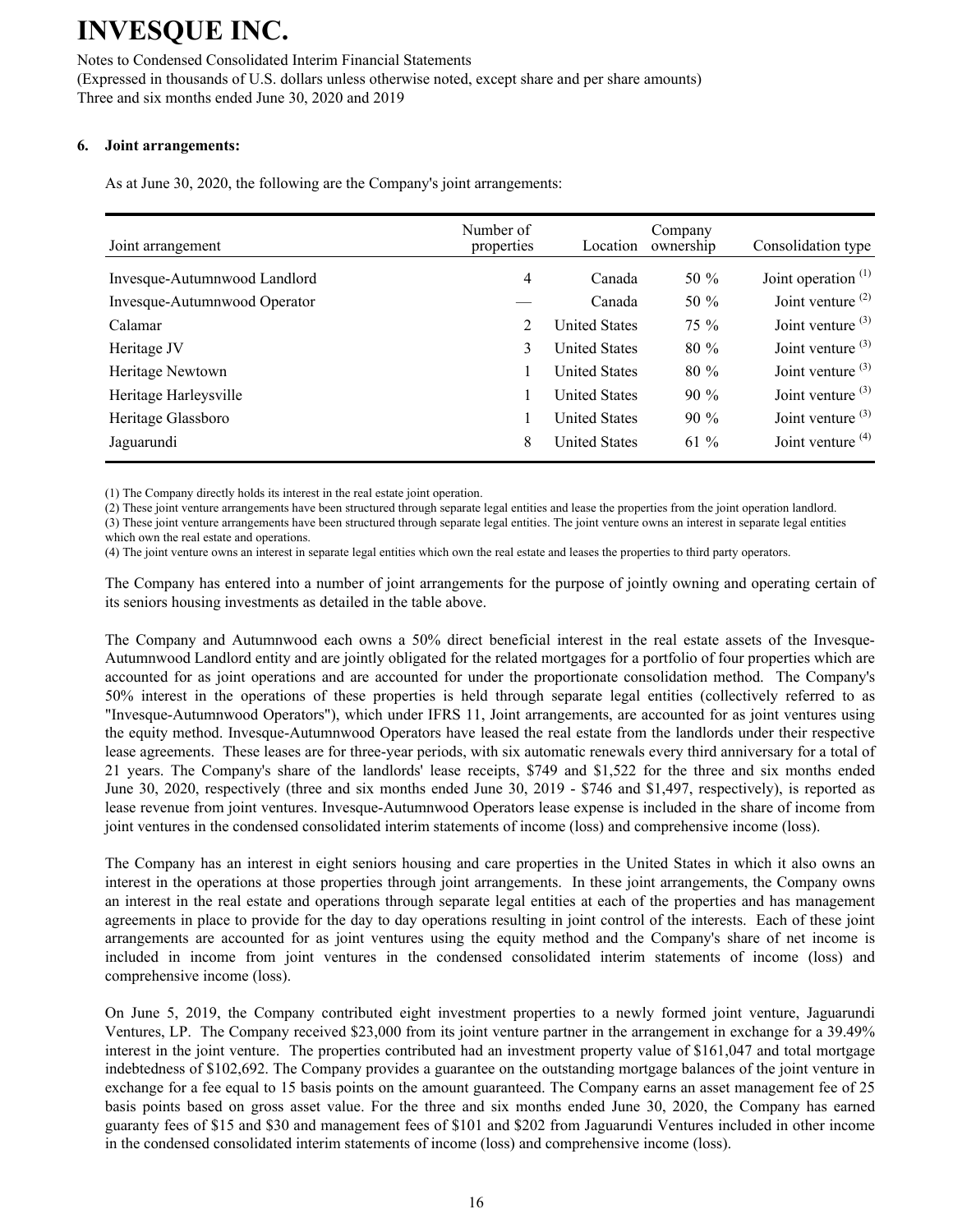Notes to Condensed Consolidated Interim Financial Statements

(Expressed in thousands of U.S. dollars unless otherwise noted, except share and per share amounts) Three and six months ended June 30, 2020 and 2019

On May 6, 2020 the Company acquired 100% of Royal Senior Living's ("Royal") interest in five joint venture properties in which the Company already had a majority ownership interest ("Royal JV") (Note 5).

In addition to the five-asset Royal joint venture referenced above, the Company also had a single-asset joint venture with Royal which owned a seniors housing community in Eatonton, GA ("Royal Eatonton"). Royal purchased the Company's 65% ownership interest in the community on May 6, 2020. Cash proceeds to the Company for this sale were \$1,447. Following this transaction, the Company and Royal no longer have any shared interests in joint arrangements.

The following tables summarize the information about the Company's investment in joint ventures, which have been accounted for under the equity method:

|                                                                                    | Three months ended June 30, |                | Six months ended June 30, |                      |                |  |
|------------------------------------------------------------------------------------|-----------------------------|----------------|---------------------------|----------------------|----------------|--|
|                                                                                    | 2020                        | 2019           |                           | 2020                 | 2019           |  |
| Cash contributions to joint ventures<br>Distributions received from joint ventures | $-$ S<br>1.291 S            | 1.116<br>2.579 |                           | 260 \$<br>$2,020$ \$ | 2,178<br>3,042 |  |

|                                          | June 30, 2020    |               |                                | December 31, 2019 |            |  |                                |
|------------------------------------------|------------------|---------------|--------------------------------|-------------------|------------|--|--------------------------------|
|                                          | Net assets       |               | Company share<br>of net assets |                   | Net assets |  | Company share<br>of net assets |
| Cash                                     | \$<br>4,172 \$   |               | 2,935                          | \$                | 8,288 \$   |  | 5,959                          |
| Tenant and other receivables             | 7,119            |               | 4,875                          |                   | 5,192      |  | 3,374                          |
| Other                                    | 1,557            |               | 1,149                          |                   | 1,032      |  | 793                            |
| Current assets                           | 12,848           |               | 8,959                          |                   | 14,512     |  | 10,126                         |
| Investment properties                    | 301,500          |               | 211,807                        |                   | 361,970    |  | 256,945                        |
| Property, plant and equipment, net       | 26,432           |               | 19,207                         |                   | 26,878     |  | 19,567                         |
| Loans receivable                         | 8,806            |               | 4,187                          |                   | 13,978     |  | 9,010                          |
| Other non-current assets                 | 423              |               | 317                            |                   | 1,107      |  | 927                            |
| Total assets                             | \$<br>350,009 \$ |               | 244,477                        | \$                | 418,445 \$ |  | 296,575                        |
| Accounts payable and accrued liabilities | \$<br>$6,916$ \$ |               | 4,992                          | \$                | 7,578 \$   |  | 5,441                          |
| Unearned revenue                         | 661              |               | 549                            |                   | 724        |  | 560                            |
| Mortgages payable - current              | 15,825           |               | 9,666                          |                   | 29,424     |  | 21,207                         |
| Current liabilities                      | 23,402           |               | 15,207                         |                   | 37,726     |  | 27,208                         |
| Mortgages payable - non-current          | 197,897          |               | 143,951                        |                   | 217,627    |  | 156,853                        |
| Loan payable to Invesque (note 2)        | 11,444           |               | 9,966                          |                   | 9,559      |  | 8,673                          |
| Loan commitment liability                | 1,372            |               | 830                            |                   | 2,359      |  | 1,478                          |
| Derivative instruments                   | 8,549            |               | 6,620                          |                   | 2,627      |  | 2,012                          |
| Other non-current liabilities            | 2,013            |               | 1,292                          |                   | 1,702      |  | 1,030                          |
| <b>Total liabilities</b>                 | \$<br>244,677    | <sup>\$</sup> | 177,866                        | \$                | 271,600 \$ |  | 197,254                        |
| Net assets                               | \$<br>105,332    | $\mathcal{S}$ | 66,611                         | \$                | 146,845 \$ |  | 99,321                         |

Loan commitment liability represents the fair value of commitments made by the Company to issue loans at rates below market value.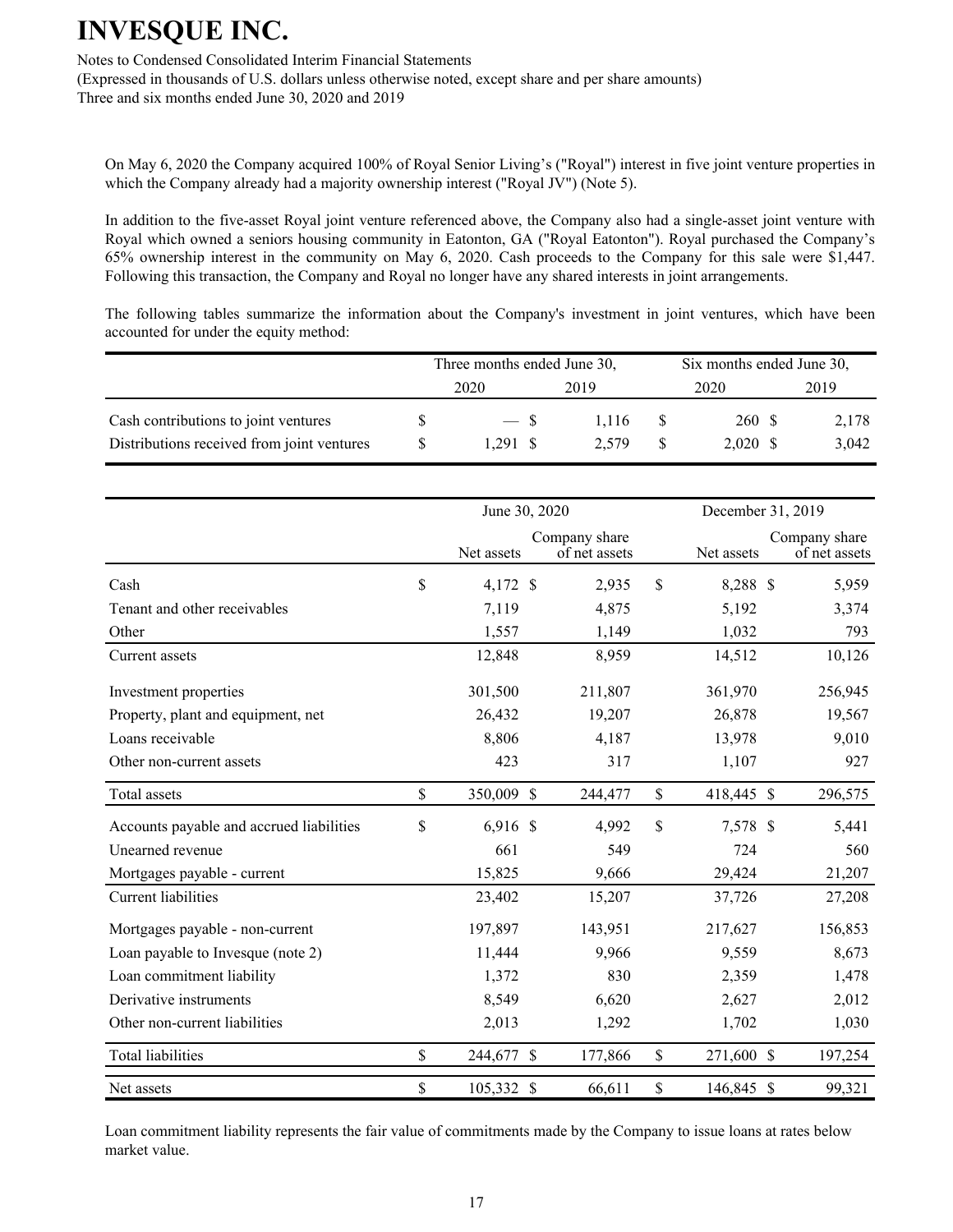### Notes to Condensed Consolidated Interim Financial Statements

(Expressed in thousands of U.S. dollars unless otherwise noted, except share and per share amounts) Three and six months ended June 30, 2020 and 2019

|                                                                 | Three months ended June 30, 2020 |                                                   | Three months ended June 30, 2019 |                               |                                                   |  |
|-----------------------------------------------------------------|----------------------------------|---------------------------------------------------|----------------------------------|-------------------------------|---------------------------------------------------|--|
|                                                                 | Net income<br>$(\text{loss})$    | Company share<br>of net income<br>$(\text{loss})$ |                                  | Net income<br>$(\text{loss})$ | Company share<br>of net income<br>$(\text{loss})$ |  |
| Revenue                                                         | \$<br>16,392 \$                  | 10,268                                            | S                                | 19,099 \$                     | 12,856                                            |  |
| Property operating expense                                      | (11, 134)                        | (6,600)                                           |                                  | (14,318)                      | (9,269)                                           |  |
| Finance costs                                                   | (2,469)                          | (1,773)                                           |                                  | (2, 433)                      | (1,875)                                           |  |
| Depreciation expense                                            | (181)                            | (136)                                             |                                  | (433)                         | (325)                                             |  |
| Allowance for credit losses on loans and<br>interest receivable | (5,367)                          | (4,313)                                           |                                  |                               |                                                   |  |
| Change in fair value of financial instruments                   | (431)                            | (342)                                             |                                  | (2,261)                       | (1,797)                                           |  |
| Change in fair value of investment properties                   | (5,890)                          | (4,282)                                           |                                  | (11,048)                      | (6,828)                                           |  |
| Net loss, prior to distributions to owners                      | \$<br>$(9,080)$ \$               | (7, 178)                                          | ъ.                               | $(11, 394)$ \$                | (7, 238)                                          |  |

|                                                                 | Six months ended June 30, 2020 |                                                   |    | Six months ended June 30, 2019 |                                                   |  |  |
|-----------------------------------------------------------------|--------------------------------|---------------------------------------------------|----|--------------------------------|---------------------------------------------------|--|--|
|                                                                 | Net income<br>(loss)           | Company share<br>of net income<br>$(\text{loss})$ |    | Net income<br>$(\text{loss})$  | Company share<br>of net income<br>$(\text{loss})$ |  |  |
| Revenue                                                         | \$<br>35,897 \$                | 23,070                                            | \$ | 37,637 \$                      | 25,549                                            |  |  |
| Property operating expense                                      | (24, 187)                      | (14,909)                                          |    | (28,985)                       | (18, 932)                                         |  |  |
| Finance costs                                                   | (5,172)                        | (3,719)                                           |    | (4,582)                        | (3,589)                                           |  |  |
| Depreciation expense                                            | (362)                          | (272)                                             |    | (865)                          | (649)                                             |  |  |
| Allowance for credit losses on loans and<br>interest receivable | (9,232)                        | (7, 432)                                          |    |                                |                                                   |  |  |
| Change in fair value of financial instruments                   | (5, 922)                       | (4,603)                                           |    | (3,052)                        | (2, 458)                                          |  |  |
| Change in fair value of investment properties                   | (24,296)                       | (17, 635)                                         |    | (15,672)                       | (10, 972)                                         |  |  |
| Net loss, prior to distributions to owners                      | $(33, 274)$ \$                 | (25,500)                                          | S  | $(15,519)$ \$                  | (11, 051)                                         |  |  |

Related party transactions occur between the Company and its joint ventures. These related party transactions are in the normal course of operations and are measured at the exchange amount, which is the amount of consideration established and agreed to between the parties. Except as disclosed elsewhere in these consolidated financial statements, the related party balances are included in accounts payable, other receivables, loans receivable, and lease revenue from joint ventures.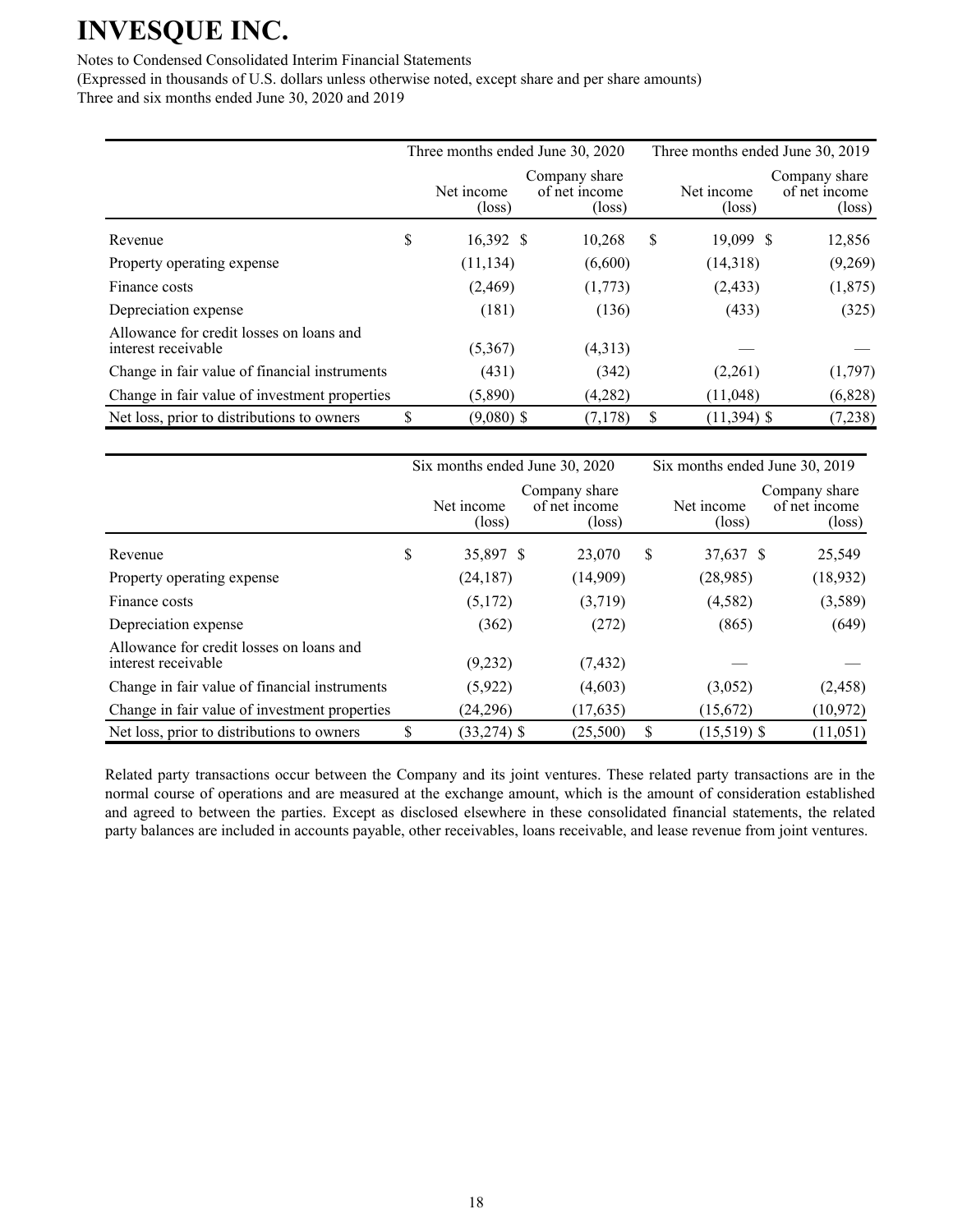Notes to Condensed Consolidated Interim Financial Statements

(Expressed in thousands of U.S. dollars unless otherwise noted, except share and per share amounts) Three and six months ended June 30, 2020 and 2019

The following table summarizes information about the gross balance of mortgages payable at the joint ventures:

|                                                       | June 30, 2020                           | December 31, 2019                       |
|-------------------------------------------------------|-----------------------------------------|-----------------------------------------|
| Mortgages at fixed rates:                             |                                         |                                         |
| Mortgages (principal) $^{(1)}$                        | \$<br>171,429                           | \$<br>163,307                           |
| Interest rates                                        | 3.99% to 4.98%                          | 3.99% to 4.98%                          |
| Weighted average interest rate                        | 4.30 $\%$                               | $4.33\%$                                |
| Mortgages at variable rates:<br>Mortgages (principal) | \$<br>43,338                            | \$<br>84,745                            |
| Interest rates                                        | LIBOR plus 2.40% to LIBOR<br>plus 3.00% | LIBOR plus 2.40% to LIBOR<br>plus 3.00% |
| Weighted average interest rate                        | $2.97\%$                                | 4.56 $%$                                |
|                                                       |                                         |                                         |

(1) Includes \$114,938 of variable rate mortgages that are fixed with interest rate swaps.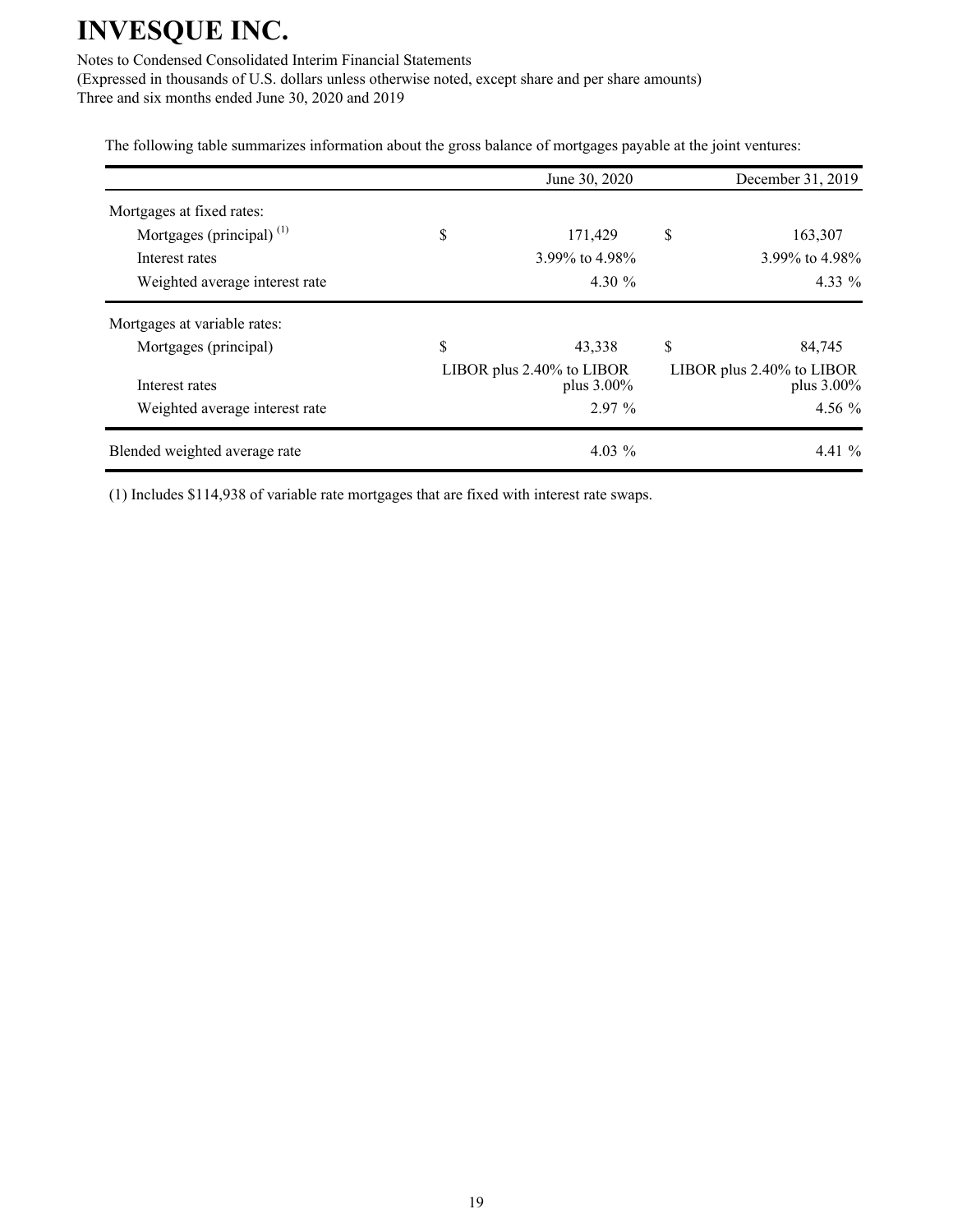Notes to Condensed Consolidated Interim Financial Statements

(Expressed in thousands of U.S. dollars unless otherwise noted, except share and per share amounts) Three and six months ended June 30, 2020 and 2019

The following tables summarize the information about the Company's investment in Jaguarundi Ventures, which have been accounted for under the equity method and included in tables above. Jaguarundi Venture is shown separately below due to significance of the interest in the joint venture. The joint venture was formed on June 5, 2019. During the three and six months ended June 30, 2020, the Company has not made any cash contributions to or received any distributions from Jaguarundi Ventures (three and six months ended June 30, 2019 - NIL).

|                                          | June 30, 2020    |  |                                |               |            | December 31, 2019 |                                |  |  |
|------------------------------------------|------------------|--|--------------------------------|---------------|------------|-------------------|--------------------------------|--|--|
|                                          | Net assets       |  | Company share<br>of net assets |               | Net assets |                   | Company share<br>of net assets |  |  |
| Cash                                     | \$<br>2,097 \$   |  | 1,269                          | $\mathsf{\$}$ | 3,936 \$   |                   | 2,382                          |  |  |
| Tenant and other receivables             | 2,536            |  | 1,535                          |               | 1,620      |                   | 980                            |  |  |
| Other                                    | 85               |  | 52                             |               |            |                   |                                |  |  |
| Current assets                           | 4,718            |  | 2,856                          |               | 5,556      |                   | 3,362                          |  |  |
| Investment properties                    | 152,729          |  | 92,411                         |               | 162,660    |                   | 98,420                         |  |  |
| Loans receivable                         | 4,948            |  | 4,149                          |               | 10,120     |                   | 8,972                          |  |  |
| Total assets                             | \$<br>162,395 \$ |  | 99,416                         | \$            | 178,336 \$ |                   | 110,754                        |  |  |
| Accounts payable and accrued liabilities | \$<br>1,688 \$   |  | 1,022                          | \$            | $2,154$ \$ |                   | 1,303                          |  |  |
| Unearned revenue                         |                  |  |                                |               | 82         |                   | 50                             |  |  |
| Mortgages payable - current              | 15,497           |  | 9,377                          |               | 2,122      |                   | 1,284                          |  |  |
| <b>Current liabilities</b>               | 17,185           |  | 10,399                         |               | 4,358      |                   | 2,637                          |  |  |
| Mortgages payable - non-current          | 85,070           |  | 51,473                         |               | 99,542     |                   | 60,229                         |  |  |
| Loan payable to Invesque (note 2)        | 11,444           |  | 9,967                          |               | 9,559      |                   | 8,673                          |  |  |
| Loan commitment liability                | 1,372            |  | 830                            |               | 2,359      |                   | 1,428                          |  |  |
| Derivative instruments                   | 1,894            |  | 1,146                          |               | 659        |                   | 399                            |  |  |
| Other non-current liabilities            | 1,700            |  | 1,029                          |               | 1,700      |                   | 1,029                          |  |  |
| <b>Total liabilities</b>                 | \$<br>118,665 \$ |  | 74,844                         | \$            | 118,177 \$ |                   | 74,395                         |  |  |
| Net assets                               | \$<br>43,730 \$  |  | 24,572                         | \$            | 60,159 \$  |                   | 36,359                         |  |  |

The Company provides a guarantee on the outstanding mortgage balances of the Jaguarundi Ventures, LP in exchange for a fee equal to 15 basis points on the amount guaranteed. As of June 30, 2020, the outstanding mortgages balance of Jaguarundi Ventures, LP is \$100,567. As of June 30, 2020, the value of the properties that collateralize the mortgages is \$152,729 and is sufficient to support the mortgage values.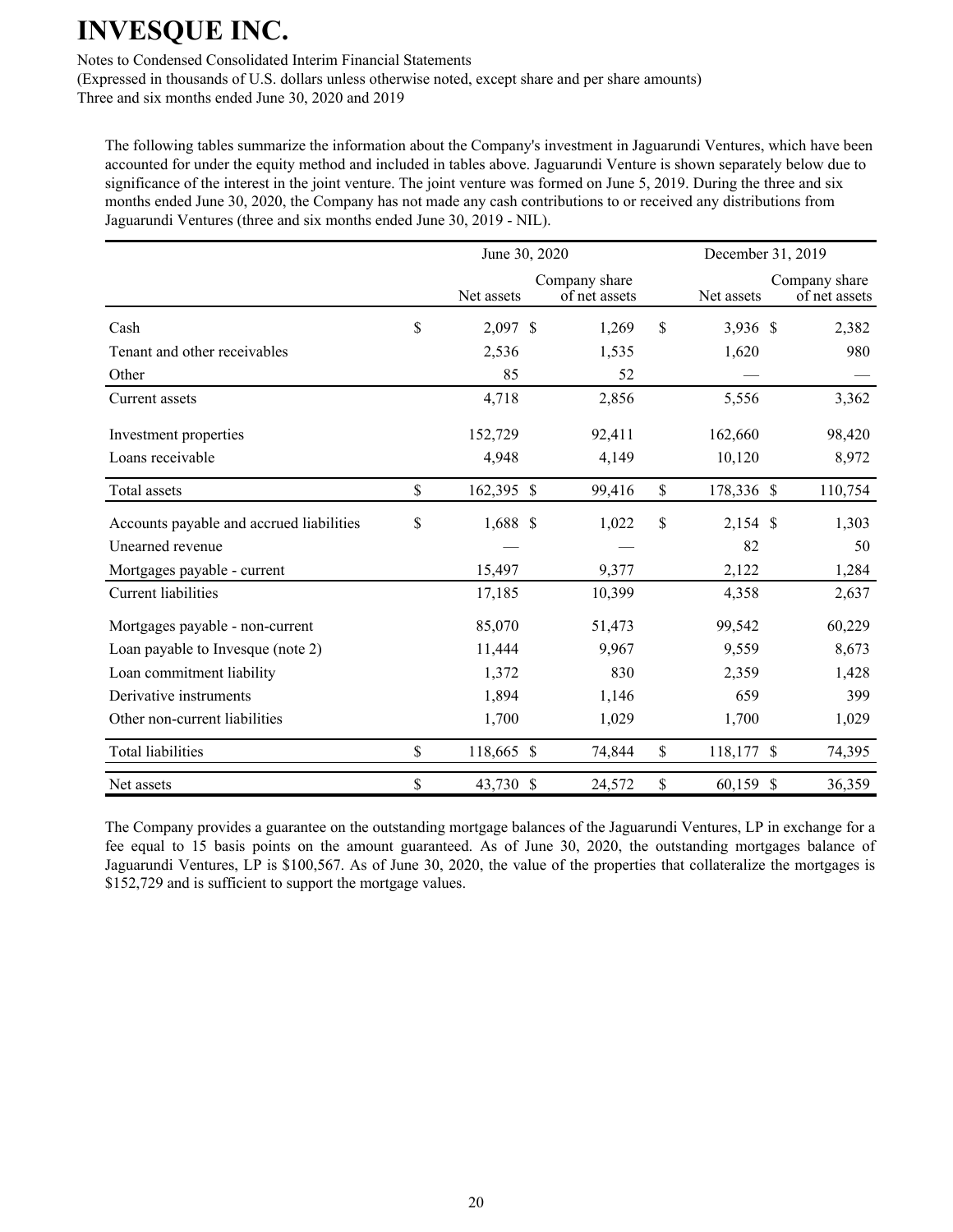### Notes to Condensed Consolidated Interim Financial Statements

Allowance for credit losses on loans and

(Expressed in thousands of U.S. dollars unless otherwise noted, except share and per share amounts) Three and six months ended June 30, 2020 and 2019

|                                                                 |                                | Three months ended June 30, 2020                  |                               | Three months ended June 30, 2019                  |
|-----------------------------------------------------------------|--------------------------------|---------------------------------------------------|-------------------------------|---------------------------------------------------|
|                                                                 | Net income<br>$(\text{loss})$  | Company share<br>of net income<br>$(\text{loss})$ | Net income<br>$(\text{loss})$ | Company share<br>of net income<br>$(\text{loss})$ |
| Revenue                                                         | \$<br>$3,614$ \$               | 2,164                                             | \$<br>$1,084$ \$              | 656                                               |
| Property operating expense                                      | (534)                          | (324)                                             | (178)                         | (108)                                             |
| Finance costs                                                   | (1,096)                        | (663)                                             | (339)                         | (200)                                             |
| Allowance for credit losses on loans and<br>interest receivable | (5,366)                        | (4,313)                                           |                               |                                                   |
| Change in fair value of financial instruments                   | (65)                           | (39)                                              | (133)                         | (80)                                              |
| Change in fair value of investment properties                   | (4, 546)                       | (2,728)                                           | (5,761)                       | (4,348)                                           |
| Net loss, prior to distributions to owners                      | \$<br>$(7,993)$ \$             | (5,903)                                           | \$<br>$(5,327)$ \$            | (4,080)                                           |
|                                                                 | Six months ended June 30, 2020 |                                                   |                               | Six months ended June 30, 2019                    |
|                                                                 | Net income<br>$(\text{loss})$  | Company share<br>of net income<br>$(\text{loss})$ | Net income<br>$(\text{loss})$ | Company share<br>of net income<br>$(\text{loss})$ |

Revenue 5 \$ 7,222 \$ 4,325 \$ 1,084 \$ 656 Property operating expense (1,069) (647) (178) (108) Finance costs (2,251)  $(1,362)$   $(339)$   $(200)$ 

interest receivable  $(9,231)$   $(7,432)$  — — Change in fair value of financial instruments (1,235) (747) (133) (80) Change in fair value of investment properties (10,433) (6,268) (5,761) (4,348) Net loss, prior to distributions to owners  $\qquad$  \$ (16,997) \$ (12,131) \$ (5,327) \$ (4,080)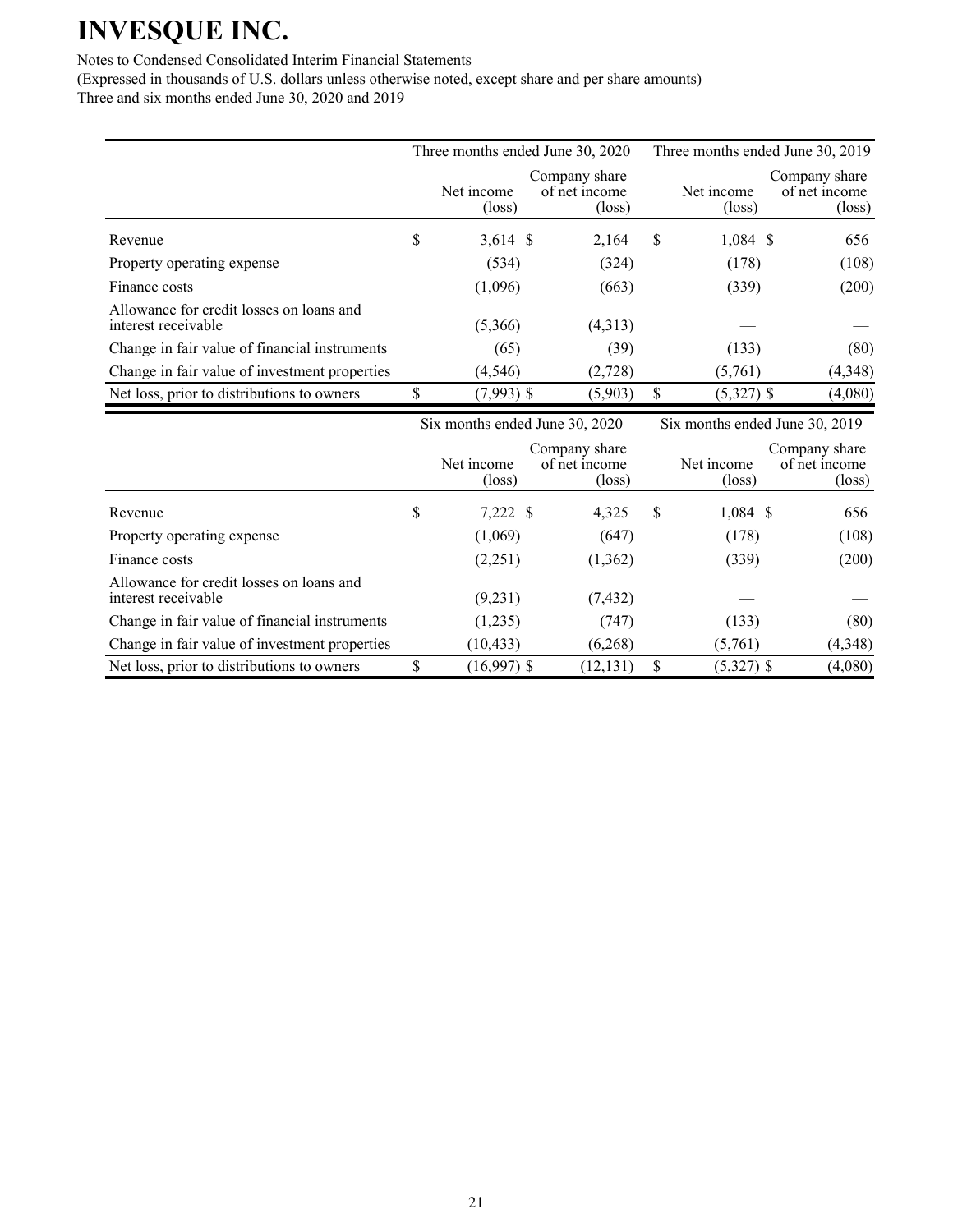Notes to Condensed Consolidated Interim Financial Statements (Expressed in thousands of U.S. dollars unless otherwise noted, except share and per share amounts) Three and six months ended June 30, 2020 and 2019

### **7. Credit facilities:**

The credit facilities are recorded net of loan fees, which are capitalized when paid, and amortized into finance cost over the terms of the related loans using the effective interest rate method.

|                                                     | June 30, 2020 | Borrowing rate at<br>June 30, 2020 |    | December 31, 2019 | Borrowing rate at<br>December $31, 2019$ |
|-----------------------------------------------------|---------------|------------------------------------|----|-------------------|------------------------------------------|
| Unsecured Facility Term <sup>(1)</sup>              | \$<br>200,000 | 4.51 $%$                           | S  | 200,000           | 4.51 $%$                                 |
| Unsecured Facility Revolver <sup>(3)</sup>          | 190,500       | $3.45 \%$                          |    | 173,750           | 4.43 %                                   |
| Mohawk Facility USD<br>denominated portion          | 21,286        | 2.38 %                             |    | 21,286            | 3.96%                                    |
| Mohawk Facility CAD<br>denominated portion $(1)(2)$ | 62,760        | 4.32 $%$                           |    | 65,589            | 4.32 %                                   |
| <b>Magnetar Facility</b>                            | 10,000        | $9.00\%$                           |    | 15,000            | 8.50%                                    |
| Commonwealth Facility <sup>(1)</sup>                | 176,000       | 3.84%                              |    | 176,000           | 3.84 %                                   |
| Finance costs, net                                  | (3,829)       |                                    |    | (4,666)           |                                          |
| Carrying value                                      | \$<br>656,717 | 4.01 $%$                           | \$ | 646,959           | 4.36 $%$                                 |
| Less current portion                                |               |                                    |    | 14,569            |                                          |
| Long-term portion                                   | \$<br>656,717 |                                    | \$ | 632,390           |                                          |

(1) This facility is fixed with an interest rate swap.

(2) This facility is denominated in Canadian dollars with a principal amount of CAD\$85,202.

(3) \$75,000 of this facility is fixed with interest rate swaps.

On June 5, 2020, the Company gave notice of intent to exercise the one year extension option and per the Magnetar Facility credit agreement the interest rate will increase to 9.0%. On June 16, 2020, the Company repaid \$5,000 on the Magnetar Facility.

Future principal repayments of the credit facilities are as follows:

|            | Aggregate principal<br>payments |
|------------|---------------------------------|
| 2020       | \$                              |
| 2021       | 10,000                          |
| 2022       | 190,500                         |
| 2023       | 284,046                         |
| 2024       | 176,000                         |
| Thereafter |                                 |
| Total      | \$<br>660,546                   |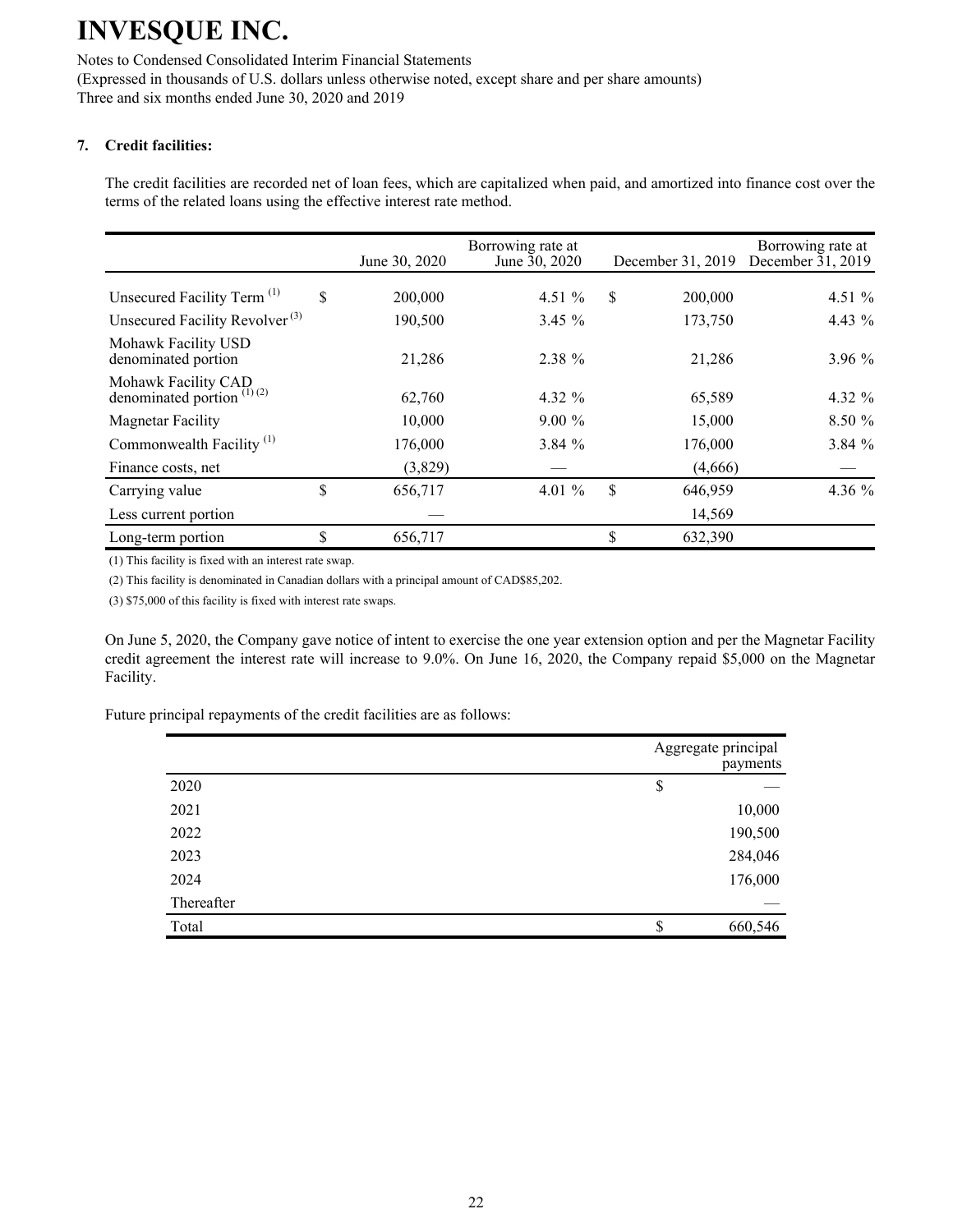#### Notes to Condensed Consolidated Interim Financial Statements

(Expressed in thousands of U.S. dollars unless otherwise noted, except share and per share amounts) Three and six months ended June 30, 2020 and 2019

### **8.** M**ortgages payable:**

Mortgages payable consist of the following as at June 30, 2020:

|                                |    | June 30, 2020 | December 31, 2019 |
|--------------------------------|----|---------------|-------------------|
| Mortgages payable              | S  | 291,071       | \$<br>275,083     |
| Mark-to-market adjustment, net |    | 5,155         | 2,297             |
| Finance costs, net             |    | (2, 334)      | (1, 913)          |
| Carrying value                 | S  | 293,892       | \$<br>275,467     |
| Less current portion           |    | 34,983        | 43,024            |
| Long-term portion              | \$ | 258,909       | \$<br>232,443     |

Mortgages payable are collateralized by investment properties and property, plant and equipment with a value of \$449,021 at June 30, 2020. Maturity dates on mortgages payable range from 2020 to 2054, and the weighted average years to maturity is 8.24 years at June 30, 2020.

|            | Regular principal<br>payments | Principal due on<br>maturity | Total principal<br>payments | % of total principal<br>payments |
|------------|-------------------------------|------------------------------|-----------------------------|----------------------------------|
| 2020       | \$<br>2,686 \$                | $12,039$ \$                  | 14,725                      | $5.06\%$                         |
| 2021       | 5,879                         | 17,232                       | 23,111                      | 7.94 %                           |
| 2022       | 5,981                         | 27,362                       | 33,343                      | 11.46 %                          |
| 2023       | 5,554                         | 54,838                       | 60,392                      | 20.75 %                          |
| 2024       | 3,597                         | 51,121                       | 54,718                      | 18.80 %                          |
| Thereafter | 49,075                        | 55,707                       | 104,782                     | 35.99 %                          |
|            | 72,772 \$                     | 218,299 \$                   | 291,071                     | 100.00 %                         |

Future principal payments on the mortgages payable as at June 30, 2020 are as follows:

|                                | June 30, 2020                                       | December 31, 2019                                   |
|--------------------------------|-----------------------------------------------------|-----------------------------------------------------|
| Mortgages at fixed rates:      |                                                     |                                                     |
| Mortgages (principal) $(1)$    | \$<br>244,050                                       | \$<br>241,451                                       |
| Interest rates                 | $2.55\%$ to 6.47%                                   | 2.55\% to 6.96\%                                    |
| Weighted average interest rate | $4.43\%$                                            | $4.76\%$                                            |
| Mortgages at variable rates:   |                                                     |                                                     |
| Mortgages (principal)          | \$<br>47.021                                        | \$<br>33,632                                        |
| Interest rates                 | LIBOR plus 3.22% to Canada<br>Prime Rate plus 1.25% | LIBOR plus 3.20% to Canada<br>Prime Rate plus 1.25% |
| Weighted average interest rate | 3.72%                                               | $5.02\%$                                            |
| Blended weighted average rate  | 4.31 $\%$                                           | 4.79 $\%$                                           |

(1) Includes \$67,407 of variable rate mortgages that are fixed with interest rate swaps.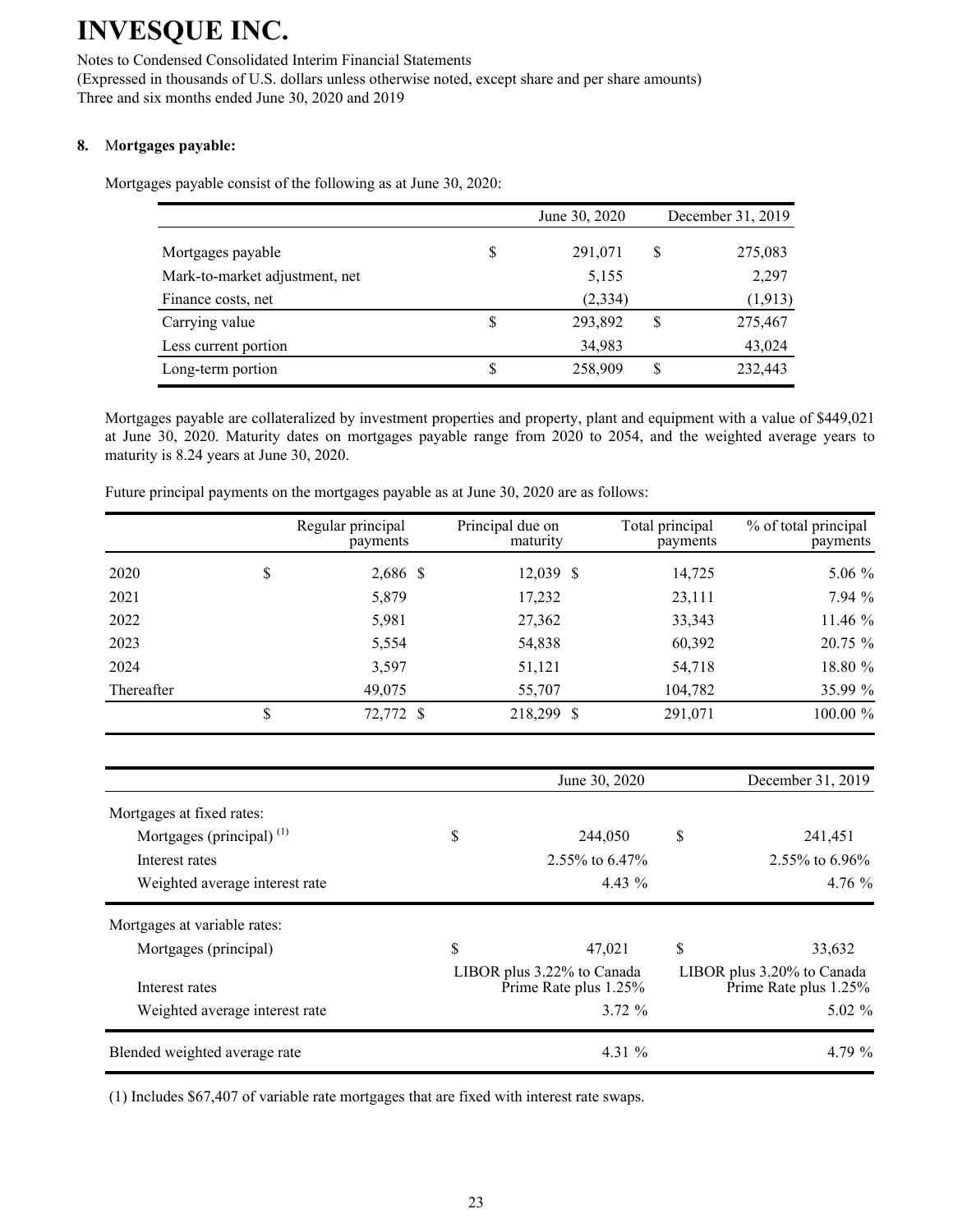Notes to Condensed Consolidated Interim Financial Statements (Expressed in thousands of U.S. dollars unless otherwise noted, except share and per share amounts) Three and six months ended June 30, 2020 and 2019

### **9. Derivative financial instruments:**

#### *(a) Derivative swaps:*

Derivative swaps as at June 30, 2020 are detailed in the table below:

|                                                            |                   |                                         |                   | Asset (liability) balance |                      | Income (loss) for the three<br>months ended |                             | Income (loss) for the six<br>months ended |          |
|------------------------------------------------------------|-------------------|-----------------------------------------|-------------------|---------------------------|----------------------|---------------------------------------------|-----------------------------|-------------------------------------------|----------|
| Swap                                                       | Maturity date     | Fixed rate                              | Notional          | amount June 30, 2020      | December 31.<br>2019 |                                             | June 30, 2020 June 30, 2019 | June 30, 2020 June 30, 2019               |          |
| The Unsecured Term                                         | December 19, 2023 | LIBOR fixed at $2.11\%$                 | 200,000           | (14, 149)                 | (4, 466)             | (861)                                       | (4,694)                     | (9,683)                                   | (5,489)  |
| The Unsecured Revolver                                     | January 2, 2024   | LIBOR fixed at 2.57%                    | 25,000            | (2,195)                   | (1,019)              | (82)                                        | (578)                       | (1,176)                                   | (887)    |
| The Unsecured Revolver                                     | December 1, 2022  | LIBOR fixed at 2.11%                    | 50,000            | (2,515)                   | (861)                | (65)                                        | (846)                       | (1,654)                                   | (846)    |
| Leawood Swap <sup>(3)</sup>                                | March 15, 2024    | Interest rate fixed at 4.55%            | 13,136            |                           |                      |                                             | (231)                       |                                           | (407)    |
| Topeka Swap <sup>(3)</sup>                                 | March 15, 2024    | Interest rate fixed at 4.55%            | 12,477            |                           |                      |                                             | (220)                       |                                           | (387)    |
| Red Oak Swap <sup>(1)</sup>                                | January 18, 2021  | Interest rate fixed at 3.77%            | 3,912             | (47)                      | (27)                 | 39                                          | (6)                         | (20)                                      | (26)     |
| Park Terrace Swap                                          | December 18, 2020 | LIBOR fixed at 2.42%                    |                   |                           |                      |                                             |                             |                                           | (4)      |
| Seneca Lake Swap                                           | December 18, 2020 | LIBOR fixed at 2.42%                    |                   |                           |                      |                                             |                             |                                           | (4)      |
| Winchester Swap                                            | November 1, 2021  | Interest rate fixed at 4.54%            | 6,411             | (121)                     | (2)                  | 8                                           | (92)                        | (119)                                     | (146)    |
| Calhoun Swap                                               | May 31, 2019      | LIBOR fixed at 1.75%                    |                   |                           |                      |                                             |                             |                                           | (3)      |
| Mohawk Credit Facility<br>Swap <sup><math>(2)</math></sup> | May 1, 2023       | Banker's Acceptance fixed<br>at $2.12%$ | 62,760            | (2,782)                   | (276)                | (236)                                       | (702)                       | (2,517)                                   | (917)    |
| Grand Brook Swap                                           | October 2, 2021   | Interest rate fixed at 5.98%            | 15,582            | (644)                     | (475)                | 67                                          | (155)                       | (169)                                     | (219)    |
| Commonwealth Swap                                          | August 1, 2024    | LIBOR fixed at 1.69%                    | 176,000           | (11,010)                  | (840)                | (965)                                       |                             | (10, 170)                                 |          |
| <b>Constant Care Swap</b>                                  | October 1, 2022   | Interest rate fixed at 4.21%            | 27,158            | (831)                     | 64                   | (56)                                        |                             | (895)                                     |          |
| Oak Ridge Swap                                             | April 1, 2022     | LIBOR fixed at 0.66%                    | 14,344            | (139)                     |                      | (35)                                        |                             | (139)                                     |          |
|                                                            |                   |                                         | Carrying value \$ | $(34, 433)$ \$            | (7,902)              | <sup>\$</sup><br>$(2,186)$ \$               | (7,524)                     | \$<br>$(26, 542)$ \$                      | (9, 335) |
|                                                            |                   | Derivative instruments (Asset) \$       |                   | $-$ \$                    | 64                   |                                             |                             |                                           |          |
|                                                            |                   | Derivative instruments (Liability)      |                   | 34,433                    | (7,966)              |                                             |                             |                                           |          |
|                                                            |                   |                                         |                   | \$<br>34,433 \$           | (7,902)              |                                             |                             |                                           |          |

1) The swap has a notional amount of CAD\$5,305.

2) The swap is for a fixed amount of CAD\$85,202.

3) These properties were contributed to a joint venture on June 5, 2019.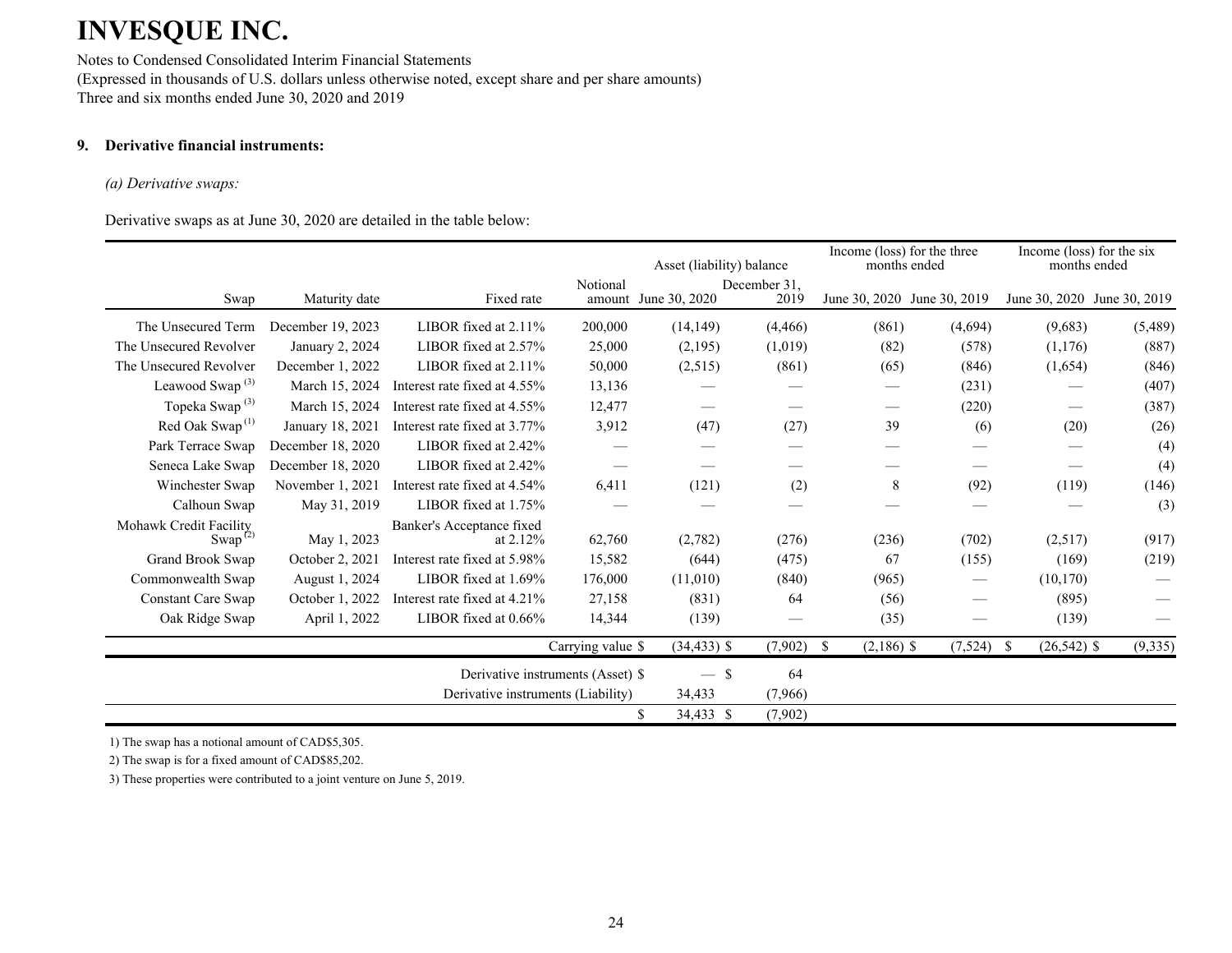Notes to Condensed Consolidated Interim Financial Statements

(Expressed in thousands of U.S. dollars unless otherwise noted, except share and per share amounts) Three and six months ended June 30, 2020 and 2019

#### *(b) Prepayment embedded derivatives:*

Certain mortgages payable contain prepayment options that represent embedded derivatives that require bifurcation from the host contract. The prepayment options are measured at fair value, with changes in the fair value being recognized as change in fair value of financial instruments in the condensed consolidated interim statements of income (loss) and comprehensive income (loss).

The fair value of the prepayment embedded derivatives has been determined using a LIBOR based interest rate swap options ("swaptions") as a proxy. The swaptions were structured to mirror the financial conventions of the respective loans, including payment periods, accrual basis, principal amortization, prepayment dates and prepayment premiums. The swaptions were structured as fixed receiver with a strike rate set on market as of the date of the loan agreement with exercise premiums to match the underlying loans plus a cost of refinancing upon exercise. The resulting swaption price would represent a proxy for the value of the prepayment rights embedded in the underlying loans. The fair values determined are based on significant other observable inputs (Level 2). As at June 30, 2020, the prepayment embedded derivative assets have a fair value of \$5,647. For the three and six months ended June 30, 2020, a fair value gain of \$1,840 and \$2,655, respectively, was recorded in the condensed consolidated interim statements of income (loss) and comprehensive income (loss).

#### **10. Convertible debentures:**

As at June 30, 2020 the convertible debentures are comprised of the following:

|                                                                    |   | June 30, 2020 | December 31, 2019 |
|--------------------------------------------------------------------|---|---------------|-------------------|
| Issued                                                             | S | 94.975        | 94,975            |
| Issue costs, net of amortization and accretion of equity component |   | (858)         | (1, 542)          |
| Equity component, excluding issue costs and taxes                  |   | (2,384)       | (2, 384)          |
| Convertible debentures                                             | S | 91.733        | 91,049            |

#### **11. Commonwealth preferred unit liability:**

As at June 30, 2020 the Commonwealth preferred unit liability is comprised of the following:

|                                       |   | June 30, 2020 | December 31, 2019 |
|---------------------------------------|---|---------------|-------------------|
| Issued                                | S | 65.680        | 65,680            |
| Equity component, net of accretion    |   | (1,805)       | (2,026)           |
| Commonwealth preferred unit liability |   | 63,875        | 63,654            |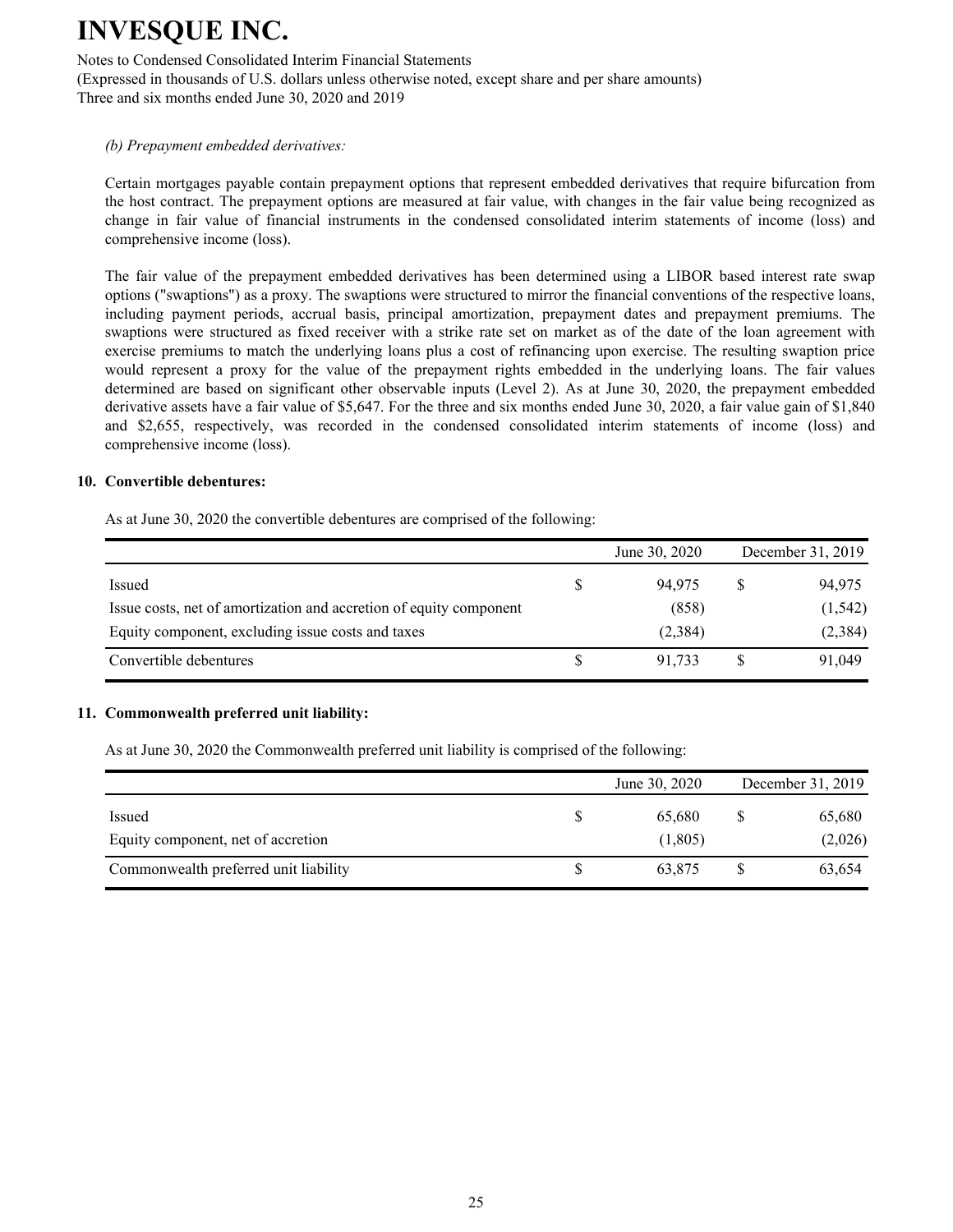Notes to Condensed Consolidated Interim Financial Statements (Expressed in thousands of U.S. dollars unless otherwise noted, except share and per share amounts) Three and six months ended June 30, 2020 and 2019

### **12. Other liabilities:**

Other liabilities are as follows:

|                                         | June 30, 2020 | December 31, 2019 |
|-----------------------------------------|---------------|-------------------|
| Deferred shares liability (note 20)     | \$<br>871     | \$<br>2,597       |
| Security deposits received from tenants | 8,555         | 8,573             |
| Escrows collected from tenant           | 1,496         | 944               |
| Unearned revenue                        | 1,537         | 1,426             |
| Liability to previous owner of Care     | 379           | 632               |
| Lease liability                         | 2,040         | 2,199             |
| Loan commitment liability (note 23)     | 380           | 979               |
| Exchangeable units liability            | 2,049         | 2,049             |
| Other                                   | 1,008         | 352               |
|                                         | \$<br>18,315  | \$<br>19,751      |
| Current                                 | \$<br>3,729   | \$<br>3,015       |
| Non-current                             | 14,586        | 16,736            |
|                                         | \$<br>18,315  | \$<br>19,751      |

Loan commitment liability represents the fair value of commitments made by the Company to issue loans at rates below market value.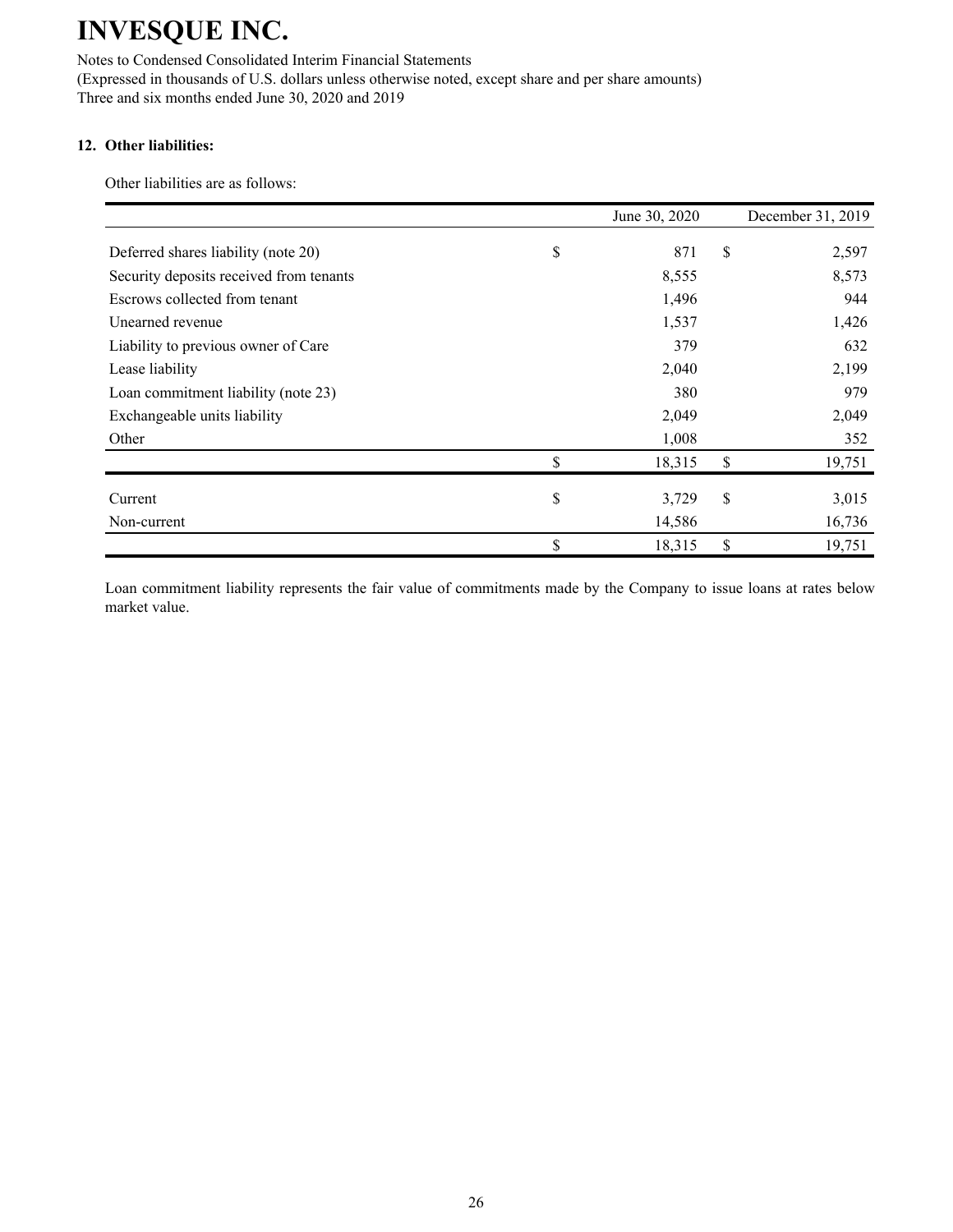Notes to Condensed Consolidated Interim Financial Statements

(Expressed in thousands of U.S. dollars unless otherwise noted, except share and per share amounts) Three and six months ended June 30, 2020 and 2019

### **13. Reconciliation of changes in liabilities arising from financing activities:**

|                                                                                                                          | Credit<br>facilities          | Mortgages<br>payable | Convertible<br>debentures | Commonwealth<br>preferred unit<br>liability | Total     |
|--------------------------------------------------------------------------------------------------------------------------|-------------------------------|----------------------|---------------------------|---------------------------------------------|-----------|
| Balance, December 31, 2019                                                                                               | \$<br>646,959<br>S            | 275,467 \$           | 91,049 \$                 | 63,654 \$                                   | 1,077,129 |
| Proceeds from financing                                                                                                  | 33,000                        | 6,024                |                           |                                             | 39,024    |
| Repayments                                                                                                               | (21,250)                      | (8,000)              |                           |                                             | (29,250)  |
| Scheduled principal payments                                                                                             |                               | (2, 457)             |                           |                                             | (2, 457)  |
| Mortgage contributed to joint venture.                                                                                   |                               | (8, 411)             |                           |                                             | (8, 411)  |
| Mortgages assumed from joint venture                                                                                     |                               | 29,670               |                           |                                             | 29,670    |
| Mark to market adjustments made to<br>mortgages assumed through acquisition of<br>property, plant and equipment (note 5) |                               | 2,991                |                           |                                             | 2,991     |
| Financing costs paid                                                                                                     | (130)                         | (252)                |                           |                                             | (382)     |
| Amortizing of financing costs, mark to<br>market adjustments, and accretion of<br>equity components                      | 944                           | 128                  | 684                       | 221                                         | 1,977     |
| Changes in foreign currency rates                                                                                        | (2,806)                       | (1,268)              |                           |                                             | (4,074)   |
| Balance, June 30, 2020                                                                                                   | \$<br>656,717<br><sup>S</sup> | 293,892 \$           | 91,733 \$                 | 63,875 \$                                   | 1,106,217 |

|                                                                                                            | Credit facilities | Mortgages<br>payable | Convertible<br>debentures | Total      |
|------------------------------------------------------------------------------------------------------------|-------------------|----------------------|---------------------------|------------|
| Balance, December 31, 2018                                                                                 | \$<br>338,140 \$  | 303,330 \$           | 89,745 \$                 | 731,215    |
| Proceeds from financing                                                                                    | 84,800            | 7,777                |                           | 92,577     |
| Repayments                                                                                                 | (20,740)          | (25, 182)            |                           | (45, 922)  |
| Scheduled principal payments                                                                               |                   | (2,748)              |                           | (2,748)    |
| Mortgages contributed to joint venture                                                                     |                   | (102, 692)           |                           | (102, 692) |
| Mortgages assumed on acquisition of<br>control over a property previously<br>owned through a joint venture |                   | 9,743                |                           | 9,743      |
| Financing costs paid                                                                                       | (14)              | (368)                |                           | (382)      |
| Amortizing of financing costs, mark to<br>market adjustments, and accretion of<br>equity components        | 475               | 1,017                | 658                       | 2,150      |
| Changes in foreign currency rates                                                                          | 2,588             | 976                  |                           | 3,564      |
| Conversion of convertible debentures<br>into common shares                                                 |                   |                      | (25)                      | (25)       |
| Balance, June 30, 2019                                                                                     | \$<br>405,249 \$  | 191,853 \$           | 90,378 \$                 | 687,480    |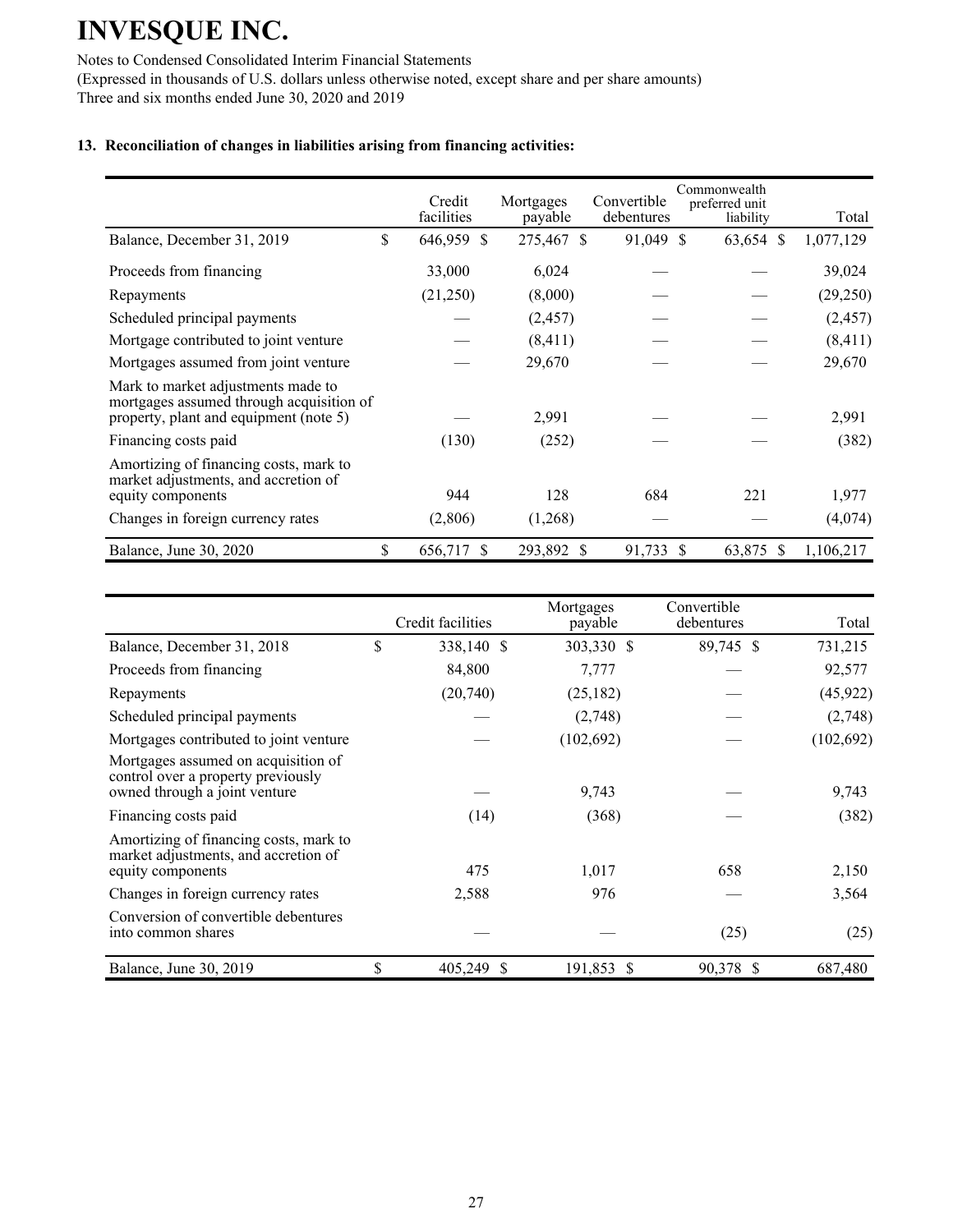Notes to Condensed Consolidated Interim Financial Statements (Expressed in thousands of U.S. dollars unless otherwise noted, except share and per share amounts) Three and six months ended June 30, 2020 and 2019

### **14. Share capital:**

*(a) Common shares:*

The following number and value of common shares were issued and outstanding as at June 30, 2020:

|                                                             | Common shares |   | Carrying value |
|-------------------------------------------------------------|---------------|---|----------------|
| Balance, December 31, 2019                                  | 54,633,482    | S | 504,561        |
| Issued on settlement of Deferred Share Incentive Plan       | 291,772       |   | 995            |
| Issued on settlement of equity settled Deferred Shares      | 31,203        |   | 214            |
| Issued pursuant to the Company's dividend reinvestment plan | 931,602       |   | 3,498          |
| Shares acquired under NCIB                                  | (54, 500)     |   | (148)          |
| Balance, June 30, 2020                                      | 55,833,559    |   | 509,120        |

- (i) On November 15, 2019 the Toronto Stock Exchange ("TSX") approved the Company's notice of intention to renew its normal course issuer bid ("NCIB") for a portion of its common shares. Pursuant to the notice, the Company is authorized to acquire up to a maximum of 2,723,835 of its common shares, or approximately 5% of the Company's 54,476,694 outstanding common shares as of November 1, 2019, for cancellation over the following 12 months. Purchases under the NCIB will be made through the facilities of the TSX or through a Canadian alternative trading system and in accordance with applicable regulatory requirements at a price per share equal to the market at the time of acquisition. The number of shares that can be purchased pursuant to the NCIB is subject to a daily maximum of 10,927 shares, subject to the Company's ability to make one block purchase of shares per calendar week that exceeds such limits. Any shares purchased under the NCIB will be canceled upon purchase. During the six months ended June 30, 2020, the Company acquired 54,500 shares.
- (ii) For the six months ended June 30, 2020, the Company declared dividends payable on common shares of \$10,120 (2019 - \$19,720). Of the \$10,120 dividends declared in the six month ended June 30, 2020, \$2,868 was satisfied in the form of shares issued through the dividend reinvestment plan (2019 - \$3,831).
- (iii) On April 10, 2020, the Company announced the suspension of its dividend for all common shareholders from April 1, 2020 until further notice.

### *(b) Preferred shares:*

The following number and value of preferred shares were issued and outstanding as at June 30, 2020:

|                                                 | Preferred shares | Carrying value |
|-------------------------------------------------|------------------|----------------|
| December 31, 2019 and June 30, 2020<br>Balance. | 9.098.598        | 55,389         |

As at June 30, 2020, the preferred shares are convertible into 10,325,196 common shares of the Company.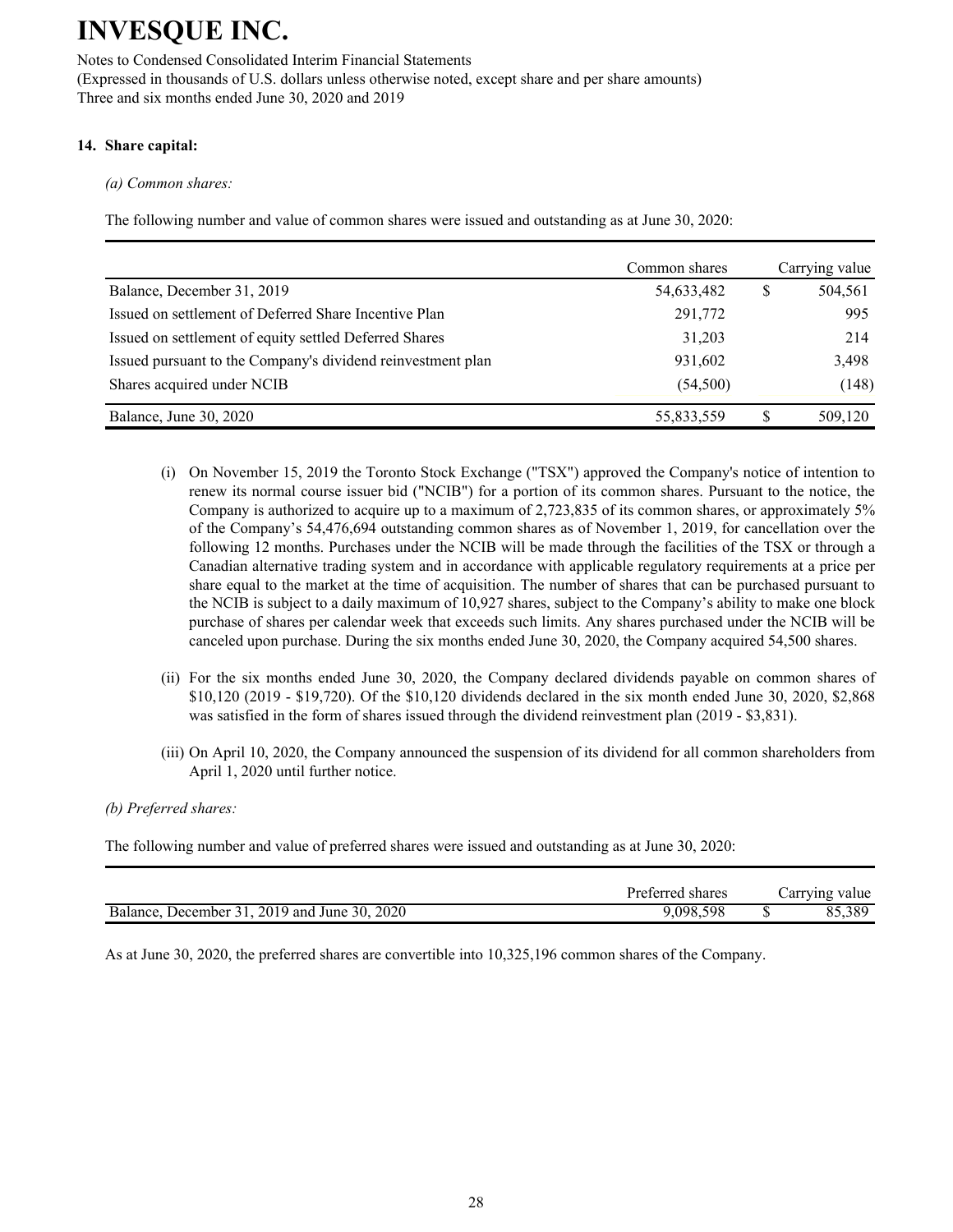Notes to Condensed Consolidated Interim Financial Statements (Expressed in thousands of U.S. dollars unless otherwise noted, except share and per share amounts)

Three and six months ended June 30, 2020 and 2019

### **15. Earnings per share:**

Basic income per share is calculated using the weighted average number of shares outstanding during the period. The calculation of diluted income per share, is calculated using the "if-converted" method and to the extent the conversion is dilutive, assumes all convertible securities have been converted at the beginning of the period, or at the time of issuance, if later, and any charges or returns on the convertible securities, on an after-tax basis, are removed from net earnings. The outstanding convertible debentures, unvested deferred shares, exchangeable units, preferred shares and Commonwealth preferred units, if exercised, would be anti-dilutive to net income per share. Accordingly their potential exercise has been ignored in calculating the diluted net income per share.

The following table reconciles the numerator and denominator of the basic and diluted earnings per share computation:

*Net loss:*

|                                                      | Three months ended June 30, |          | Six months ended June 30, |         |  |  |  |
|------------------------------------------------------|-----------------------------|----------|---------------------------|---------|--|--|--|
|                                                      | 2020                        | 2019     | 2020                      | 2019    |  |  |  |
| Net loss for basic and diluted net loss per share \$ | $(30,009)$ \$               | (16.902) | $(86,940)$ \$             | (9,697) |  |  |  |

*Denominator for basic and diluted net loss per share:*

|                                                                                                 |   | Three months ended June 30, |            |   | Six months ended June 30, |            |  |  |
|-------------------------------------------------------------------------------------------------|---|-----------------------------|------------|---|---------------------------|------------|--|--|
|                                                                                                 |   | 2020                        | 2019       |   | 2020                      | 2019       |  |  |
| Weighted average number of shares, including<br>fully vested deferred shares: Basic and diluted |   | 55,804,958                  | 53,864,540 |   | 55,384,185                | 53,501,681 |  |  |
| Net loss per share:                                                                             |   |                             |            |   |                           |            |  |  |
|                                                                                                 |   | Three months ended June 30, |            |   | Six months ended June 30, |            |  |  |
|                                                                                                 |   | 2020                        | 2019       |   | 2020                      | 2019       |  |  |
| Basic and diluted                                                                               | S | $(0.54)$ \$                 | (0.31)     | S | $(1.57)$ \$               | (0.18)     |  |  |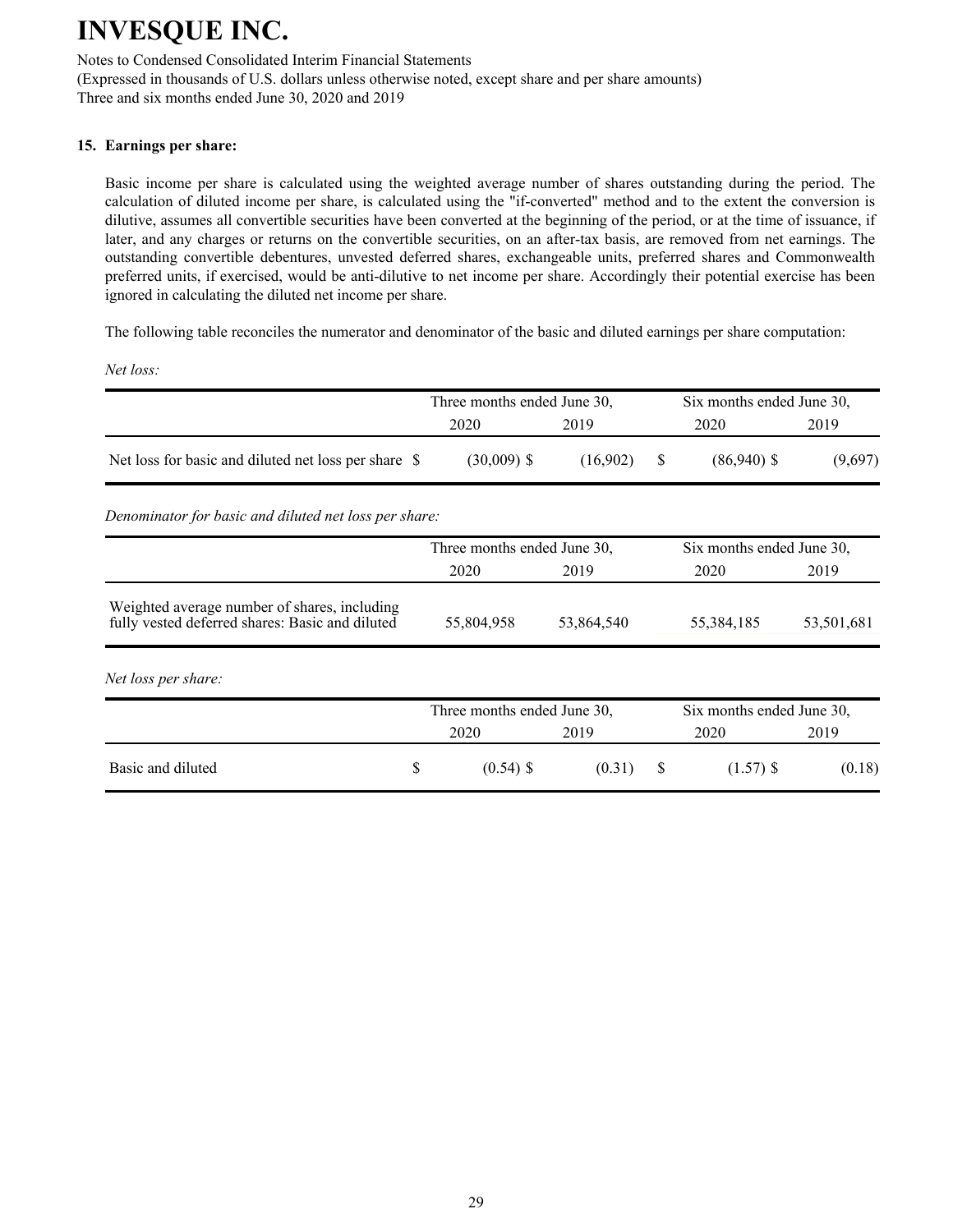Notes to Condensed Consolidated Interim Financial Statements (Expressed in thousands of U.S. dollars unless otherwise noted, except share and per share amounts) Three and six months ended June 30, 2020 and 2019

### **16. Revenue:**

*(a) Rental Revenue:*

Rental revenue consists of the following:

|                                                       |   | Three months ended June 30, |        | Six months ended June 30, |        |  |  |  |
|-------------------------------------------------------|---|-----------------------------|--------|---------------------------|--------|--|--|--|
|                                                       |   | 2020                        | 2019   | 2020                      | 2019   |  |  |  |
| Contractual rental revenue                            | S | 16,979 \$                   | 20,414 | \$<br>34,134 \$           | 41,446 |  |  |  |
| Straight-line rent adjustments                        |   | 1,758                       | 2,294  | 3,474                     | 4,648  |  |  |  |
| Amortization of tenant inducements                    |   | (97)                        |        | (190)                     |        |  |  |  |
| Property tax recoveries                               |   | 3,434                       | 4,036  | 6,891                     | 7,874  |  |  |  |
| Revenue from services - CAM recoveries <sup>(1)</sup> |   | 687                         | 786    | 1,490                     | 1,579  |  |  |  |
|                                                       |   | 22,761 \$                   | 27,530 | 45.799 \$                 | 55,547 |  |  |  |

(1) Represents property services element in accordance with IFRS 15

The Company is scheduled to receive rental income from operators of its seniors housing and care properties under the provisions of long term non-cancellable operating leases, generally with lease terms of 10 to 15 years, with provisions for lease extensions at the option of the tenants. These leases are triple-net and include renewal options and rent escalation clauses.

The Company is also scheduled to receive rental income from tenants of the medical office building portfolio. These leases, generally with lease terms of 5 to 10 years, include provisions for recovery of real estate taxes, insurance and costs associated with common area maintenance ("CAM").

The tenant Symcare operates a portfolio of 15 properties and pays rent pursuant to a master lease. For the three and six months ended June 30, 2020, rental revenue from this tenant comprised approximately 44% and 43%, respectively (three and six months ended June 30, 2019 - 36% and 34%), of the Company's consolidated rental revenue for the period.

Future minimum rentals to be received as of June 30, 2020 are as follows:

| Less than 1 year<br>Between 1 and 5 years<br>More than 5 years | 68,064<br>270,651<br>538,395 |
|----------------------------------------------------------------|------------------------------|
|                                                                | 877,110                      |

Future minimum rentals in the above table attributable to Symcare represent approximately 50% of the total.

#### *(b) Resident rental and related revenue:*

|                                                    |    | Three months ended June 30, |      | Six months ended June 30, |                     |      |  |  |
|----------------------------------------------------|----|-----------------------------|------|---------------------------|---------------------|------|--|--|
|                                                    |    | 2020                        | 2019 |                           | 2020                | 2019 |  |  |
| Resident revenue<br>Service revenue <sup>(1)</sup> | S. | 13,485 \$<br>16,010         |      |                           | 26,252 \$<br>32,146 |      |  |  |
|                                                    |    | 29,495 \$                   |      |                           | 58,398 \$           |      |  |  |

(1) Represents property services element in accordance with IFRS 15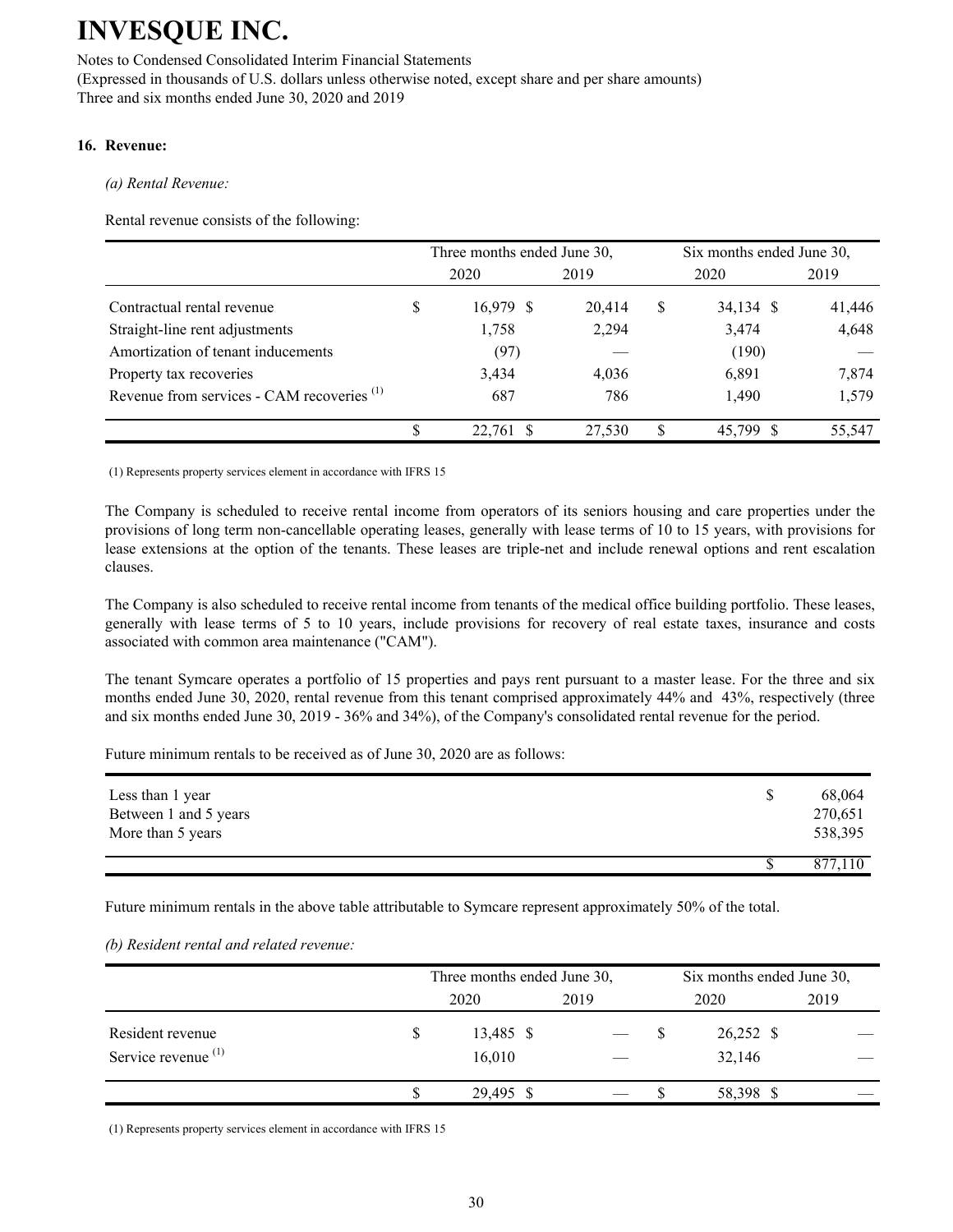Notes to Condensed Consolidated Interim Financial Statements (Expressed in thousands of U.S. dollars unless otherwise noted, except share and per share amounts) Three and six months ended June 30, 2020 and 2019

### **17. Direct property operating expenses:**

Direct property operating expenses consist of the following:

|                             |                                 |           | Three months ended June 30, 2020 |        |   | Three months ended June 30, 2019 |   |                                |  |       |
|-----------------------------|---------------------------------|-----------|----------------------------------|--------|---|----------------------------------|---|--------------------------------|--|-------|
|                             | Owner<br>occupied<br>properties |           | Medical<br>office<br>buildings   | Total  |   | Owner<br>occupied<br>properties  |   | Medical<br>office<br>buildings |  | Total |
| Repairs and maintenance     | \$                              | 563 \$    | 407 \$                           | 970    | S | $\qquad \qquad$                  | S | 373 \$                         |  | 373   |
| <b>Utilities</b>            |                                 | 830       | 260                              | 1,090  |   |                                  |   | 265                            |  | 265   |
| Property management fees    |                                 |           | 139                              | 139    |   |                                  |   | 143                            |  | 143   |
| Compensation and benefits   |                                 | 14,334    |                                  | 14,334 |   |                                  |   |                                |  |       |
| Other services and supplies |                                 | 1,628     | 233                              | 1,861  |   |                                  |   | 253                            |  | 253   |
| Real estate taxes           |                                 | 596       |                                  | 596    |   |                                  |   |                                |  |       |
| Other                       |                                 | 4,008     | 193                              | 4,201  |   |                                  |   | 209                            |  | 209   |
|                             | \$                              | 21,959 \$ | $1,232 \text{ }$ \$              | 23,191 | S |                                  | S | $1,243$ \$                     |  | 1,243 |

|                             |                                 |           | Six months ended June 30, 2020 |        |               | Six months ended June 30, 2019  |                                |  |       |  |
|-----------------------------|---------------------------------|-----------|--------------------------------|--------|---------------|---------------------------------|--------------------------------|--|-------|--|
|                             | Owner<br>occupied<br>properties |           | Medical<br>office<br>buildings | Total  |               | Owner<br>occupied<br>properties | Medical<br>office<br>buildings |  | Total |  |
| Repairs and maintenance     | \$                              | 1,168 \$  | 890 \$                         | 2,058  | $\mathcal{S}$ |                                 | 756 \$<br>S                    |  | 756   |  |
| <b>Utilities</b>            |                                 | 1,826     | 589                            | 2,415  |               |                                 | 622                            |  | 622   |  |
| Property management fees    |                                 |           | 281                            | 281    |               |                                 | 286                            |  | 286   |  |
| Compensation and benefits   |                                 | 28,403    |                                | 28,403 |               |                                 |                                |  |       |  |
| Other services and supplies |                                 | 3,456     | 485                            | 3,941  |               |                                 | 488                            |  | 488   |  |
| Real estate taxes           |                                 | 1,130     |                                | 1,130  |               |                                 |                                |  |       |  |
| Other                       |                                 | 7,199     | 387                            | 7,586  |               |                                 | 393                            |  | 393   |  |
|                             | \$                              | 43,182 \$ | 2,632 \$                       | 45,814 | \$            |                                 | -S<br>2,545 \$                 |  | 2,545 |  |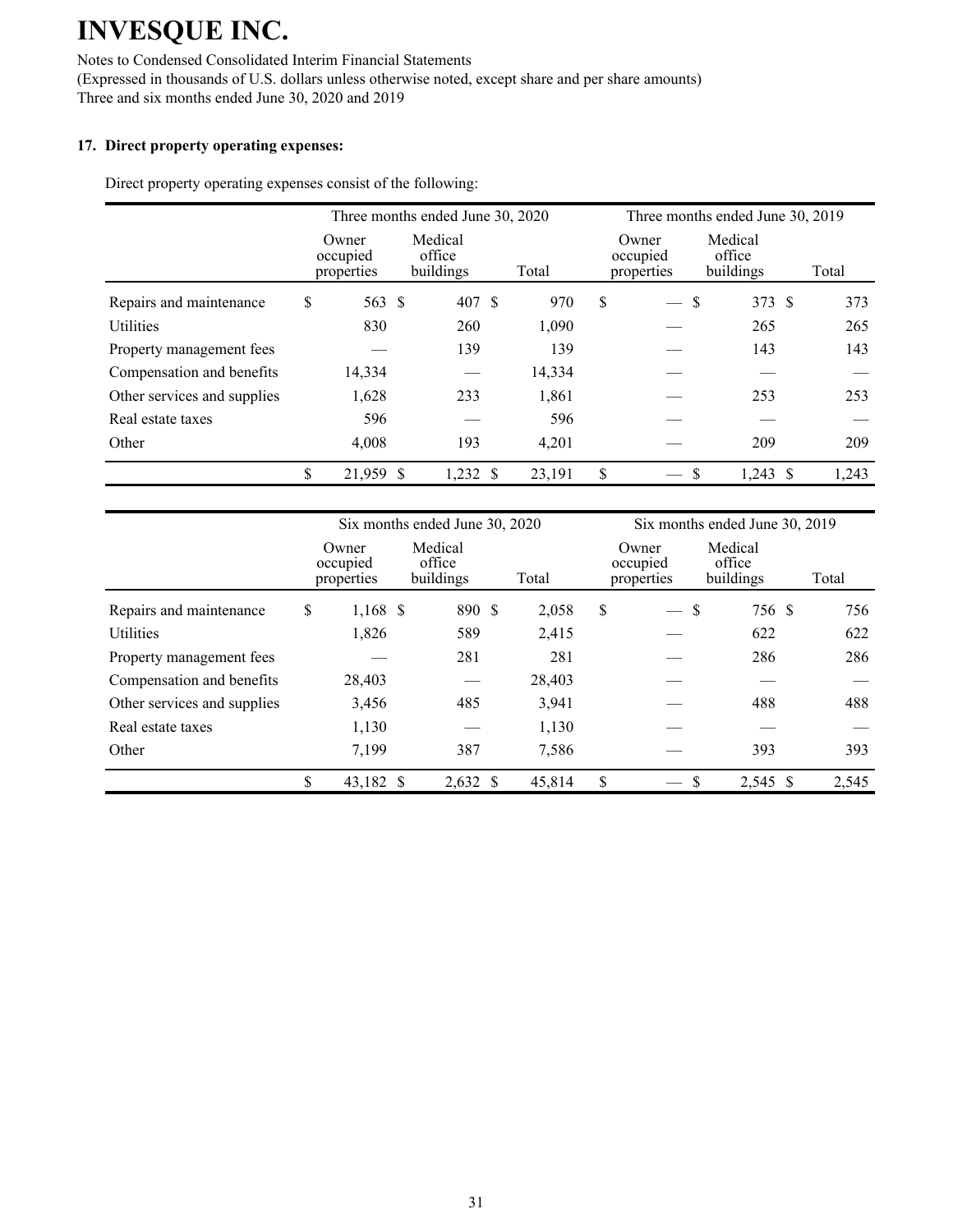Notes to Condensed Consolidated Interim Financial Statements (Expressed in thousands of U.S. dollars unless otherwise noted, except share and per share amounts) Three and six months ended June 30, 2020 and 2019

### **18. Finance costs:**

Finance costs consist of the following:

|                                                                          | Three months ended June 30,   |        | Six months ended June 30, |          |  |
|--------------------------------------------------------------------------|-------------------------------|--------|---------------------------|----------|--|
|                                                                          | 2020                          | 2019   | 2020                      | 2019     |  |
| Interest expense on credit facilities                                    | \$<br>5,006 \$                | 4,838  | \$<br>11,541 \$           | 9,073    |  |
| Interest expense on mortgages payable                                    | 2,810                         | 3,150  | 5,631                     | 6,800    |  |
| Interest expense on convertible debentures                               | 1,312                         | 1,312  | 2,624                     | 2,624    |  |
| Distributions on exchangeable units                                      |                               |        | 62                        |          |  |
| Dividends on Commonwealth preferred units                                | 1,070                         |        | 2,154                     |          |  |
| Amortization and accretion expense                                       | 1,083                         | 1,339  | 2,110                     | 2,050    |  |
| Interest rate swap payments (receipts)                                   | 2,065                         | (47)   | 2,465                     | (162)    |  |
| Write-off of deferred financing costs from<br>refinancing                |                               | 69     |                           | 69       |  |
| Amortization of mark-to-market debt<br>adjustments                       | 60                            | 22     | (133)                     | 44       |  |
| Interest income from loans receivable (note 2)                           | (1,180)                       | (846)  | (2,300)                   | (1, 591) |  |
| Finance costs from operations                                            | \$<br>$12,226$ \$             | 9,837  | \$<br>24,154 \$           | 18,907   |  |
| Allowance for credit losses on loans and<br>interest receivable (note 2) | 5,560                         | 673    | 7,095                     | 1,164    |  |
| Change in non-controlling interest liability                             | 119                           | 99     | 168                       | 155      |  |
| Change in fair value of financial instruments<br>(note 9)                | 346                           | 7,524  | 23,887                    | 9,335    |  |
| Total finance costs                                                      | \$<br>$\mathcal{S}$<br>18,251 | 18,133 | \$<br>55,304 \$           | 29,561   |  |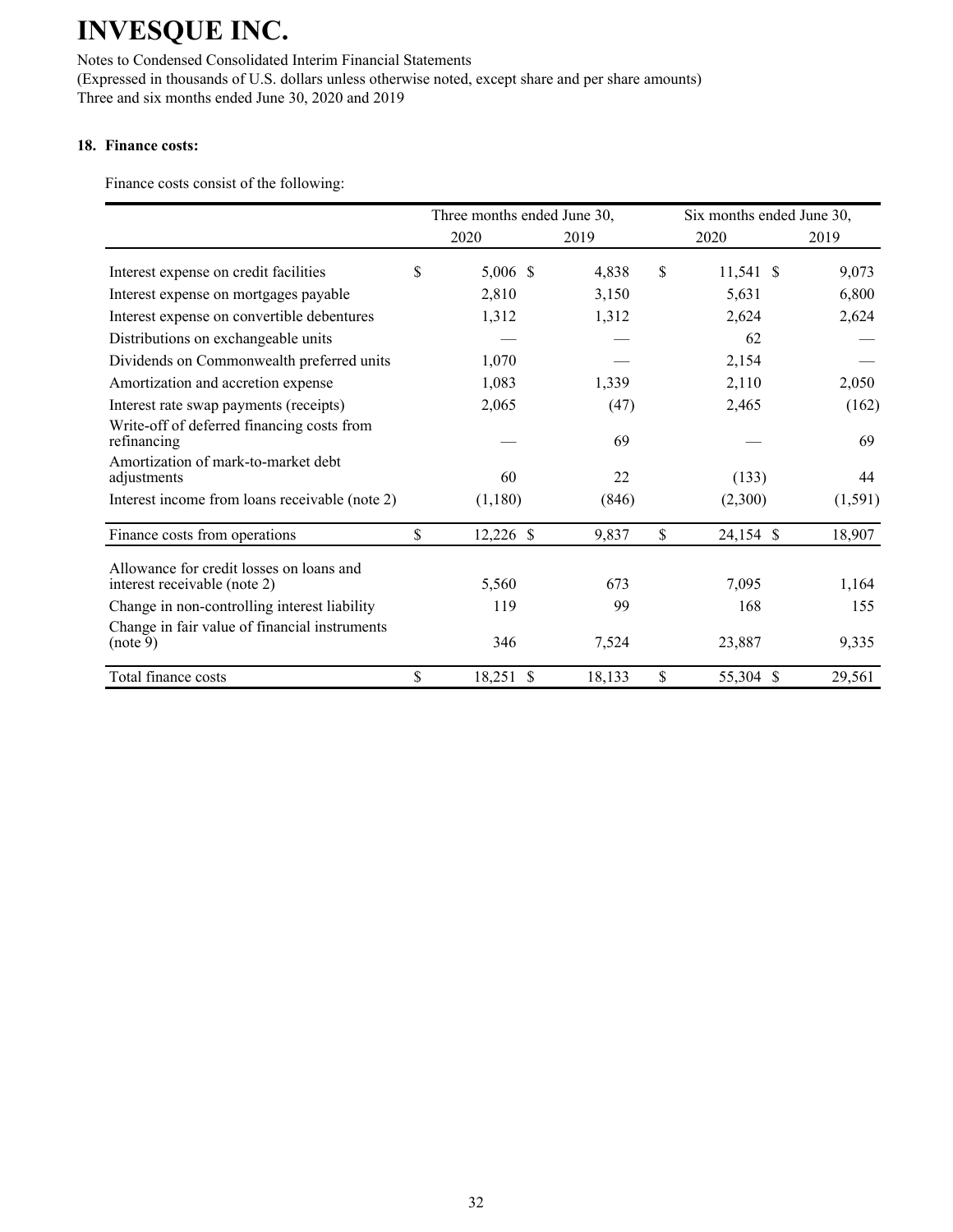#### Notes to Condensed Consolidated Interim Financial Statements

(Expressed in thousands of U.S. dollars unless otherwise noted, except share and per share amounts) Three and six months ended June 30, 2020 and 2019

#### **19. General and administrative:**

General and administrative costs consist of the following:

|                                          |      | Three months ended June 30, |       |    | Six months ended June 30, |  |       |  |
|------------------------------------------|------|-----------------------------|-------|----|---------------------------|--|-------|--|
|                                          | 2020 |                             | 2019  |    | 2020                      |  | 2019  |  |
| Compensation and benefits                | \$   | 2,776 \$                    | 1,448 | \$ | 5,848 \$                  |  | 3,198 |  |
| Asset management and administrative fees |      | 66                          | 124   |    | 190                       |  | 249   |  |
| Professional fees                        |      | 745                         | 965   |    | 1,976                     |  | 1,734 |  |
| Deferred share compensation expense      |      | 711                         | 784   |    | 35                        |  | 1,133 |  |
| Bad debt expense                         |      | 1,464                       |       |    | 1,464                     |  |       |  |
| Other                                    |      | 482                         | 781   |    | 1,212                     |  | 1,248 |  |
|                                          | \$   | $6,244$ \$                  | 4,102 | S  | $10,725$ \$               |  | 7,562 |  |

For the three and six months ended June 30, 2020, \$1,584 and \$3,198, respectively (2019 - NIL) of general and administrative costs were incurred at the Commonwealth management company. For the three and six months ended June 30, 2020, the Company has incurred severance expense of \$223 and \$393, respectively (2019 - NIL).

#### **20. Deferred share incentive plan:**

At June 30, 2020, the number of deferred shares granted and outstanding and vested are as follows:

|                                                             | Granted/<br>Outstanding | <b>Fully Vested</b> |
|-------------------------------------------------------------|-------------------------|---------------------|
| As at December 31, 2019                                     | 897,726                 | 108,186             |
| Discretionary Deferred Shares                               | 257,955                 | 291,659             |
| <b>Equity Settled Deferred Shares</b>                       | 375,733                 | 34,998              |
| Individual Contributed Deferred Shares (vested immediately) | 34,454                  | 34,454              |
| Company Contributed Deferred Shares                         | 34,454                  | 12,573              |
| Shares issued upon vesting of deferred shares               | (322, 974)              | (322, 974)          |
| Shares settled for cash pursuant to the plan terms          | (4,255)                 | (4,255)             |
| As at June 30, 2020                                         | 1,273,093               | 154,641             |

For the three and six months ended June 30, 2020, the expense recognized in the condensed consolidated interim statements of income (loss) and comprehensive income (loss) related to deferred shares was \$711 and \$35, respectively (three and six months ended June 30, 2019 - \$784 and \$1,133). A deferred share liability of \$871 (2019 - \$2,597) is included in other non-current liabilities in the condensed consolidated interim statements of financial position as at June 30, 2020.

On January 24, 2020, the Company granted 344,310 deferred shares that are considered to be equity settled, as the participants of this grant have waived their rights to receive settlement in cash pursuant to the plan. During the three and six months ended June 30, 2020, the Company amortized \$486 and \$869, respectively (three and six months ended June 30, 2019 - \$142 and \$142) of equity settled deferred shares.

The table above includes dividends granted during the six months ended June 30, 2020 of 64,266 shares (2019 - 25,527 shares).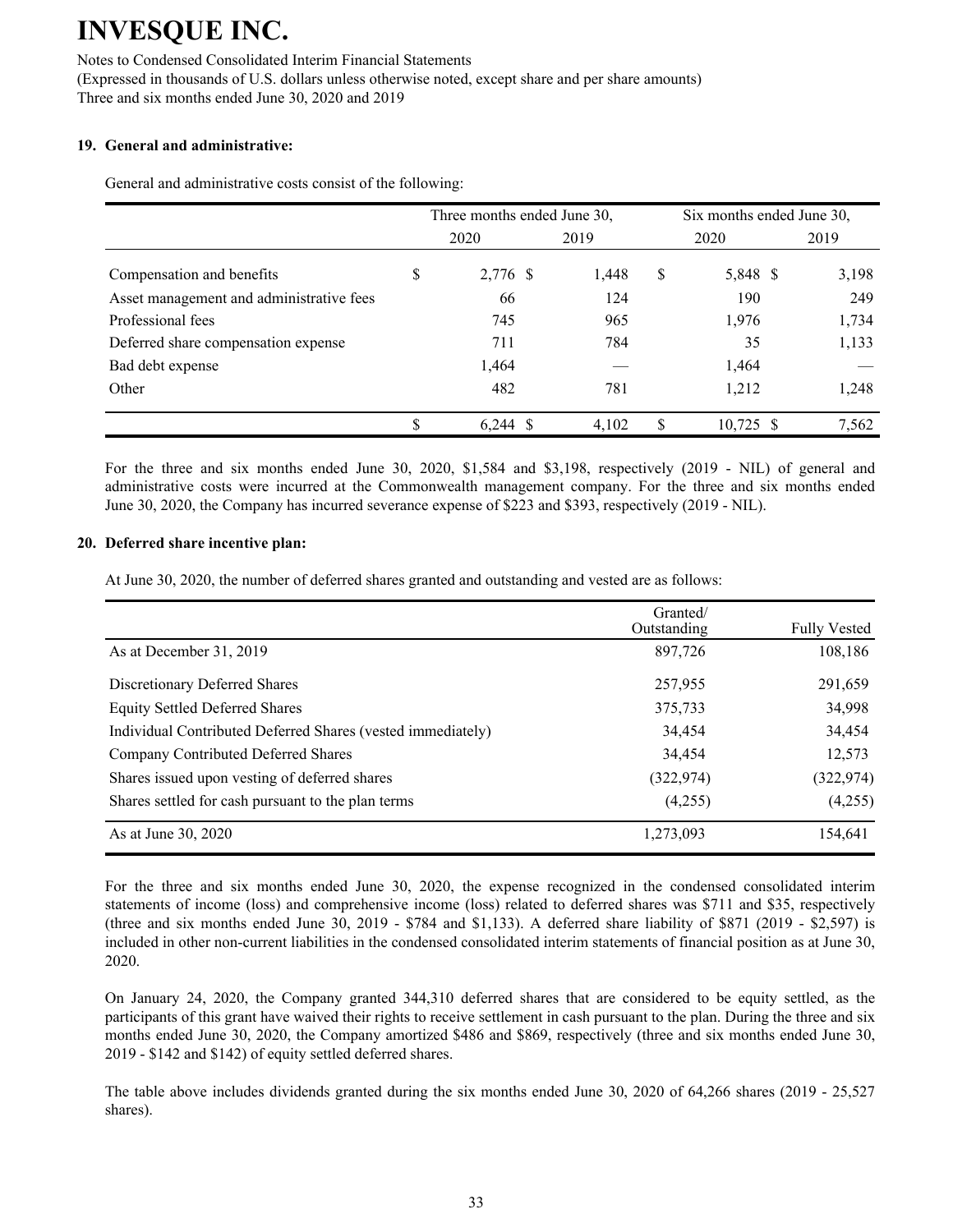Notes to Condensed Consolidated Interim Financial Statements (Expressed in thousands of U.S. dollars unless otherwise noted, except share and per share amounts) Three and six months ended June 30, 2020 and 2019

### **21. Related party transactions:**

Related party transactions in addition to those disclosed elsewhere in these consolidated financial statements are as follows:

The Company entered into subscription agreements in 2017, 2018 and 2019 in respect of the issuance of class A convertible preferred shares to certain funds managed by Magnetar Financial LLC (collectively, "Magnetar"), a significant shareholder of the Company, funded in multiple series. The purpose of the transaction was to raise proceeds to be used for the repayment of debt, general working capital purposes and to fund future acquisitions. The Company issued 9,098,598 preferred shares for aggregate gross proceeds of \$86,050.

On June 5, 2019, the Company formed a joint venture, Jaguarundi Ventures, LP, with Magnetar. The Company contributed 8 properties to a newly formed joint venture and received \$23,000 from Magnetar in exchange for a 39.49% interest in the joint venture.

On July 26, 2019, the Company entered into a credit agreement with Magnetar for a principal amount of \$30,000, annual interest rate of 8.5%, and an initial maturity of one year with a one year extension option. On December 5, 2019, the Company repaid \$15,000 on the facility. On June 5, 2020, the Company gave notice of intent to exercise the one year extension option and per the credit agreement the interest rate will increase to 9.0%. On June 16, 2020, the Company repaid \$5,000 on the facility.

### **22. Income taxes:**

The income tax expense (recovery) in the condensed consolidated interim statements of income (loss) and comprehensive income (loss) differs from that expected by applying the combined federal, provincial and state income tax rates of 26.5% (2019 - 26.5%). The differences for the three and six months ended June 30, 2020 and 2019 are as follows:

|                                                | Three months ended June 30, |          | Six months ended June 30, |               |           |  |  |
|------------------------------------------------|-----------------------------|----------|---------------------------|---------------|-----------|--|--|
|                                                | 2020                        | 2019     |                           | 2020          | 2019      |  |  |
| Net loss before income taxes                   | \$<br>$(30,009)$ \$         | (22,988) | S                         | $(93,884)$ \$ | (12, 935) |  |  |
| Income tax recovery at Canadian tax rate       | (7,953)                     | (6,091)  |                           | (24, 879)     | (3, 427)  |  |  |
| Non-deductible expenses                        | 333                         | 287      |                           | 208           | 342       |  |  |
| Difference in tax rate in foreign jurisdiction | (333)                       | (229)    |                           | (1,055)       | (100)     |  |  |
| Unrecognized tax losses                        | 7,953                       | (53)     |                           | 18,782        | (53)      |  |  |
| Income tax recovery                            | \$<br>$-$ \$                | (6,086)  | S                         | $(6,944)$ \$  | (3,238)   |  |  |

The gross movement in deferred tax is as follows:

|                                           | Six months ended June 30, |  |          |  |  |  |  |  |  |
|-------------------------------------------|---------------------------|--|----------|--|--|--|--|--|--|
|                                           | 2020                      |  | 2019     |  |  |  |  |  |  |
| Deferred tax liability, beginning balance | (6,944)                   |  | (7,011)  |  |  |  |  |  |  |
| Deferred tax recovery (expense)           | 6.944                     |  | (3,238)  |  |  |  |  |  |  |
| Deferred tax liability, ending balance    |                           |  | (10,249) |  |  |  |  |  |  |

#### **23. Commitments and contingencies:**

Pursuant to the Chesterton lease agreement and satisfaction of certain conditions, the tenant has an option prior to the end of the fifth year of the lease to increase rent to a level supported by certain metrics as identified in the lease agreement. In consideration for the exercise of such option, the Company is required to pay the tenant an amount equal to the capitalized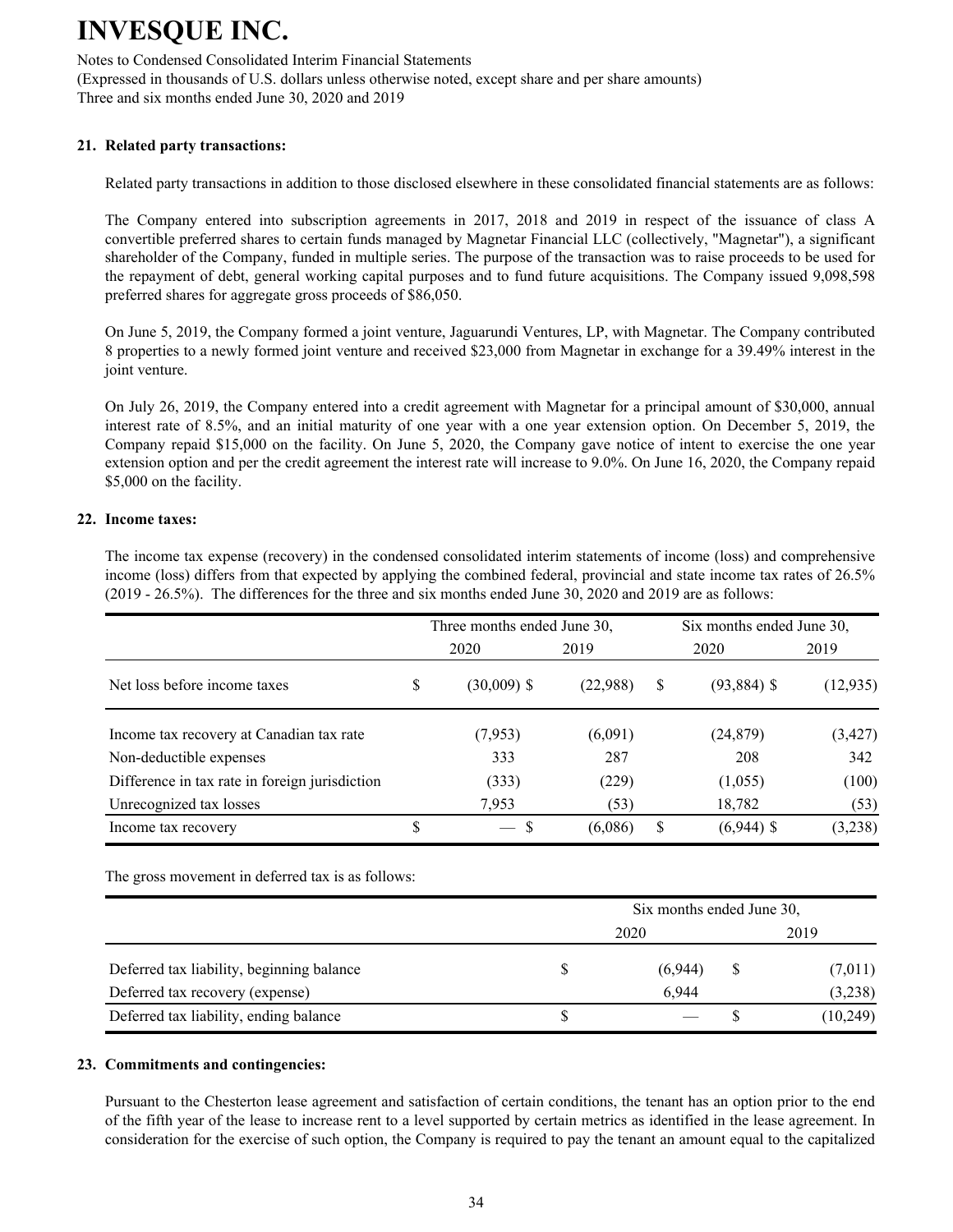Notes to Condensed Consolidated Interim Financial Statements

(Expressed in thousands of U.S. dollars unless otherwise noted, except share and per share amounts) Three and six months ended June 30, 2020 and 2019

value of the rent increase using a pre-determined capitalization rate. If such option is exercised, the tenant's rent is also increased by an amount equal to the consideration paid multiplied by the capitalization rate. The Company has not recorded any balance in the consolidated financial statements associated with this commitment.

There are risks which arise from the joint arrangements, including the willingness of the other partners to contribute or withdraw funds and a change in creditworthiness of the partner. As a result, there may be a requirement by the Company to contribute cash into the operating partnerships.

On December 31, 2018, the Company entered into an operating agreement with Javelina Ventures, LLC in which the Company will share in 5% of the net available cash flows from operations. Concurrently, the Company entered into an agreement to guarantee a total of \$5,000 of the mortgages on the properties operated by Javelina Ventures, LLC. The Company earns an annual guaranty fee of \$225 until the loans have been repaid or the guaranty is released. The Company has not recorded any balance in the financial statements associated with this commitment.

On June 5, 2019, the Company entered into agreements to fund future loans to tenants of the Jaguarundi Ventures, LP joint venture. On October 1, 2019, the Company amended the agreements to increase the future loan commitments to the tenants. On February 18, 2020, the Company amended the agreements to further increase the future loan commitments to the tenants. As at June 30, 2020, the Company is committed to fund an additional \$826 pursuant to these agreements. The Company has recorded an associated loan commitment liability representing the fair value of these commitments, which were made at interest rates below market value. The Company provides a guarantee on the outstanding mortgage balances of the Jaguarundi Ventures, LP in exchange for a fee equal to 15 basis points on the amount guaranteed (note 6). As of June 30, 2020, the value of the properties that collateralize the mortgages is \$152,729 and is sufficient to support the mortgage values.

#### **24. Fair value measurement:**

The fair value hierarchy of assets and liabilities measured at fair value on a recurring basis in the condensed consolidated interim statements of financial position is as follows:

|                           |   |         | June 30, 2020 |         | December 31, 2019 |         |         |         |  |  |
|---------------------------|---|---------|---------------|---------|-------------------|---------|---------|---------|--|--|
|                           |   | Level 1 | Level 2       | Level 3 |                   | Level 1 | Level 2 | Level 3 |  |  |
| Derivative asset          | S | $-$ \$  | 5,647 \$      |         | S                 | -S      | 64 \$   |         |  |  |
| Investment properties     |   |         |               | 927,738 |                   |         |         | 969,634 |  |  |
| Loans receivable          |   |         |               | 2,368   |                   |         |         | 2,368   |  |  |
| Loan commitment liability |   |         | 380           |         |                   |         | 979     |         |  |  |
| Derivative liability      |   |         | 34,433        |         |                   |         | 7,966   |         |  |  |
| Deferred share liability  |   |         | 871           |         |                   |         | 2,597   |         |  |  |

 For the assets and liabilities measured at fair value as at June 30, 2020, there were no transfers between Level 1, Level 2 and Level 3 levels during the period. For changes in fair value measurements of investment properties included in Level 3 of the fair value hierarchy, refer to note 4 for details. The fair values of the derivative instruments represents estimates at a specific point in time using financial models, based on interest rates that reflect current market conditions, the credit quality of counterparties and interest rate curves. Fair value measurements of derivative instruments were estimated using Level 2 inputs. Fair value of deferred share liability represents the value of the units if converted using the market price of the Company's common shares.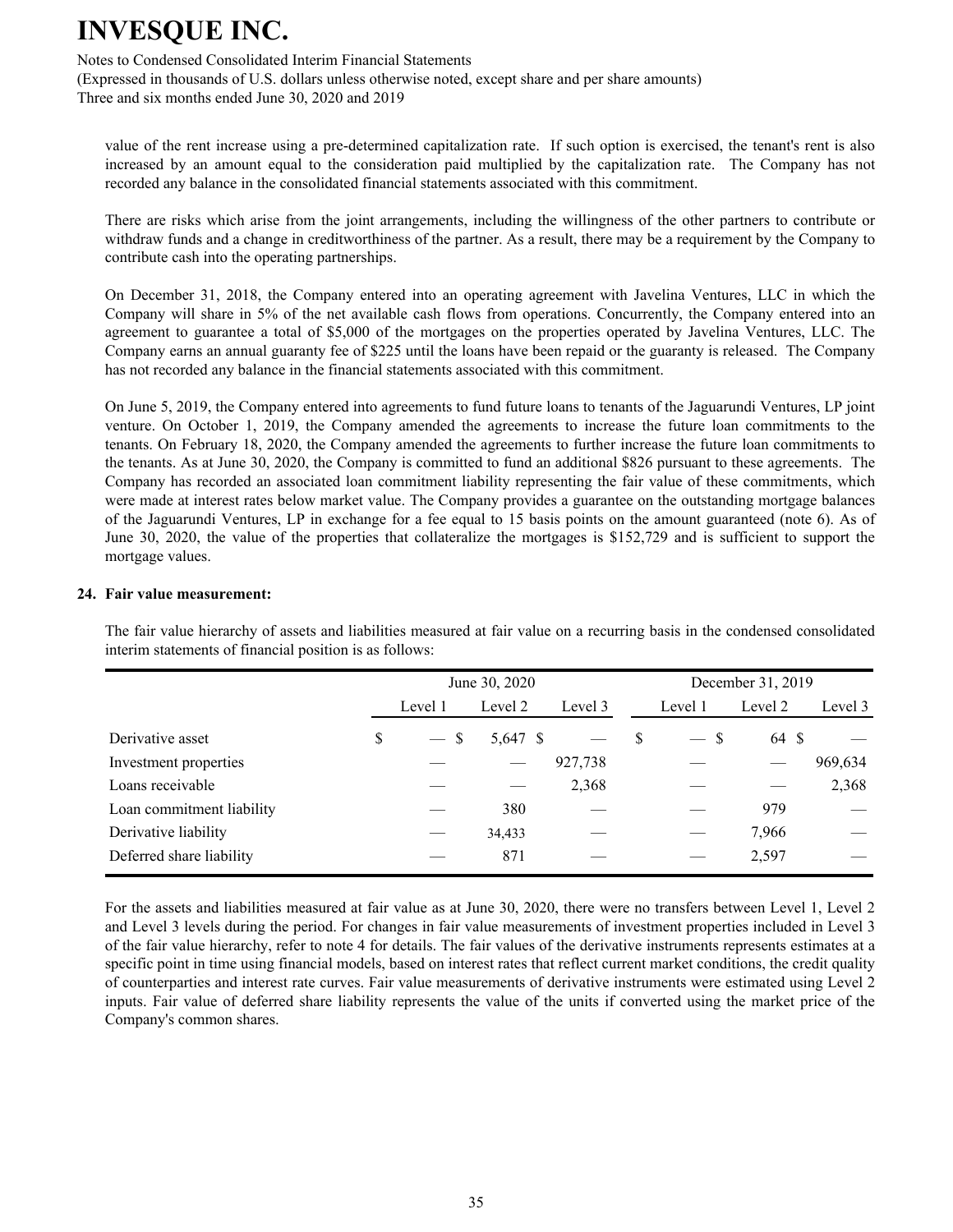Notes to Condensed Consolidated Interim Financial Statements

(Expressed in thousands of U.S. dollars unless otherwise noted, except share and per share amounts) Three and six months ended June 30, 2020 and 2019

#### *Fair value of financial instruments:*

The carrying amounts and fair values of financial instruments as shown in the condensed consolidated interim statements of financial position are shown in the table below. The table below excludes cash, restricted cash, tenant and other receivables, security deposits and costs related to future acquisitions, income support receivable, escrow deposits held by lenders, accounts payable and accrued liabilities, accrued real estate taxes, construction payable, liabilities to previous owner of Care, escrows collected from tenant, and dividend payable, as the carrying amounts of these assets and liabilities are a reasonable approximation of fair value due to their short term nature. The table also excludes security deposits received from tenants as the carrying amount is a reasonable approximation of fair value.

|                                       |                   | June 30, 2020 |     | December 31, 2019 |            |         |  |
|---------------------------------------|-------------------|---------------|-----|-------------------|------------|---------|--|
|                                       | Carrying<br>Value | Fair Value    |     | Carrying<br>Value | Fair Value |         |  |
| Financial assets:                     |                   |               |     |                   |            |         |  |
| Loans receivable                      | \$<br>47,721 \$   | 47,766        |     | \$<br>48,902 \$   |            | 48,947  |  |
| Derivative instruments                | 5,647             | 5,647         |     | 64                |            | 64      |  |
| Bond assets                           | 1,015             | 1,015         |     | 1,071             |            | 1,071   |  |
| Financial liabilities:                |                   |               |     |                   |            |         |  |
| Mortgages payable                     | 293,892           | 296,226       |     | 275,467           |            | 275,083 |  |
| Credit facilities                     | 656,717           | 660,546       |     | 646,959           |            | 651,625 |  |
| Derivative instruments                | 34,433            | 34,433        |     | 7,966             |            | 7,966   |  |
| Convertible debentures                | 91,733            | 66,201        |     | 91,049            |            | 86,441  |  |
| Commonwealth preferred unit liability | 63,875            | 63,875        |     | 63,654            |            | 63,654  |  |
| Loan commitment liability             | 380               |               | 380 | 979               |            | 979     |  |
| Exchangeable Units liability          | 2,049             |               | 816 | 2,049             |            | 2,207   |  |

Fair value represents management's estimates of the fair market value at a given point in time, which may not reflect fair value in the future. These calculations are subjective and require estimation, and cannot be determined with precision. Changes in assumptions could significantly affect the estimates.

#### **25. Segments:**

The Company's current portfolio includes investments in assisted living, independent living, memory care, transitional care, long-term care, and medical office properties. The Company's senior housing and care investments in assisted living, independent living, memory care, transitional care and long-term care share similar characteristics and are generally leased to operators on a long-term, triple-net lease basis. In some instances the Company has an interest in both the property and operations in joint ventures and joint arrangements with the operating partner at the facility. The Company considers these investments to be one reportable operating segment. The Company has investments in 15 medical office buildings ("Medical office buildings"). This multi-tenant medical office portfolio has different characteristics that are evaluated by management, and is considered to be a separate reportable operating segment. Through the acquisition of Commonwealth and the transition of the Greenfield assets, the Company has investments in 36 properties and a management company that operates 29 of those properties ("owner occupied property"). Management considers this another reportable operating segment.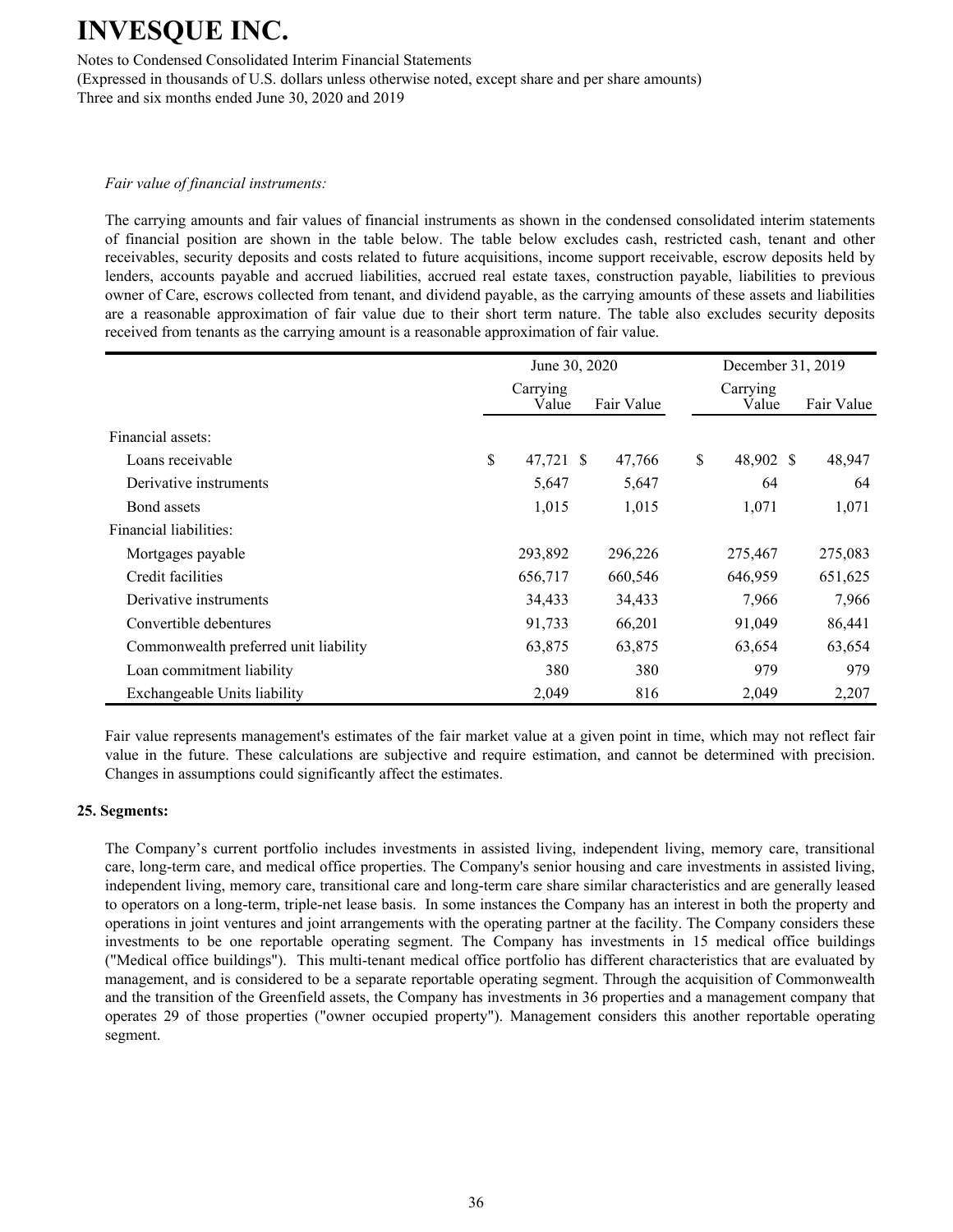Notes to Condensed Consolidated Interim Financial Statements

(Expressed in thousands of U.S. dollars unless otherwise noted, except share and per share amounts) Three and six months ended June 30, 2020 and 2019

The following tables show net income (loss) by reportable segment for the three and six months ended June 30, 2020 and 2019:

|                                                                 |               |                                                            |                                 | Three months ended June 30, 2020 |                     |           |
|-----------------------------------------------------------------|---------------|------------------------------------------------------------|---------------------------------|----------------------------------|---------------------|-----------|
|                                                                 |               | Seniors<br>housing and<br>care<br>investment<br>properties | Owner<br>occupied<br>properties | Medical<br>office<br>buildings   | Corporate/<br>other | Total     |
| Rental revenue                                                  | \$            | 19,642 \$                                                  | $-$ \$                          | 3,119 \$                         | $-$ \$              | 22,761    |
| Resident rental and related revenue                             |               |                                                            | 29,495                          |                                  |                     | 29,495    |
| Lease revenue from joint ventures                               |               | 749                                                        |                                 |                                  |                     | 749       |
| Other income                                                    |               |                                                            | 433                             | 144                              | 170                 | 747       |
| Direct property operating expenses                              |               |                                                            | (21,959)                        | (1,232)                          |                     | (23, 191) |
| Depreciation and amortization expense                           |               |                                                            | (11, 514)                       |                                  | (23)                | (11, 537) |
| Finance cost from operations                                    |               | (1,506)                                                    | (4,540)                         | (876)                            | (5,304)             | (12, 226) |
| Real estate tax expense                                         |               |                                                            |                                 | (383)                            |                     | (383)     |
| General and administrative expenses                             |               | (1, 499)                                                   | (1, 584)                        | (66)                             | (3,095)             | (6,244)   |
| Allowance for credit losses on loans and interest<br>receivable |               | (225)                                                      |                                 |                                  | (5,335)             | (5,560)   |
| Changes in non-controlling interest liability                   |               | (64)                                                       | (55)                            |                                  |                     | (119)     |
| Change in fair value of investment properties - IFRIC<br>21     |               | (3,048)                                                    |                                 | (167)                            |                     | (3,215)   |
| Change in fair value of investment properties                   |               | (13, 145)                                                  |                                 | (594)                            |                     | (13, 739) |
| Change in fair value of financial instruments                   |               | 31                                                         | 875                             | (210)                            | (1,042)             | (346)     |
| Loss on sale of property, plant and equipment                   |               |                                                            | (23)                            |                                  |                     | (23)      |
| Loss from joint ventures                                        |               | (7,178)                                                    |                                 |                                  |                     | (7,178)   |
| Net loss                                                        | $\mathsf{\$}$ | $(6,243)$ \$                                               | $(8,872)$ \$                    | $(265)$ \$                       | $(14,629)$ \$       | (30,009)  |
| Expenditures for non-current assets:                            |               |                                                            |                                 |                                  |                     |           |
| Capital additions                                               |               | 1,535                                                      | 2,776                           |                                  |                     | 4,311     |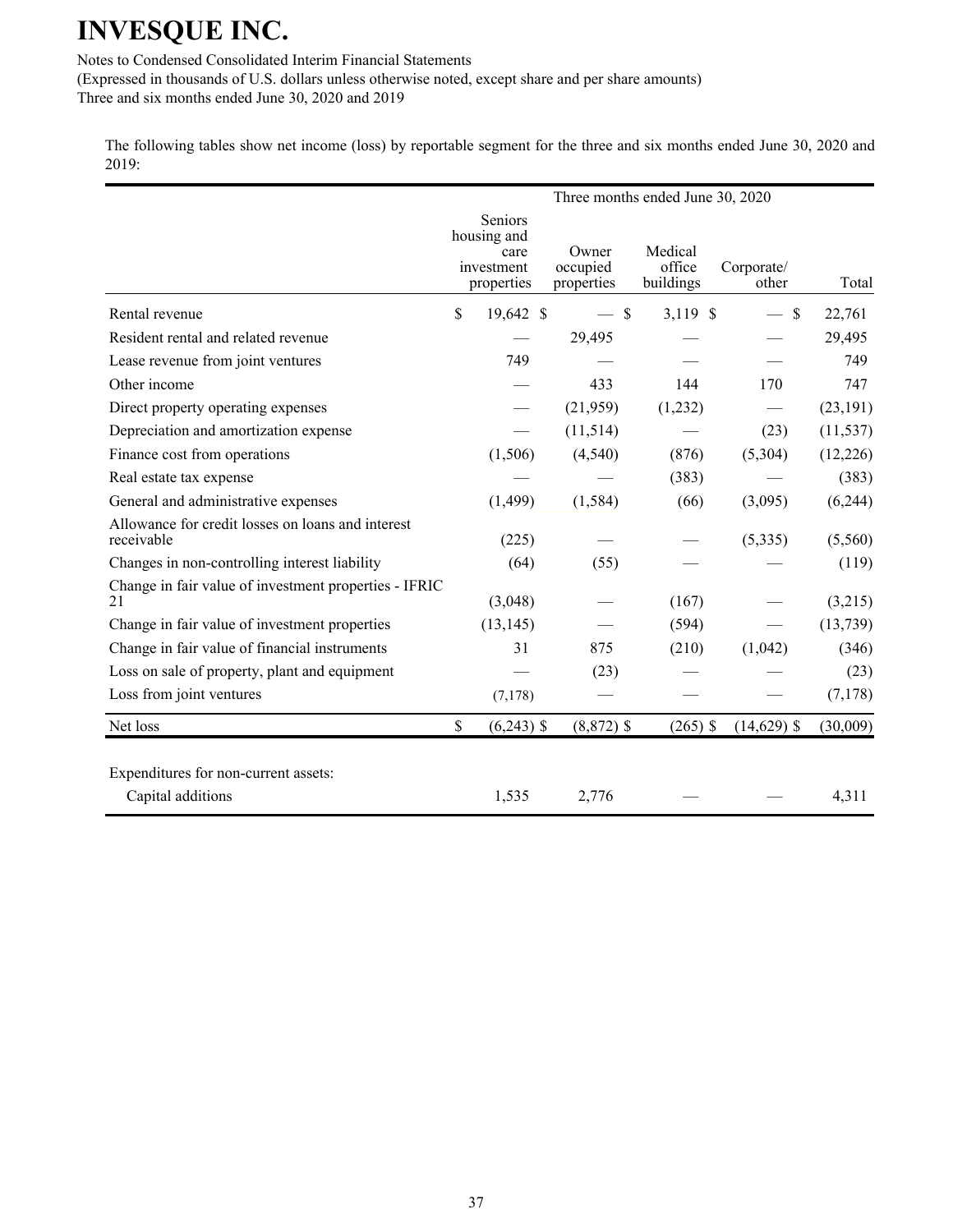### Notes to Condensed Consolidated Interim Financial Statements

(Expressed in thousands of U.S. dollars unless otherwise noted, except share and per share amounts) Three and six months ended June 30, 2020 and 2019

|                                                                 |                                                            | Six months ended June 30, 2020  |                                |                                |           |  |  |  |  |  |  |
|-----------------------------------------------------------------|------------------------------------------------------------|---------------------------------|--------------------------------|--------------------------------|-----------|--|--|--|--|--|--|
|                                                                 | Seniors<br>housing and<br>care<br>investment<br>properties | Owner<br>occupied<br>properties | Medical<br>office<br>buildings | Corporate/<br>other            | Total     |  |  |  |  |  |  |
| Rental revenue                                                  | \$<br>39,421 \$                                            | $-$ \$                          | 6,378 \$                       | $\mathcal{S}$<br>$\frac{1}{2}$ | 45,799    |  |  |  |  |  |  |
| Resident rental and related revenue                             |                                                            | 58,398                          |                                |                                | 58,398    |  |  |  |  |  |  |
| Lease revenue from joint ventures                               | 1,522                                                      |                                 |                                |                                | 1,522     |  |  |  |  |  |  |
| Other income                                                    |                                                            | 851                             | 555                            | 518                            | 1,924     |  |  |  |  |  |  |
| Direct property operating expenses                              |                                                            | (43, 182)                       | (2,632)                        |                                | (45, 814) |  |  |  |  |  |  |
| Depreciation and amortization expense                           |                                                            | (23,978)                        |                                | (47)                           | (24, 025) |  |  |  |  |  |  |
| Finance cost from operations                                    | (3,030)                                                    | (8,609)                         | (1,827)                        | (10,688)                       | (24, 154) |  |  |  |  |  |  |
| Real estate tax expense                                         | (12,255)                                                   |                                 | (1, 452)                       |                                | (13,707)  |  |  |  |  |  |  |
| General and administrative expenses                             | (1, 552)                                                   | (3,198)                         | (189)                          | (5,786)                        | (10, 725) |  |  |  |  |  |  |
| Transaction costs for business combination                      |                                                            | (34)                            |                                | (373)                          | (407)     |  |  |  |  |  |  |
| Allowance for credit losses on loans and interest<br>receivable | (363)                                                      |                                 |                                | (6, 732)                       | (7,095)   |  |  |  |  |  |  |
| Changes in non-controlling interest liability                   | (17)                                                       | (151)                           |                                |                                | (168)     |  |  |  |  |  |  |
| Change in fair value of investment properties - IFRIC<br>21     | 6,144                                                      |                                 | 340                            |                                | 6,484     |  |  |  |  |  |  |
| Change in fair value of investment properties                   | (31, 419)                                                  |                                 | (969)                          |                                | (32, 388) |  |  |  |  |  |  |
| Change in fair value of financial instruments                   | (1,203)                                                    | (7,515)                         | (2,518)                        | (12, 651)                      | (23, 887) |  |  |  |  |  |  |
| Loss on sale of property, plant and equipment                   |                                                            | 79                              |                                | (220)                          | (141)     |  |  |  |  |  |  |
| Loss from joint ventures                                        | (25,500)                                                   |                                 |                                |                                | (25,500)  |  |  |  |  |  |  |
| Income tax recovery                                             | 1,099                                                      |                                 |                                | 5,845                          | 6,944     |  |  |  |  |  |  |
| Net loss                                                        | \$<br>$(27, 153)$ \$                                       | $(27,339)$ \$                   | $(2,314)$ \$                   | $(30, 134)$ \$                 | (86,940)  |  |  |  |  |  |  |
| Expenditures for non-current assets:<br>Capital additions       | 3,439                                                      | 4,252                           | 355                            |                                | 8,046     |  |  |  |  |  |  |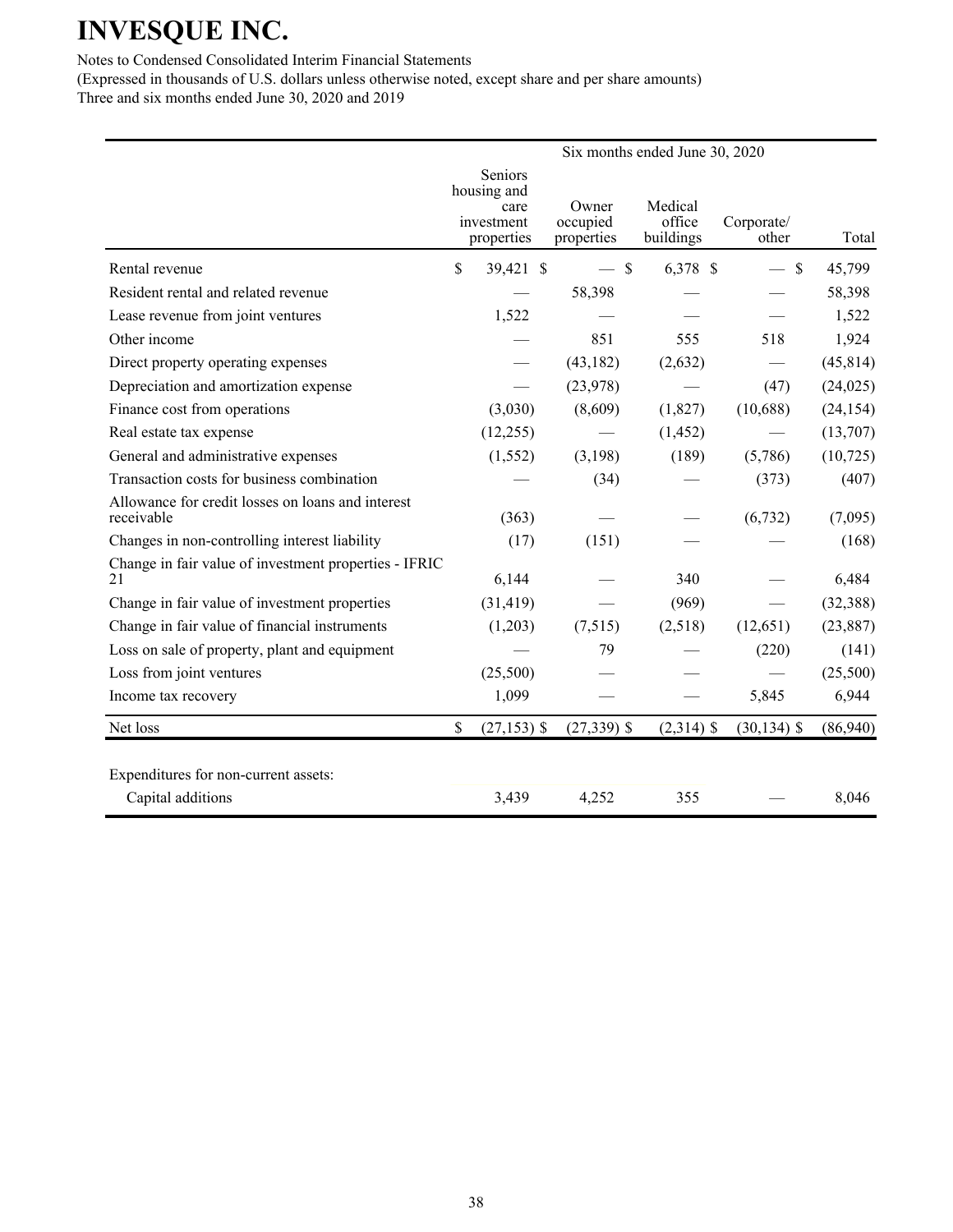### Notes to Condensed Consolidated Interim Financial Statements

(Expressed in thousands of U.S. dollars unless otherwise noted, except share and per share amounts) Three and six months ended June 30, 2020 and 2019

|                                                                 |                                                            |                                 |               | Three months ended June 30, 2019 |                     |           |
|-----------------------------------------------------------------|------------------------------------------------------------|---------------------------------|---------------|----------------------------------|---------------------|-----------|
|                                                                 | Seniors<br>housing and<br>care<br>investment<br>properties | Owner<br>occupied<br>properties |               | Medical<br>office<br>buildings   | Corporate/<br>other | Total     |
| Rental revenue                                                  | \$<br>24,288 \$                                            |                                 | $\mathcal{S}$ | $3,242$ \$                       | $\mathcal{S}$       | 27,530    |
| Lease revenue from joint ventures                               | 746                                                        |                                 |               |                                  |                     | 746       |
| Other income                                                    | 4                                                          |                                 |               | 444                              | 100                 | 548       |
| Direct property operating expenses                              |                                                            |                                 |               | (1,243)                          |                     | (1,243)   |
| Depreciation and amortization expense                           |                                                            |                                 |               |                                  | (22)                | (22)      |
| Finance cost from operations                                    | (7, 945)                                                   |                                 |               | (1,028)                          | (864)               | (9, 837)  |
| Real estate tax expense                                         | (205)                                                      |                                 |               | (345)                            |                     | (550)     |
| General and administrative expenses                             | (119)                                                      |                                 |               | (124)                            | (3,859)             | (4,102)   |
| Transaction costs for business combination                      |                                                            |                                 |               |                                  | (1,696)             | (1,696)   |
| Diligence costs for transactions not pursued                    |                                                            |                                 |               |                                  | (633)               | (633)     |
| Allowance for credit losses on loans and interest<br>receivable | (52)                                                       |                                 |               |                                  | (621)               | (673)     |
| Changes in non-controlling interest liability                   | (99)                                                       |                                 |               |                                  |                     | (99)      |
| Change in fair value of investment properties - IFRIC<br>21     | (3,460)                                                    |                                 |               | (157)                            |                     | (3,617)   |
| Change in fair value of investment properties                   | (13,888)                                                   |                                 |               | (690)                            |                     | (14, 578) |
| Change in fair value of financial instruments                   | (6,820)                                                    |                                 |               | (704)                            |                     | (7,524)   |
| Loss from joint ventures                                        | (7,238)                                                    |                                 |               |                                  |                     | (7,238)   |
| Income tax recovery                                             |                                                            |                                 |               | 193                              | 5,893               | 6,086     |
| Net income loss                                                 | \$<br>$(14,788)$ \$                                        |                                 | $\mathcal{S}$ | $(412)$ \$                       | $(1,702)$ \$        | (16,902)  |
| Expenditures for non-current assets:                            |                                                            |                                 |               |                                  |                     |           |
| Acquisition of properties                                       | \$<br>29,300 \$                                            |                                 | \$            | \$                               | \$                  | 29,300    |
| Capital additions                                               | 1,805                                                      |                                 |               | 88                               |                     | 1,893     |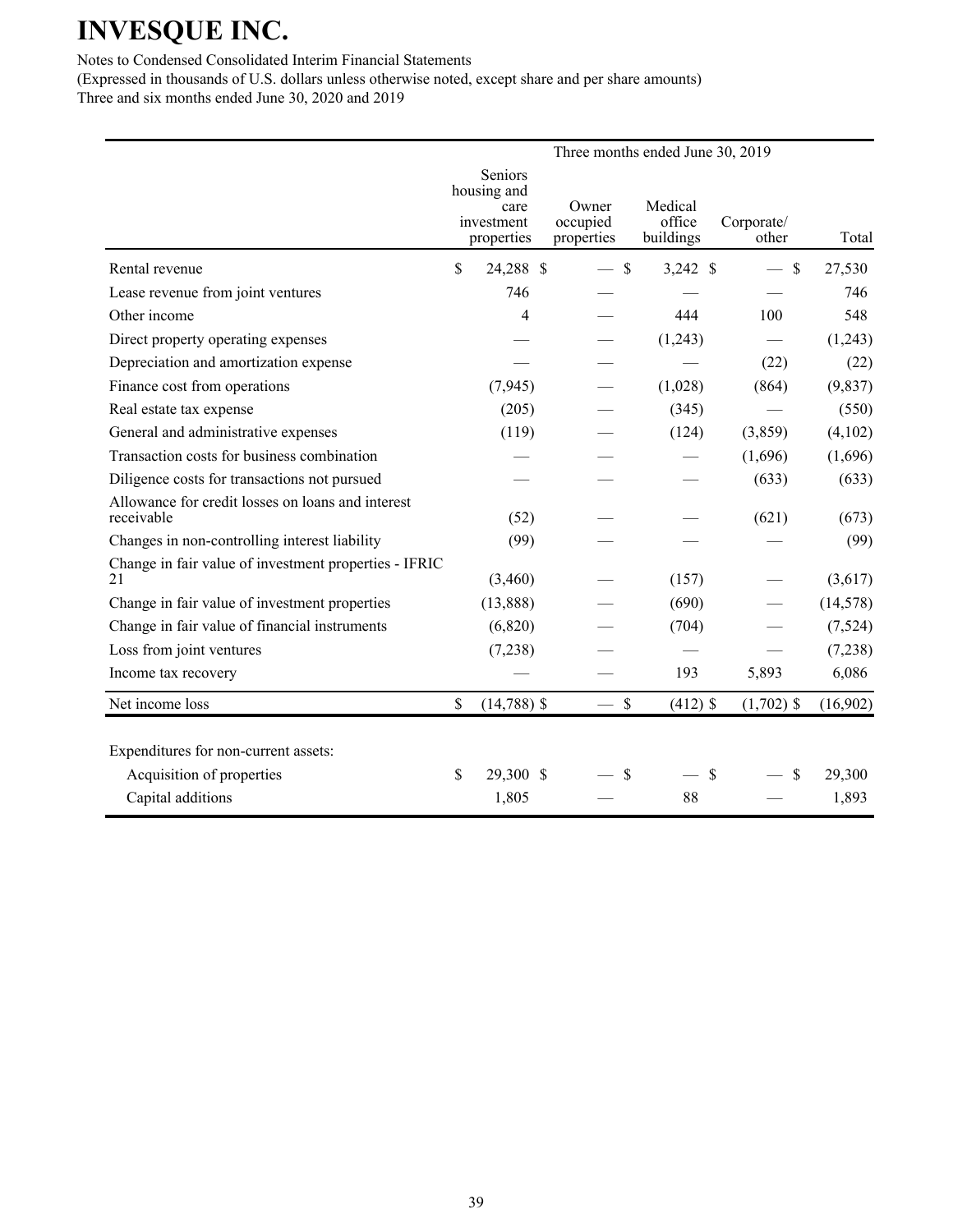### Notes to Condensed Consolidated Interim Financial Statements

(Expressed in thousands of U.S. dollars unless otherwise noted, except share and per share amounts) Three and six months ended June 30, 2020 and 2019

|                                                                 |             |                                                            |                                 | Six months ended June 30, 2019 |                     |           |
|-----------------------------------------------------------------|-------------|------------------------------------------------------------|---------------------------------|--------------------------------|---------------------|-----------|
|                                                                 |             | Seniors<br>housing and<br>care<br>investment<br>properties | Owner<br>occupied<br>properties | Medical<br>office<br>buildings | Corporate/<br>other | Total     |
| Rental revenue                                                  | \$          | 48,861 \$                                                  | $\mathbf S$                     | $6,686$ \$                     | $\mathcal{S}$       | 55,547    |
| Lease revenue from joint ventures                               |             | 1,497                                                      |                                 |                                |                     | 1,497     |
| Other income                                                    |             | 14                                                         |                                 | 835                            | 155                 | 1,004     |
| Direct property operating expenses                              |             |                                                            |                                 | (2, 545)                       |                     | (2, 545)  |
| Depreciation and amortization expense                           |             |                                                            |                                 |                                | (43)                | (43)      |
| Finance cost from operations                                    |             | (15,033)                                                   |                                 | (2,052)                        | (1,822)             | (18,907)  |
| Real estate tax expense                                         |             | (13, 647)                                                  |                                 | (1, 331)                       |                     | (14,978)  |
| General and administrative expenses                             |             | (154)                                                      |                                 | (249)                          | (7, 159)            | (7, 562)  |
| Transaction costs for business combination                      |             |                                                            |                                 |                                | (1,696)             | (1,696)   |
| Diligence costs for transactions not pursued                    |             |                                                            |                                 |                                | (633)               | (633)     |
| Allowance for credit losses on loans and interest<br>receivable |             | (55)                                                       |                                 |                                | (1,109)             | (1,164)   |
| Changes in non-controlling interest liability                   |             | (155)                                                      |                                 |                                |                     | (155)     |
| Change in fair value of investment properties - IFRIC<br>21     |             | 6,490                                                      |                                 | 317                            |                     | 6,807     |
| Change in fair value of investment properties                   |             | (8,720)                                                    |                                 | (1,001)                        |                     | (9, 721)  |
| Change in fair value of financial instruments                   |             | (8, 418)                                                   |                                 | (917)                          |                     | (9, 335)  |
| Loss from joint ventures                                        |             | (11, 051)                                                  |                                 |                                |                     | (11, 051) |
| Income tax recovery                                             |             |                                                            |                                 | 164                            | 3,074               | 3,238     |
| Net loss                                                        | $\mathbf S$ | $(371)$ \$                                                 | $-$ \$                          | $(93)$ \$                      | $(9,233)$ \$        | (9,697)   |
| Expenditures for non-current assets:                            |             |                                                            |                                 |                                |                     |           |
| Acquisition of properties                                       | \$          | 59,459 \$                                                  | $\mathcal{S}$                   | \$                             | \$                  | 59,459    |
| Capital additions                                               |             | 2,665                                                      |                                 | 467                            |                     | 3,132     |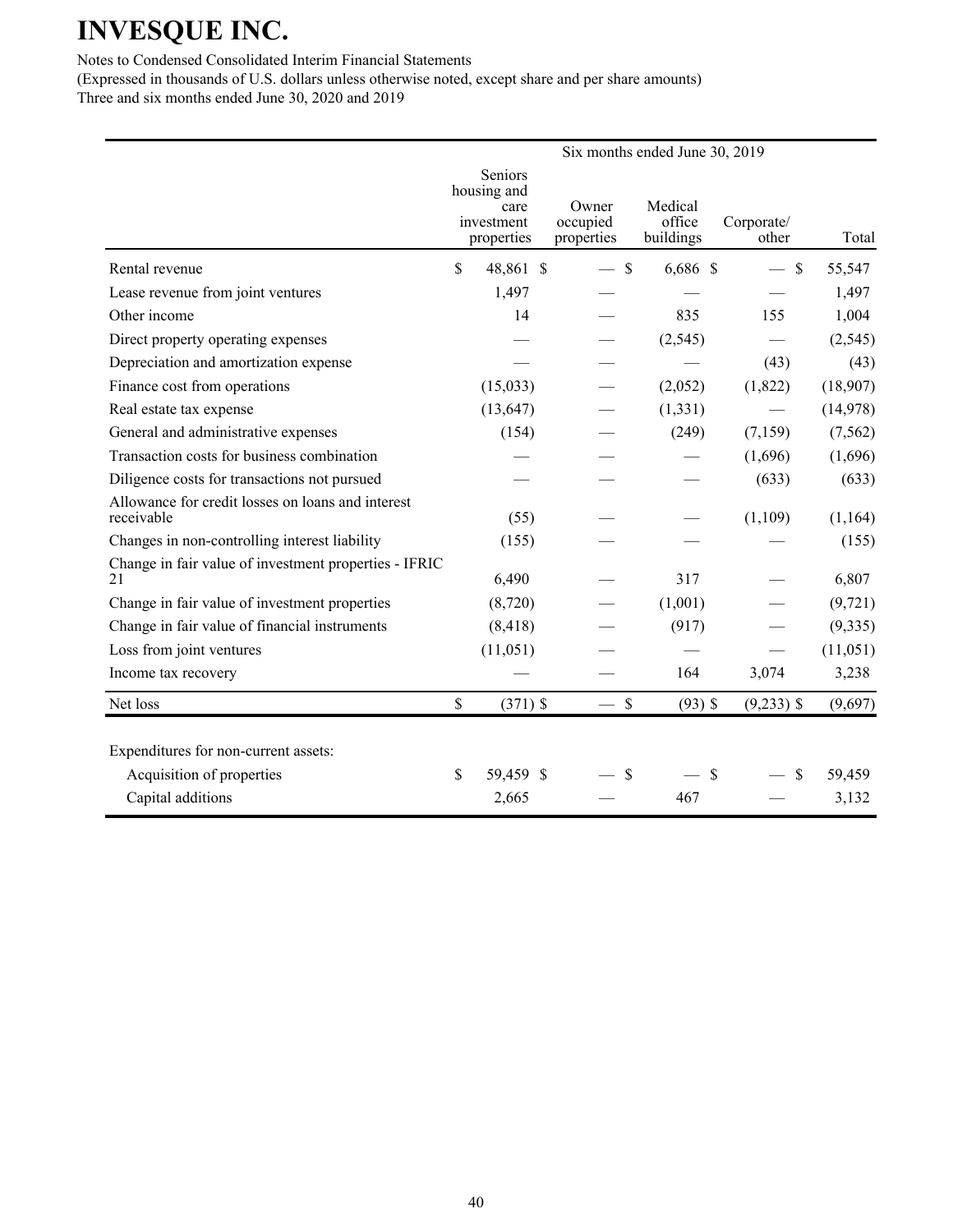Notes to Condensed Consolidated Interim Financial Statements

(Expressed in thousands of U.S. dollars unless otherwise noted, except share and per share amounts) Three and six months ended June 30, 2020 and 2019

The following tables show assets and liabilities by reportable segment as at June 30, 2020 and December 31, 2019:

|                                       | As at June 30, 2020 |                                                                   |  |                                 |    |                                |  |                          |                          |  |
|---------------------------------------|---------------------|-------------------------------------------------------------------|--|---------------------------------|----|--------------------------------|--|--------------------------|--------------------------|--|
|                                       |                     | <b>Seniors</b><br>housing and<br>care<br>investment<br>properties |  | Owner<br>occupied<br>properties |    | Medical<br>office<br>buildings |  | Corporate/<br>other      | Total                    |  |
| Investment properties                 | \$                  | 791,222 \$                                                        |  |                                 | \$ | 136,516 \$                     |  | $\overline{\phantom{a}}$ | <sup>\$</sup><br>927,738 |  |
| Property, plant and equipment, net    |                     |                                                                   |  | 466,425                         |    |                                |  | 2,960                    | 469,385                  |  |
| Investment in joint ventures          |                     | 66,611                                                            |  |                                 |    |                                |  |                          | 66,611                   |  |
| Loans receivable                      |                     | 11,632                                                            |  |                                 |    |                                |  | 36,089                   | 47,721                   |  |
| Other assets                          |                     | 20,262                                                            |  | 21,197                          |    | 1,970                          |  | 28,512                   | 71,941                   |  |
| Total assets                          | \$                  | 889,727 \$                                                        |  | 487,622 \$                      |    | 138,486 \$                     |  | 67,561                   | \$1,583,396              |  |
| Mortgages payable                     | \$                  | 152,600 \$                                                        |  | 141,292 \$                      |    | $-$ \$                         |  | $\overline{\phantom{0}}$ | <sup>\$</sup><br>293,892 |  |
| Credit facilities                     |                     | 399,133                                                           |  | 174,304                         |    | 83,280                         |  |                          | 656,717                  |  |
| Convertible debentures                |                     |                                                                   |  |                                 |    |                                |  | 91,733                   | 91,733                   |  |
| Commonwealth preferred unit liability |                     |                                                                   |  | 63,875                          |    |                                |  |                          | 63,875                   |  |
| Non-controlling interest liability    |                     | 3,324                                                             |  | 1,340                           |    |                                |  |                          | 4,664                    |  |
| Other liabilities                     |                     | 28,770                                                            |  | 25,679                          |    | 5,178                          |  | 27,526                   | 87,153                   |  |
| <b>Total liabilities</b>              | \$                  | 583,827 \$                                                        |  | 406,490 \$                      |    | 88,458 \$                      |  |                          | 119,259 \$1,198,034      |  |

|                                       | As at December 31, 2019 |                                                            |    |                                 |              |                                |  |                     |    |             |  |
|---------------------------------------|-------------------------|------------------------------------------------------------|----|---------------------------------|--------------|--------------------------------|--|---------------------|----|-------------|--|
|                                       |                         | Seniors<br>housing and<br>care<br>investment<br>properties |    | Owner<br>occupied<br>properties |              | Medical<br>office<br>buildings |  | Corporate/<br>other |    | Total       |  |
| Investment properties                 | \$                      | 828,150 \$                                                 |    |                                 | \$.          | 141,484 \$                     |  |                     | \$ | 969,634     |  |
| Property, plant and equipment, net    |                         |                                                            |    | 456,936                         |              |                                |  | 3,006               |    | 459,942     |  |
| Investment in joint ventures          |                         | 99,321                                                     |    |                                 |              |                                |  |                     |    | 99,321      |  |
| Loans receivable                      |                         | 8,247                                                      |    |                                 |              |                                |  | 42,080              |    | 50,327      |  |
| Other assets                          |                         | 19,653                                                     |    | 24,381                          |              | 1,726                          |  | 5,754               |    | 51,514      |  |
| Total assets                          | \$                      | 955,371                                                    | -S | 481,317                         | <sup>S</sup> | 143,210 \$                     |  | 50,840              |    | \$1,630,738 |  |
| Mortgages payable                     | \$                      | 151,279 \$                                                 |    | 124,188 \$                      |              | $-$ \$                         |  |                     | \$ | 275,467     |  |
| Credit facilities                     |                         | 386,778                                                    |    | 174,230                         |              | 85,951                         |  |                     |    | 646,959     |  |
| Convertible debentures                |                         |                                                            |    |                                 |              |                                |  | 91,049              |    | 91,049      |  |
| Commonwealth preferred unit liability |                         |                                                            |    | 63,654                          |              |                                |  |                     |    | 63,654      |  |
| Non-controlling interest liability    |                         | 3,376                                                      |    | 123                             |              |                                |  |                     |    | 3,499       |  |
| Other liabilities                     |                         | 25,875                                                     |    | 12,839                          |              | 2,465                          |  | 28,787              |    | 69,966      |  |
| Total liabilities                     | \$                      | 567,308 \$                                                 |    | 375,034 \$                      |              | 88,416 \$                      |  | 119,836 \$1,150,594 |    |             |  |

In measuring performance, the Company does not distinguish or group its properties on a geographical basis. Management has applied judgment by aggregating its properties into three reportable segments for disclosure purposes. The Company's Chief Executive Officer is the chief decision maker and regularly reviews performance on an individual property basis and on the basis of the Company's reportable operating segments.